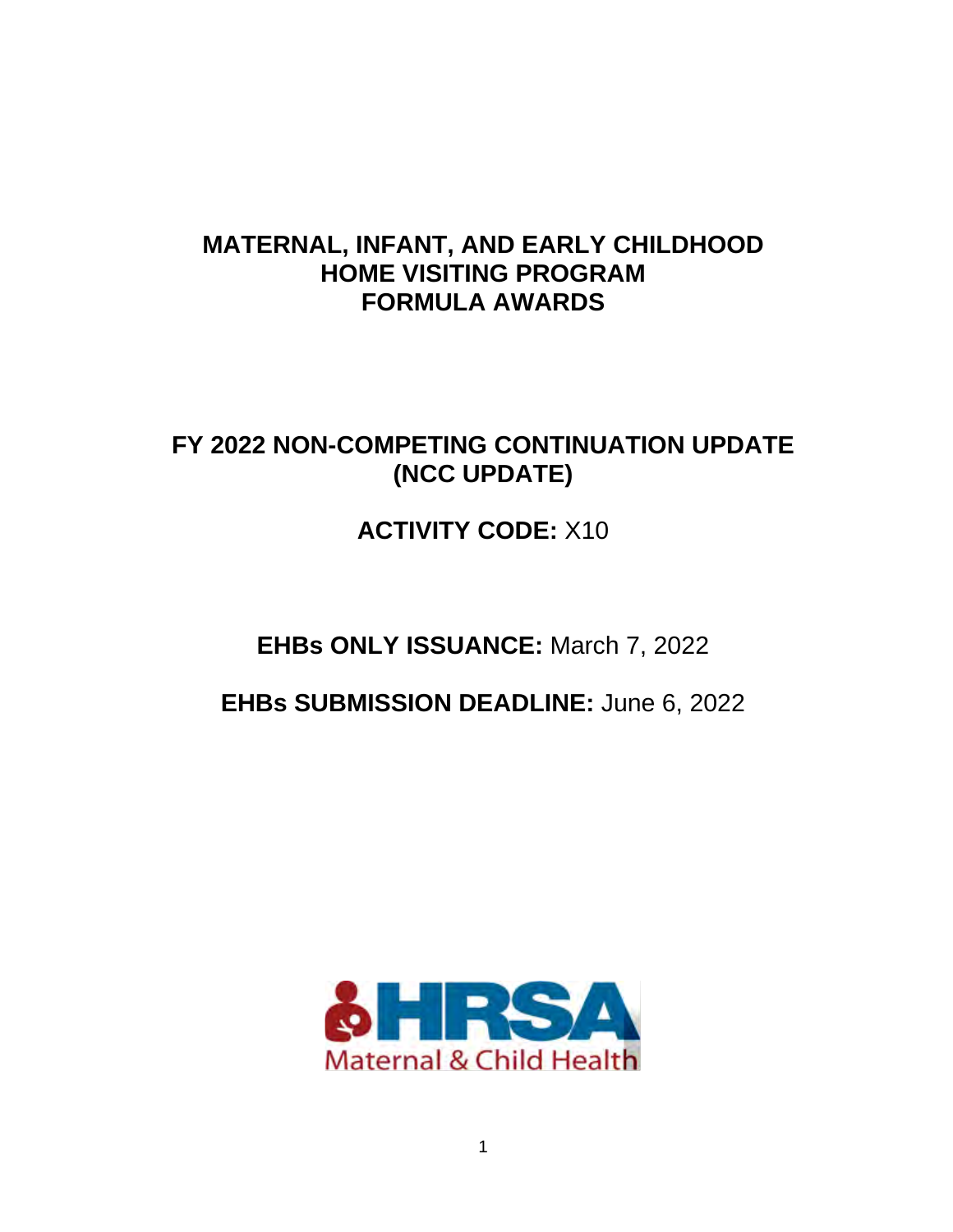# **508 COMPLIANCE DISCLAIMER**

Note: Persons using assistive technology may not be able to fully access information in this file. For assistance, please email or call one of the HRSA staff listed in the **[HRSA Contacts](#page-23-0)** section.

### **Purpose**

This notice of Non-Competing Continuation Update (NCC Update) provides instructions for completing applications for the Fiscal Year 2022 Maternal, Infant, and Early Childhood Home Visiting (MIECHV) Program – Formula Awards. This NCC Update is being used as a streamlined alternative to HRSA's traditional Notice of Funding Opportunity for this program (NOFO). The NCC Update solicits key updates from you, current MIECHV recipients, about grant-supported activities since the submission and approval of your FY 2021 MIECHV formula funding application, as well as your proposed plans for use of FY 2022 MIECHV Formula Awards.

The goals of the MIECHV Program are to:

- (1) strengthen and improve the programs and activities carried out under Title V of the Social Security Act;
- (2) improve coordination of services within at-risk communities<sup>[1](#page-1-0)</sup>: and
- (3) identify and provide comprehensive services to improve outcomes for eligible families living in at-risk communities. HRSA administers this program in partnership with the Administration for Children and Families (ACF).

The HRSA Maternal and Child Health Bureau (MCHB) administers programs with focus areas in maternal and women's health, adolescent and young adult health, perinatal and infant health, child health, and children with special health care needs. To achieve its mission of improving the health and well-being of America's mothers, children, and families, MCHB is implementing a strategic plan that includes the following four goals:

*Goal 1: Assure access to high-quality and equitable health services to optimize health and wellbeing for all MCH populations*

*Goal 2: Achieve health equity for MCH populations*

*Goal 3: Strengthen public health capacity and workforce for MCH*

*Goal 4: Maximize impact through leadership, partnership, and stewardship*

The MIECHV program addresses MCHB's goals to *assure access to high-quality and equitable health services to optimize health and well-being for all MCH populations* and to *achieve health equity for MCH populations.* To learn more about MCHB and the bureau's strategic plan, visit [https://mchb.hrsa.gov/about.](https://mchb.hrsa.gov/about)

# **Assistance Listings (AL/CFDA) Number:** 93.870

#### **Statutory Authority**

HRSA MIECHV Program - Formula Awards are authorized by 42 U.S.C. § 711(c) (Title V, § 511(c) of the Social Security Act) to support the provision of home visiting services to eligible families by states, nonprofit organizations serving states, and U.S. jurisdictions. The Bipartisan Budget Act of 2018 (Pub. L. 115-123) (BBA) extended appropriated funding for the MIECHV

<span id="page-1-0"></span> $\overline{a}$ <sup>1</sup> The phrase "at-risk communities" originates from MIECHV authorizing statute (Social Security Act, Title V, § 511); see [Appendix F](#page-58-0) for additional detail. We use the term "communities" to reference areas served in the MIECHV program according to statutory requirements in this document.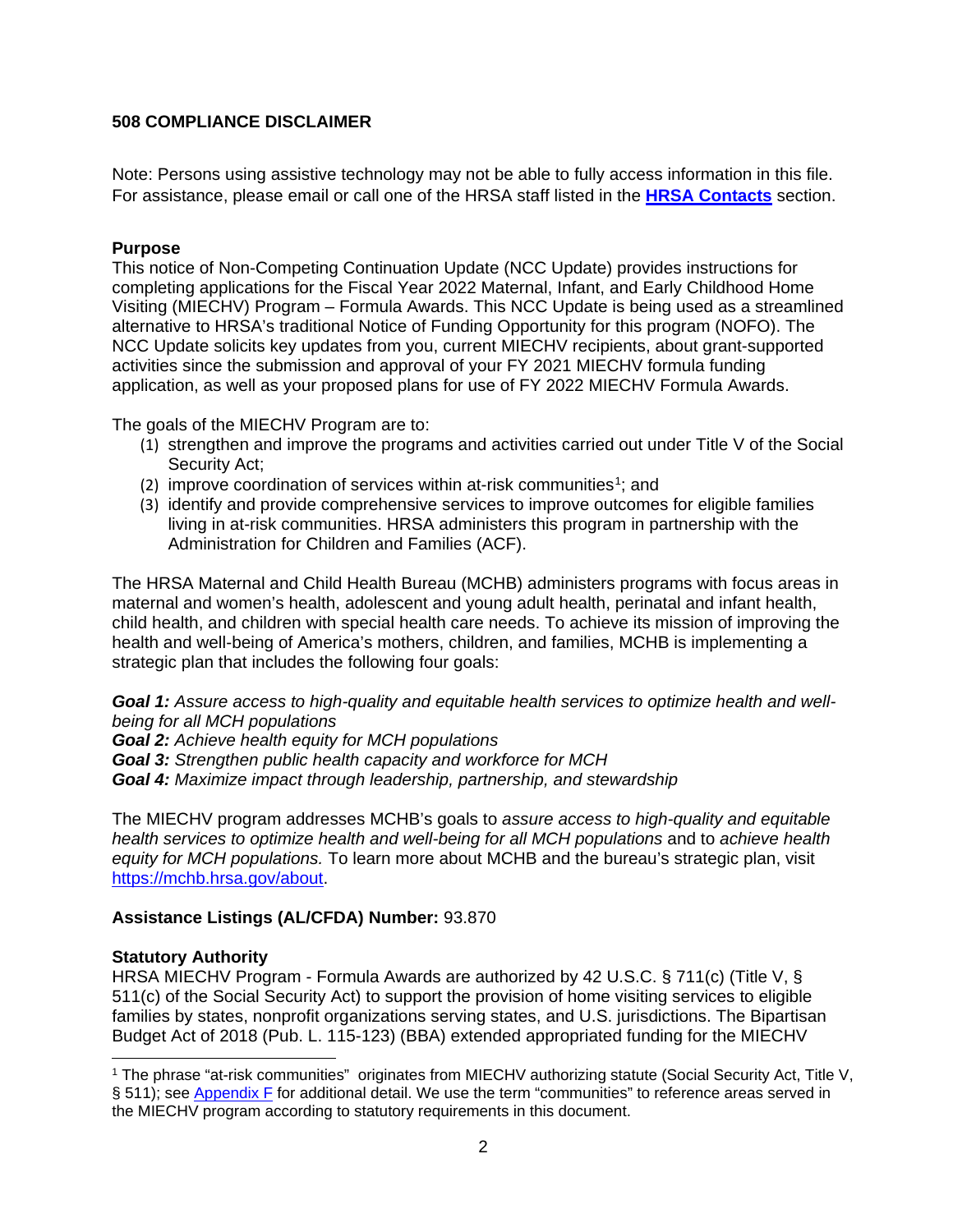Program through FY 2022. In addition to extending funding for the Program, the BBA includes new MIECHV provisions. Specifically, the BBA includes a requirement that states conduct an updated statewide needs assessment, authority for use of funds by recipients for a Pay for Outcomes (PFO) initiative (subject to certain conditions), a requirement that HRSA develop data exchange standards, and a requirement that recipients demonstrate improvements in benchmark measures. The Consolidated Appropriations Act, 2021 (P.L. 116-260) (CAA), includes authority for recipients to use MIECHV grant funds during the declared COVID-19 public health emergency period, to:

- Train home visitors in conducting virtual home visits (see [Appendix F](#page-58-0) for a definition of virtual home visit) and in emergency preparedness and response planning for families;
- Acquire the technological means as needed to conduct and support a virtual home visit for families enrolled in the program; and
- Provide emergency supplies to families enrolled in the program, regardless of whether the provision of such supplies is within the scope of the approved program, such as diapers, formula, non-perishable food, water, hand soap, and hand sanitizer.

### **Eligibility Information**

Eligible applicants include all currently funded MIECHV recipients (i.e., states; six jurisdictions including the District of Columbia, Puerto Rico, Guam, the U.S. Virgin Islands, the Commonwealth of the Northern Mariana Islands, and American Samoa; and nonprofit organizations currently funded in FY 2021 under the MIECHV Program.

In response to the COVID-19 public health emergency, MCHB continues to prioritize meeting emerging needs, including routine childhood vaccinations and well-child visits; funding telehealth expansion; and supporting vaccination, testing, contact tracing, and slowing the spread of the coronavirus. MCHB is committed to supporting states, jurisdictions, and tribes to provide services safely to MCH populations, and encourages them to follow appropriate CDC, state, and local health department guidance. Read more about MCHB's response to COVID-19 at [https://mchb.hrsa.gov/coronavirus-frequently-asked-questions.](https://mchb.hrsa.gov/coronavirus-frequently-asked-questions)

# **Current Funding**

In FY 2022, up to \$340 million is available for awards to the 56 eligible entities that currently receive FY 2021 MIECHV formula funding to continue to deliver coordinated, comprehensive, high-quality, and voluntary early childhood home visiting services to eligible families.<sup>[2](#page-2-0)</sup>

The following formula is applied to FY 2022 funding available to states, nonprofit organizations, and territories:

• Need Funding–Approximately one-third of the grant allocation available under this funding opportunity will be distributed based on the proportion of children under age 5 living in poverty as calculated by the [Census Bureau's Small Area Income and Poverty Estimates](https://www.census.gov/programs-surveys/saipe.html)  [\(SAIPE\).](https://www.census.gov/programs-surveys/saipe.html) 2020 SAIPE data will be used to the extent available, and these data may vary from previous year's SAIPE data. The **Puerto Rico Community Survey (PRCS)** data will be used as a proxy to determine need funding for Puerto Rico.

There is a \$1.0 million minimum need-based award for recipients.

<span id="page-2-0"></span> $\overline{a}$  $2$  The FY 2022 appropriation was reduced due to sequestration pursuant to the Budget Control Act (BCA) of 2011, which contained specific procedures for reducing the federal budget deficit through FY 2021 and extended through FY 2027 under the Bipartisan Budget Act of 2018 (P.L. 115-123).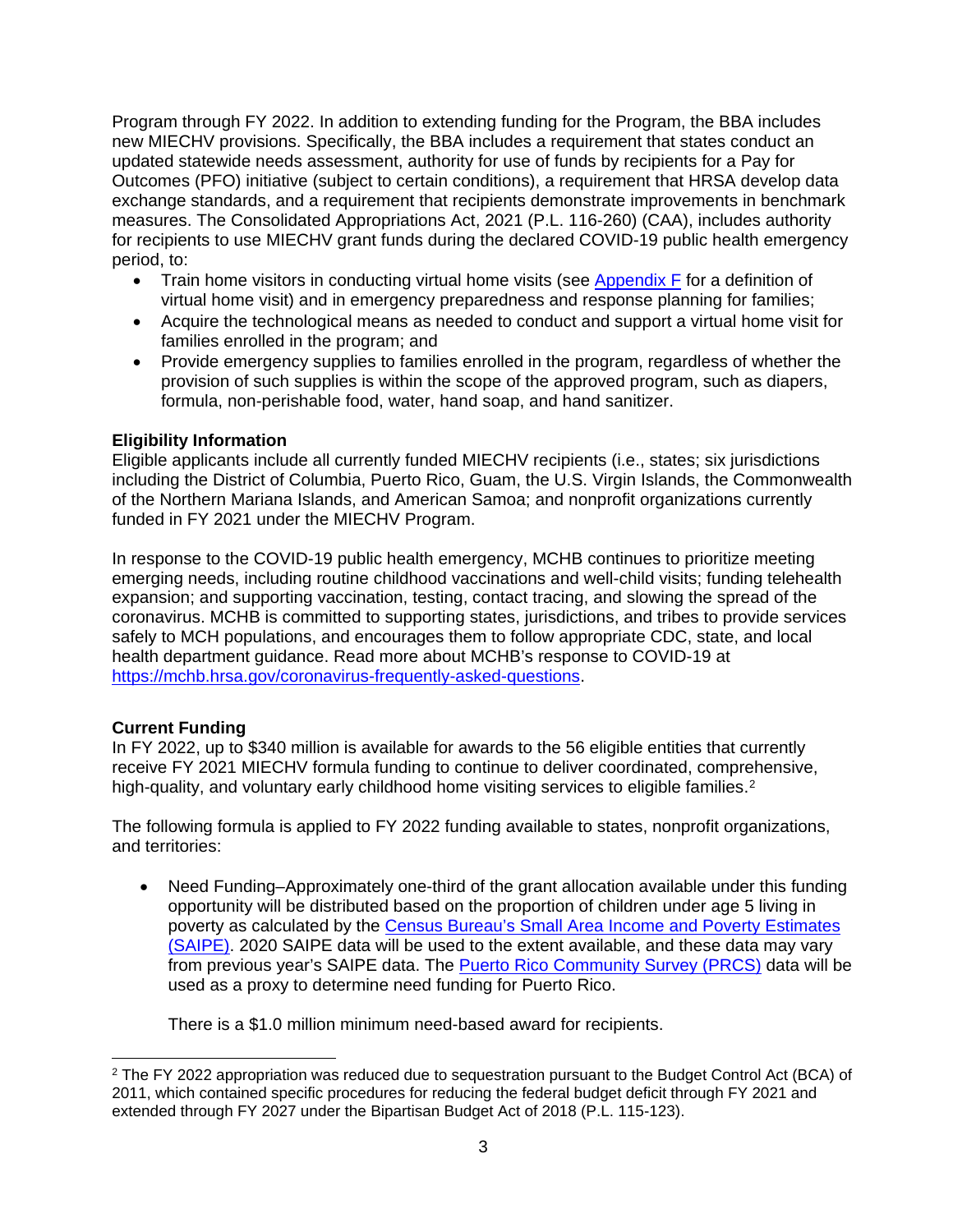In typical years, the calculated amount is reduced by the proportion of the most recent year's de-obligated amount to that total year's award. Due to the ongoing impacts of the COVID-19 public health emergency that may have affected awardee's ability to fully expend FY 2018 grant funds, de-obligated funds will not be considered in the funding formula for FY 2022 award calculations.

- Base Funding–Approximately two-thirds of the grant allocation available under this funding opportunity is proportionally distributed based on each recipient's base funding portion of the FY 2021 formula grant award ceiling amounts.
- Guard Rails–In an effort to maintain stability, the total amount for which you may apply will be adjusted, where appropriate, to ensure that any available recipient funding does not fluctuate by more than 5 percent from the prior year award.

### **Submission Information**

NCC Updates must be submitted through the [HRSA Electronic Handbooks \(EHBs\).](https://grants.hrsa.gov/2010/WebEPSExternal/Interface/Common/AccessControl/Login.aspx) **The total size of all uploaded files may not exceed the equivalent of 50 pages when printed by HRSA**. The page limit includes the project and budget narratives, and required attachments. Standard OMB-approved forms, such as the SF-424, SF-424A, and Project Abstract Summary forms are NOT included in the page limit. Please note: Effective April 22, 2021, the abstract is no longer an attachment that counts in the page limit. The abstract is the standard form (SF) "Project\_Abstract Summary."

### **Instructions on how to submit the NCC Update will be emailed to eligible entities with award ceiling amounts on/around March 7, 2022.**

# **Outline of Required Sections**

- I. Project Narrative
	- A. Progress to Date and Significant Changes to Program Activities since Beginning of the FY 2021 Formula Award (X10) Period of Performance (September 30, 2021 to present)
		- 1. Description of Progress to Date
		- 2. Description of Significant Changes
		- 3. Coordinated State Evaluation (CSE) Progress to Date
		- 4. FY 2019 Formula Funds Estimated Unobligated Balance
	- B. Proposed Activities for the FY 2022 Formula Award (X10) Period of Performance (September 30, 2022 to September 29, 2024)
		- 1. Project Abstract Summary form
		- 2. Assurances and Proposed Program Activities for FY 2022 Formula Award (X10)
		- 3. Work Plan
			- Attachment 1: Work Plan Timeline
			- Attachment 2: MIECHV Communities, Local Implementing Agencies, and Caseload of Family Slots
		- 4. Budget
			- Budget Forms (SF-424A)
			- Budget Narrative
			- Attachment 3: Period of Availability Spreadsheet
			- Attachment 4: Maintenance of Effort Chart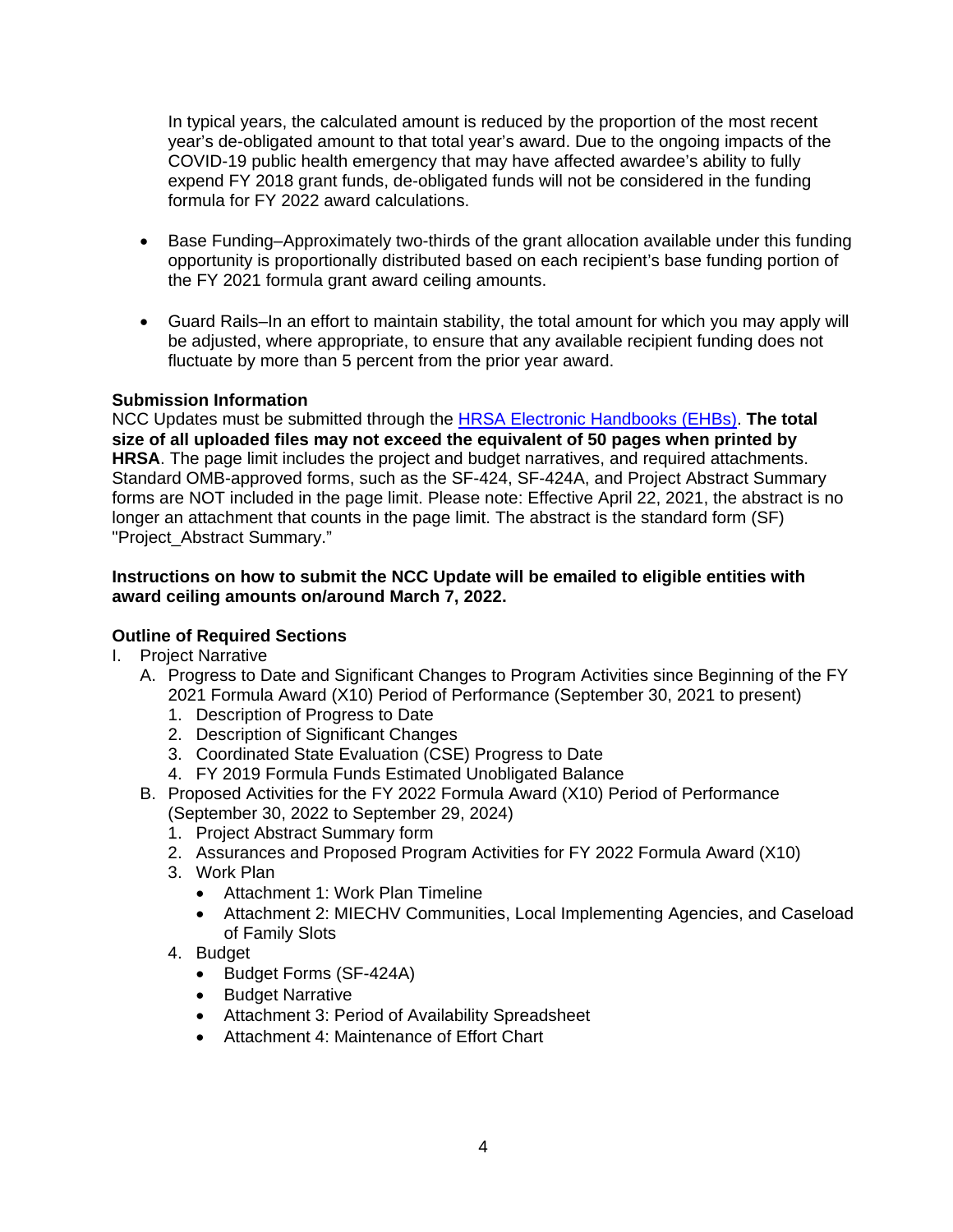II. Required Attachments (Attachments 1–6 count towards the 50-page limit) Attachment 1: Work Plan Timeline Attachment 2: MIECHV Communities, Local Implementing Agencies, and Caseload of Family

**Slots** Attachment 3: Period of Availability Spreadsheet

Attachment 4: Maintenance of Effort Chart

Attachment 5: Current Organizational Chart

Attachment 6: *(Only if applicable)* Model Developer Documentation for Enhancements

Attachment 7: *(Only if applicable)* Indirect Cost Rate Agreement or Cost Allocation Plan

Attachment 8: *(Only if applicable)* New or Revised MOUs or Letters of Agreement

Attachments 9–14: Other Relevant Documents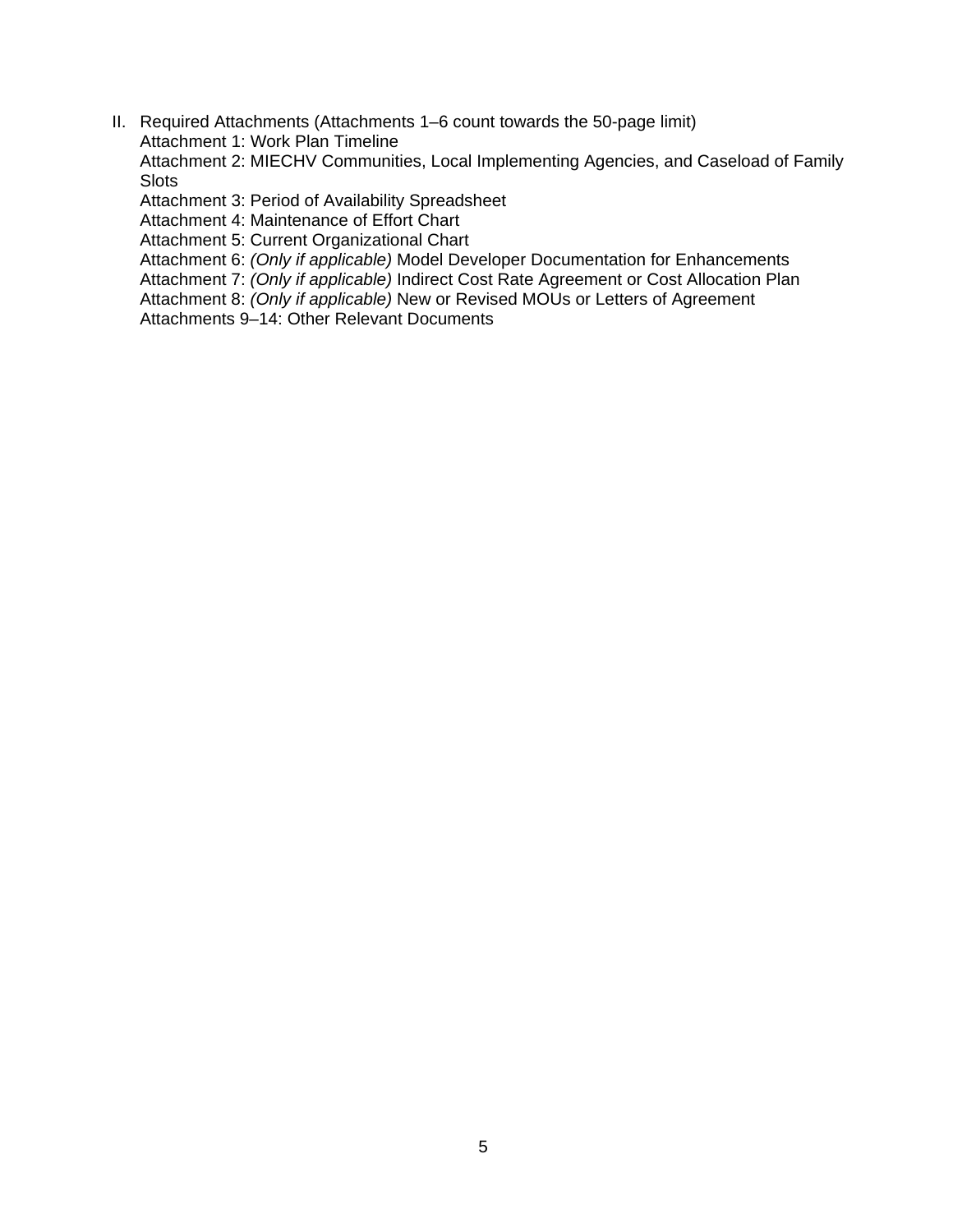# **Required Sections**

All of the following are required for a complete NCC Update application package. You must upload a complete application into the HRSA [EHBs](https://grants.hrsa.gov/2010/WebEPSExternal/Interface/Common/AccessControl/Login.aspx) to be considered for funding. *Note*: Please read instructions carefully and report only on the specific MIECHV award(s) and period of performance referenced in each section.

# *Project Narrative*

### *A. Progress to Date and Significant Changes to Program Activities Since Beginning of the FY 2021 Formula Award (X10) Period of Performance (September 30, 2021 to present)*

This section calls for a report of progress to date and significant changes to program activities since the beginning of the FY 2021 award period of performance (September 30, 2021), through the date of this NCC Update submission. The entire period of performance for these FY 2021 formula awards (X10) extends from September 30, 2021 to September 29, 2023.

In this section:

- 1. Provide a **description of progress** *specifically* on the goals and objectives proposed in your FY 2021 formula award work plan. Describe any barriers to progress and strategies/steps taken to resolve such challenges.
- 2. Provide a brief **description of any significant changes** in your implementation of the program during the stated time period, or clearly state if there have been no significant changes. Specifically identify any changes related to the following:
	- Goals, objectives, major activities, or budget, including those changes under the FY 2021 formula award that have occurred as a result of the COVID-19 public health emergency or HRSA-approved re-budgeting or program changes;
	- Model selection;
	- Model enhancements to a MIECHV-funded home visiting model that do not alter the core components of the model (which has been documented through submission of a letter of concurrence from the model developer);
	- Coordination with comprehensive statewide and local early childhood systems;
	- Caseload;
	- Staffing plans, including changes to key personnel and, if applicable, a discussion of any vacancies or difficulties in hiring or retaining staff;
	- Communities served, including changes made as a result of your approved 2020 MIECHV statewide needs assessment update; and
	- Changes to subrecipients or local implementation sites that perform all or part of the work of the grant, including changes to contracts with local implementing agencies (LIAs<sup>[3](#page-5-0)</sup>), closing of existing LIAs, or establishment of new LIAs.
- 3. HRSA encourages recipients to continue their existing **coordinated state evaluations** (CSE). If you are conducting a CSE with your FY 2021 formula award, briefly summarize progress on your evaluation since the start of the FY 2021 formula award.

<span id="page-5-0"></span> $\overline{a}$ <sup>3</sup> Note: the term "local implementing agency" includes local sites operated by recipient staff.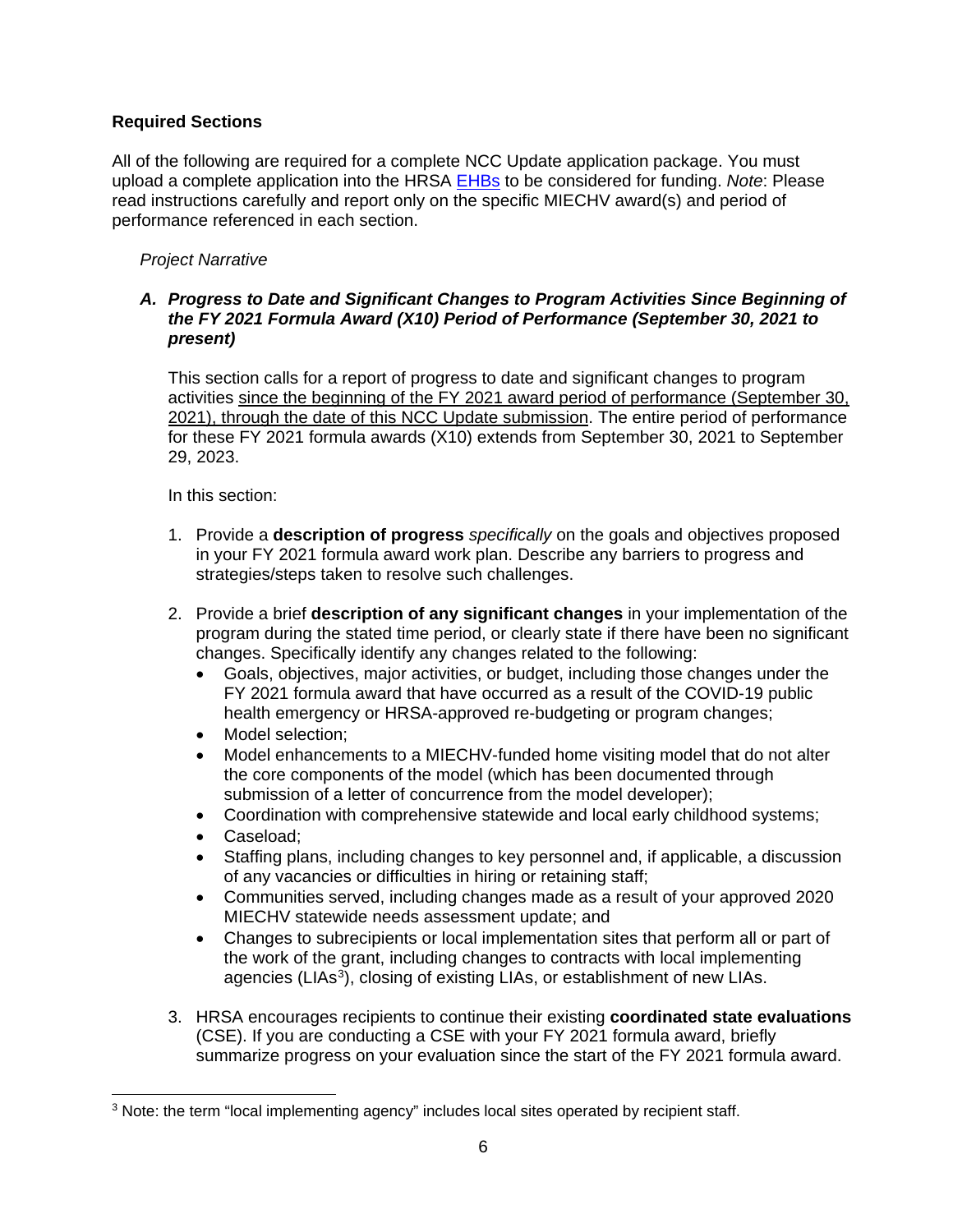Include a description of any challenges encountered in planning or conducting your evaluation.

4. If you had more than 25 percent deobligation of previously awarded FY 2019 MIECHV formula grant funds, state this and describe actions you will take to avoid deobligations of active formula grants (i.e., FY 2020 and FY 2021) within the respective periods of performance. Deobligated funds are those MIECHV grant funds that remain unobligated at the end of the period of performance, and are returned to the Federal Government. Otherwise, leave this section blank.

# *B. Proposed Activities for the FY 2022 Formula Award (X10) Period of Performance (September 30, 2022 to September 29, 2024)*

This section provides instructions for submission of a project abstract, assurances of compliance with Program Expectations and Funding Restrictions (see [Box 1\)](#page-7-0), proposed activities, a work plan, and a budget for the FY 2022 period of performance.

# **1. Project Abstract Summary**

Use the Standard OMB-approved Project Abstract Summary Form. Do not upload the abstract as an attachment or it may count toward the page limitation. See Section 4.1.ix of HRSA's *SF-424 [Application Guide.](http://www.hrsa.gov/grants/apply/applicationguide/sf424guide.pdf)* 

Start with the information below and provide a summary of proposed activities for the FY 2022 formula award (X10) period of performance in the Project Abstract box of the Project Abstract Summary Form using 4,000 characters or less.

- **Address**
- **Project Director Name**
- **Contact Phone Numbers (Voice, Fax)**
- **Email Address**
- **Website Address, if applicable**
- List all grant program funds requested in the application, if applicable

Because the abstract is often distributed to provide information to the public and Congress, prepare this so that it is clear, accurate, concise, and without reference to other parts of the application. It must include a brief description of the proposed project including the needs to be addressed, the proposed services, and the population group(s) to be served. If the application is funded, your project abstract information (as submitted) will be made available to public websites and/or databases including [USAspending.gov.](http://www.usaspending.gov/)

Include the following sections:

- a. Purpose: Provide a brief description (three-to-five-sentences) of the proposed project including the population and/or community needs to be addressed, the proposed services, and the population group(s) to be served.
- b. Goal(s) And Objectives: Identify the major goal(s) and objectives for the project. Typically, you state the goal(s) in a sentence and present the objectives in a numbered list.
- c. Methodology: Briefly describe the major methods and activities used to attain the goal(s) and objectives, including:
	- i. Selected eligible evidence-based models and promising approaches implemented with MIECHV grant funds;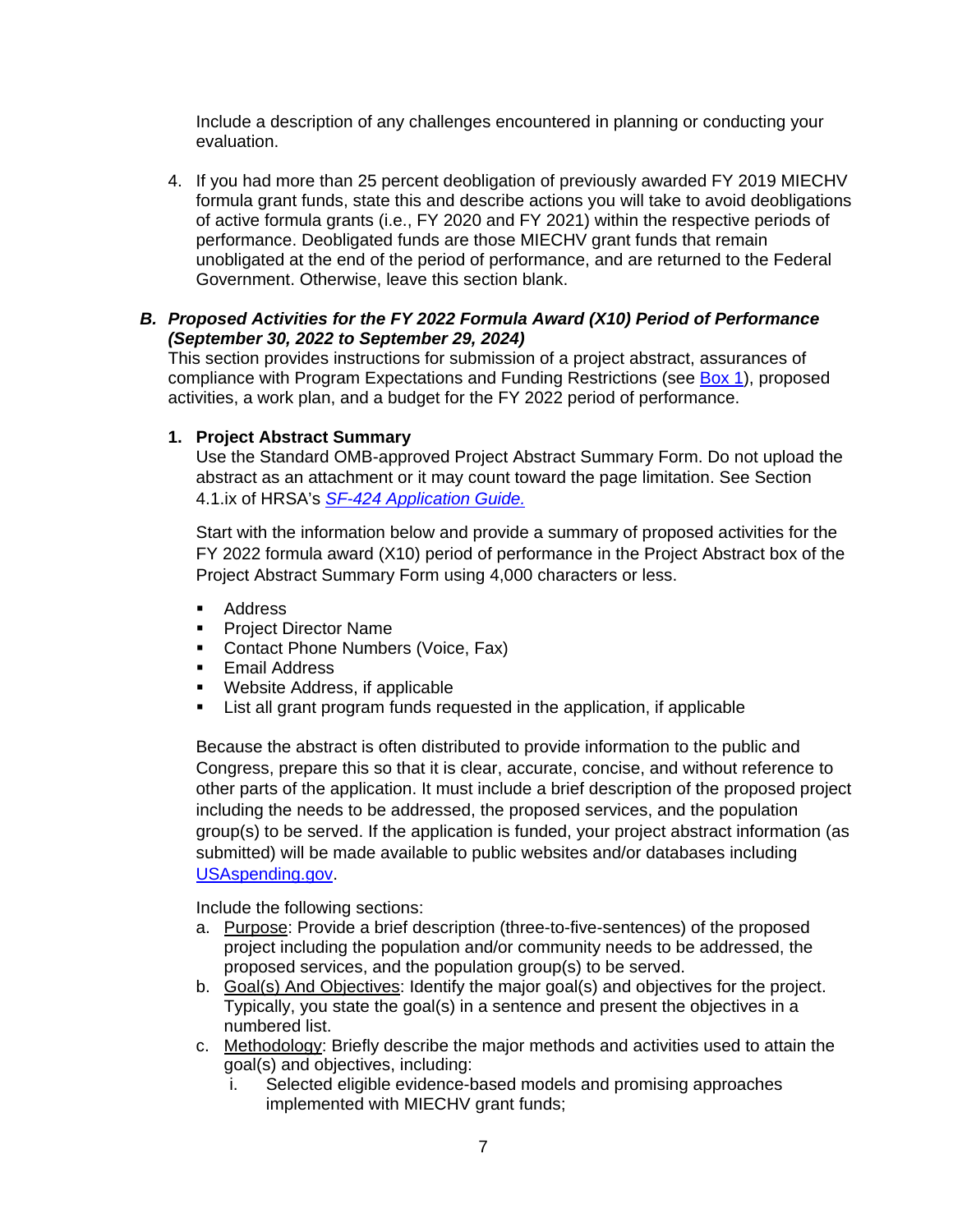- ii. Communities to be served, and any specific target population group(s) within those communities, based on the approved 2020 statewide needs assessment update;
- iii. Proposed caseload of MIECHV family slots (associated with the maximum service capacity) for each federal fiscal year within the FY 2022 formula award period of performance;
- iv. Current caseload of MIECHV family slots (associated with the maximum service capacity);
- v. Key activities to ensure appropriate linkages and referral networks to other community resources and supports, including to high-quality, comprehensive statewide early childhood systems, to support eligible families served by the project.
- **2. Assurances and Proposed Program Activities for FY 2022 Formula Award (X10)** In this section:
	- *a.* Program expectations: Include a statement assuring compliance with *each* of the Program Expectations listed in [Box 1](#page-7-0) (see additional details in [Appendix A\)](#page-25-0). If you believe the program requirement does not apply to your program, please clearly make a statement to that effect, including justification/explanation. In any event, you must adhere with all statutory and relevant program requirements.
	- *b.* Voluntary services: Include a statement assuring that home visiting services offered through the MIECHV Program are provided on a voluntary basis to eligible families.
		- i. If applicable, describe any planned changes to how you will ensure enrollee participation is voluntary, with mention of any new or planned policies and procedures. Further explanation is not necessary if there are no planned changes.

### <span id="page-7-0"></span>*Box 1: Assurances Required for Program Expectations*

- Priority for Serving High-Risk **Populations**
- **Enrollment**
- Selection of Home Visiting Service Delivery Model(s)
- Fidelity to Home Visiting Service Delivery Model(s)
- Model Enhancements
- Early Childhood Systems Coordination and **Collaboration**
- Non-duplication with Tribal MIECHV Program
- High-Quality Supervision
- Subrecipient Monitoring
- Limit on Use of Funds to Support Direct Medical, Dental, Mental Health, or Legal Services
- *c.* Plan overview: Provide an overview of your plans for the FY 2022 formula award (September 30, 2022 to September 29, 2024). **Clearly indicate[4](#page-7-1) any significant changes** from your FY 2021 formula award and provide a brief justification/explanation for each change.
	- i. State the goal(s) and objectives for the period of performance. Typically, the goal(s) are stated in a sentence, and the objectives are presented in a numbered list. Objectives should support progress toward goals. Utilize the

<span id="page-7-1"></span> $\overline{a}$ <sup>4</sup> HRSA recommends the use of specific annotations (e.g., marking elements as "new") or formatting (e.g., bold or italics) to indicate changes.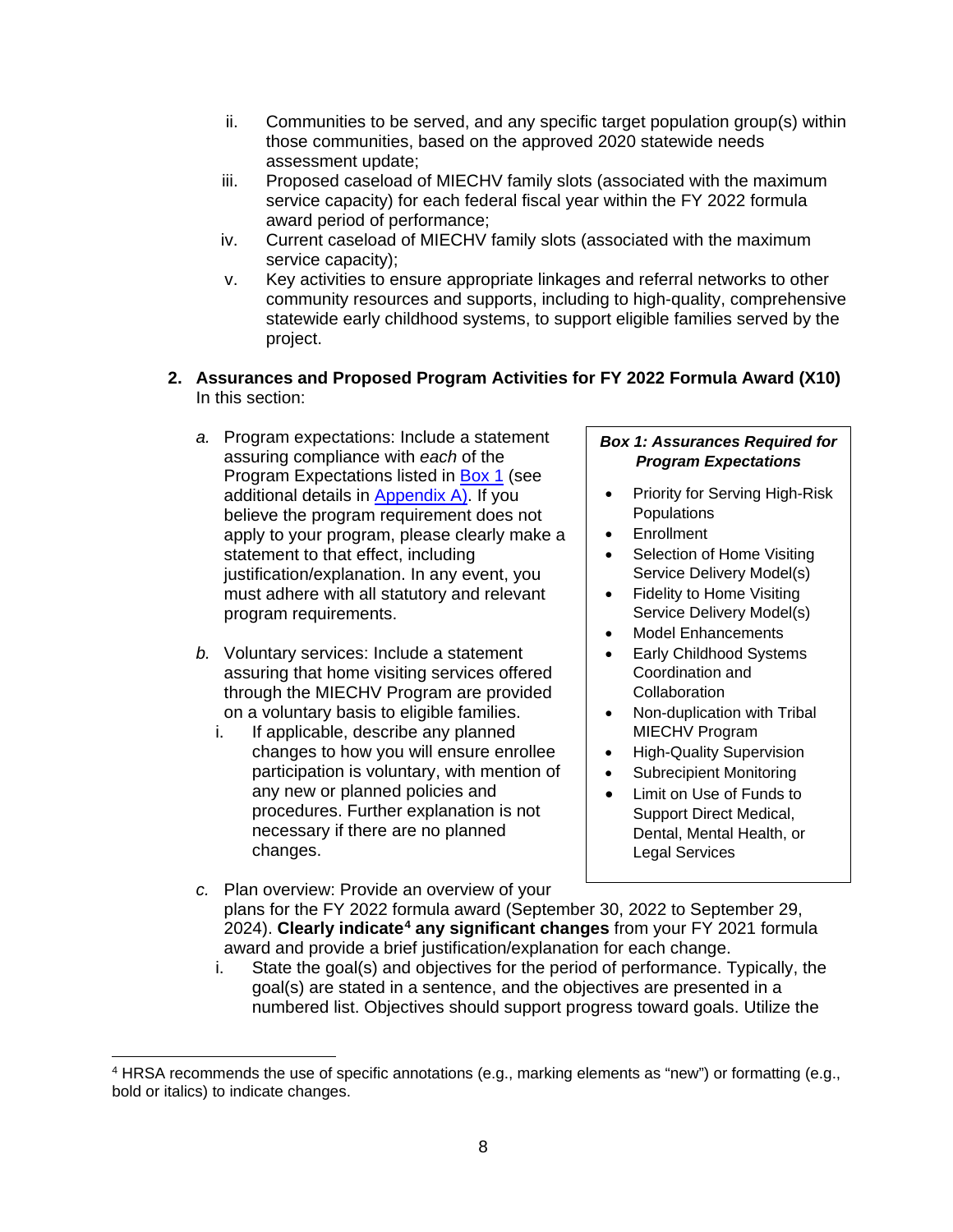SMARTIE framework (specific, measurable, achievable, realistic, time-bound, inclusive, and equitable) framework $5$ , as feasible.

- ii. Provide an overview of all major activities planned to achieve your goal(s) and objectives. (NOTE: Proposed activities must be in compliance with MIECHV statute and Program Expectations and Funding Restrictions detailed in [Appendix A.](#page-25-0) Activities must not be duplicative with other federally funded projects.) Include a work plan timeline for completing these activities as Attachment 1 (see instructions below).
- d. Discontinued communities: Identify any communities<sup>[6](#page-8-1)</sup> that are currently being served with MIECHV formula award funds, for which you propose to *discontinue* services under the FY 2022 MIECHV formula award, or clearly state if you will not discontinue services to any communities. Describe your plans to notifiy the model developer(s) of your intent to discontinue services in these communities.
	- i. Explain why you decided to discontinue services in these communities, using information from your approved 2020 statewide needs assessment update or other information, and describe how you plan to support families to transition to other home visiting or early childhood services, as applicable.
- *e.* New communities: Identify any communities that you do not currently serve with MIECHV formula award funds that you intend to *newly serve* with FY 2022 MIECHV formula award funds, or clearly state if you do not intend to serve new communities with FY 2022 formula award funds. (List all communities to be served under the FY 2022 MIECHV formula award in Attachment 2. Note that all communities served must be within areas identified as at-risk for poor maternal and child health outcomes in the approved 2020 statewide needs assessment update, as required under the MIECHV authorizing statute.<sup>7</sup>) If proposing new communities:
	- i. Explain why you propose to provide services in these new communities that are not currently being served with MIECHV formula award funds, and discuss factors that led you to prioritize these communities. Describe your plans to notifiy the model developer(s) of your intent to initiate services in these communities.
	- ii. Describe the community readiness and capacity to provide home visiting services within these communities, including:
		- how you determined readiness (if applicable, please refer to [Community](https://www.acf.hhs.gov/opre/report/community-readiness-toolkit-support-maternal-infant-and-early-childhood-home-visiting)  [Readiness: A Toolkit to Support Maternal, Infant, and Early Childhood](https://www.acf.hhs.gov/opre/report/community-readiness-toolkit-support-maternal-infant-and-early-childhood-home-visiting)  [Home Visiting Program Awardees in Assessing Community Capacity](https://www.acf.hhs.gov/opre/report/community-readiness-toolkit-support-maternal-infant-and-early-childhood-home-visiting) toolkit to support your response);
		- any major barriers to providing home visiting services in the selected communities and plans to address those barriers; and
		- how early childhood systems and community service infrastructure will be available to support the implementation of MIECHV home visiting.

 $\overline{a}$ 

<span id="page-8-0"></span><sup>&</sup>lt;sup>5</sup> The Management Center. "SMARTIE Goal Worksheet." Last updated: May 10, 2021. Available at:<br>https://www.managementcenter.org/resources/smartie-goals-worksheet/

<span id="page-8-2"></span><span id="page-8-1"></span> $6$  The term "communities" is operationalized as counties, county equivalents, or sub-territory geographic units identified as at-risk in Table 7 of the approved 2020 statewide needs assessment update, or specific communities within these areas (including tribal communities). See Appendix F for additional details. <sup>7</sup> Social Security Act, Title V, § 511(b).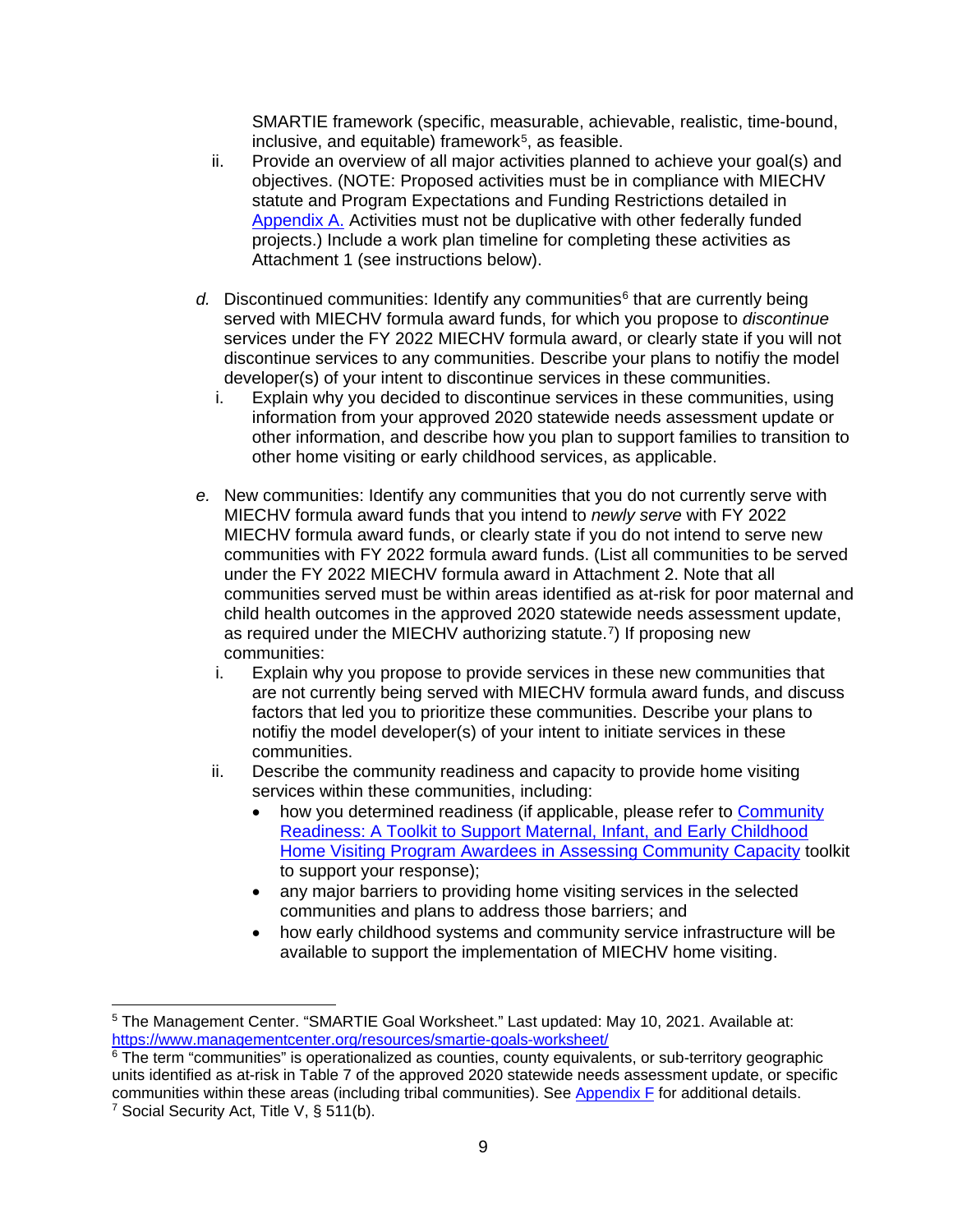- If you intend to serve tribal communities, describe relevant activities, including any coordination or collaboration with tribal representatives or ACF Tribal MIECHV Program recipients. (Note: These services must not be duplicative of, but rather coordinated with, any services provided by the Tribal MIECHV Program in these communities, if applicable.)
- *f.* Subpopulations: Identify any subpopulations of eligible families that you intend to prioritize in your activities. This may be informed by specific community needs identified in your approved 2020 statewide needs assessment update. Describe the factors that led you to select these subpopulations.
- *g.* Family engagement and leadership: Identify key activities that support parent or family engagement and leadership to ensure high-quality services within statewide or local early childhood systems. Include any efforts to engage diverse family and community representatives in leadership and advisory roles and to support their meaningful and equitable participation.
- *h.* Social determinants of health and health equity: Identify key activities, including any coordination and collaboration with early childhood systems partners, to address inequality and disparities in outcomes for families. Recipients should identify specific social and structuctural determinants of health, such as institutional and personal bias, family access and linkage to nutrition, behavioral health (including infant and early childhood mental health and substance use), maternal health, early care and education, oral health, and family violence services, and other supports that address social determinants of health as highlighted in [Appendix A.](#page-25-0)
	- i. Identify key activities or strategies that will advance health equity for eligible families living in communities you intend to serve (see [Appendix A](#page-36-0) for a definition and example strategies).
- *i.* Model enhancements: If you propose any model enhancements implemented in the context of a MIECHV-funded home visiting model, provide a summary of the enhancement(s) to be implemented, including which LIAs will use the enhancement(s) and any training that has been or will be completed. Provide documentation of model developer concurrance as **Attachment 6.** Otherwise, clearly state that you are not implementing a model enhancement.
- *j.* Recruitment and retention of staff: Briefly describe how you will plan for and address recruitment and retention of qualified staff at the recipient and local levels, including professional development activities and any efforts to address staffing vacancies or other staffing challenges (e.g., reassignments). In particular, highlight efforts to promote staff well-being, as well as to promote competitive compensation for staff, including wages and benefits.
	- i. Describe any proposed changes to key staff at the recipient level beginning with the FY 2022 formula award period of performance.
	- ii. Provide a current project organizational chart with position titles, names and vacancies noted, contractors, and other significant collaborators as **Attachment 5**. Include staff biographies and resumes for any new key staffing positions as one of the additional required attachments (**Attachments 8–14**) (for more information on key staffing positions, see the [budget narrative](#page-16-0)  [instructions for personnel costs\)](#page-16-0).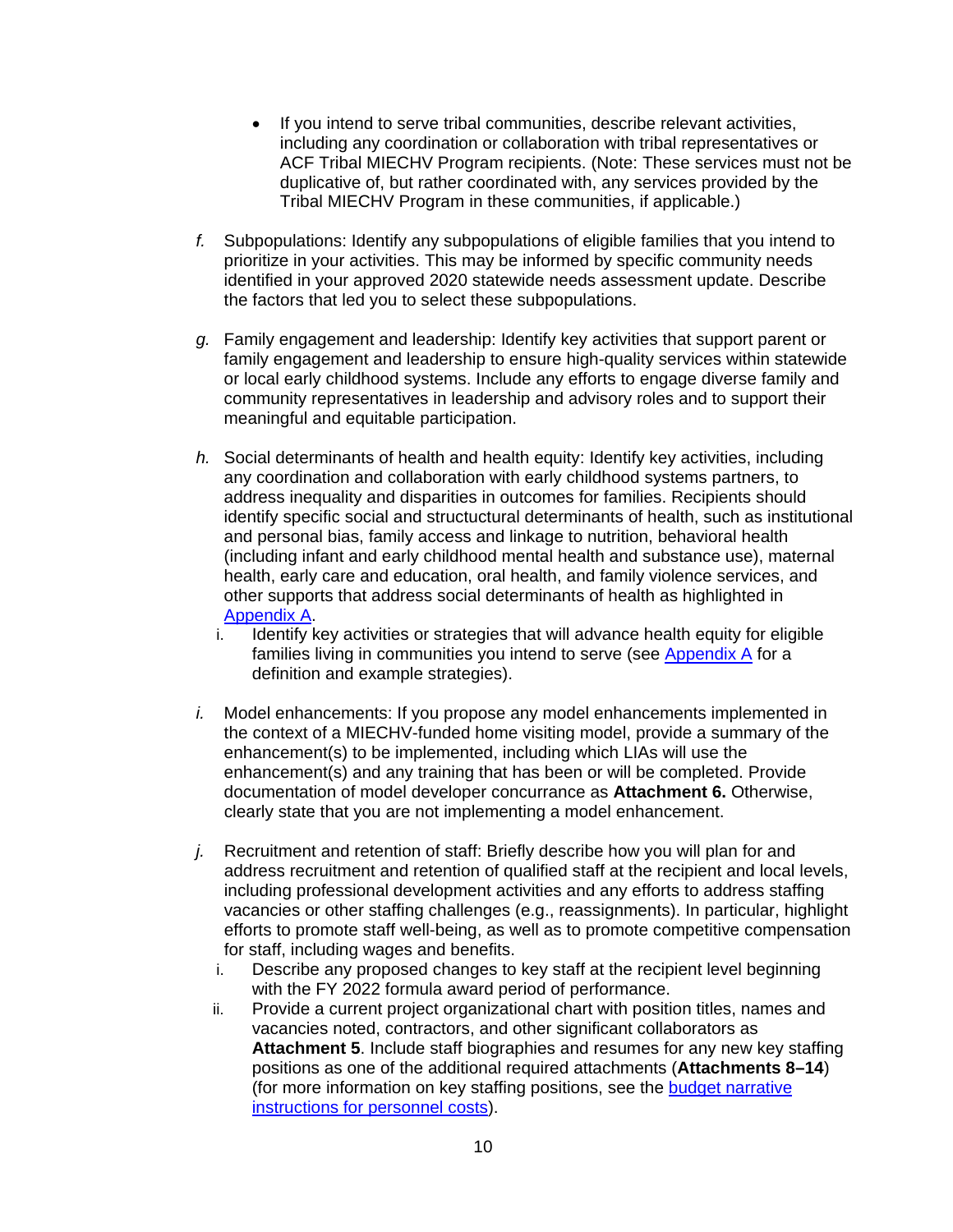- *k.* Partnership agreements: Describe any key changes to required or other highpriority partnerships (as described in  $Appendix A$ ), or clearly state if there are no changes.
	- i. Provide an assurance that you have reviewed, and updated as appropriate, all written agreements with required partners within the last 3 years. If updated written agreements are needed, provide assurance that you will submit the required agreements to HRSA no later than October 30, 2022.
	- ii. Describe any challenges experienced related to maintaining required partnerships or written agreements and plans to address those challenges; otherwise state if you have not experienced challenges.
- *l.* Project sustainability: Propose a plan for sustainability of key project methods and activities after the period of MIECHV funding ends.
	- i. Describe how your state is leveraging other funding sources, such as public insurance financing or braiding of funds across programs, to support evidence-

based home visiting. Specifically, describe any alignment or braiding of funds with the following: Medicaid, the Title V Maternal and Child Health (MCH) Block Grant, Title IV-E Prevention Program funds as described in the Family First Prevention Services Act (FFPSA), the Preschool Development Grant Birththrough-Five (PDG B-5), and Early Childhood Comprehensive Systems (ECCS).

- ii. Describe the extent to which activities related to implementation of the Title V MCH Block Grant, FFPSA, PDG B-5, or ECCS are coordinated with MIECHV in your state. If you are coordinating, describe any activities that are currently underway, either in planning or implementation, and describe any barriers to coordination.
- *m.* Caseload method: Identify which caseload method (Home Visitor Personnel Cost Method or Enrollment Slot Method) you will utilize. (See Box 2 for more information about the approved caseload methods.) Please describe why you have chosen this approach. Note that you will use this method to propose a caseload of family slots in this NCC update **and** to define MIECHV families for the purposes of reporting to HRSA on performance reporting Forms 1, 2, and 4.
- *n.* Pay for outcomes: If you intend to to implement a pay for outcomes (PFO)

### *Box 2: Identifying MIECHV Families*

For the purposes of reporting to HRSA on performance reporting Forms 1, 2, and 4, a "MIECHV family" is defined as a family served during the reporting period by a trained home visitor implementing services with fidelity to the model and that is identified as a MIECHV family at enrollment. HRSA has identified two different methods to identify MIECHV families:

- *Home Visitor Personnel Cost Method:*  Recipients designate families as MIECHV at enrollment based on the designation of the home visitor they are assigned. Using this methodology, recipients designate all families as MIECHV that are served by home visitors for whom at least 25 percent of his/her personnel costs (salary/wages including benefits) are paid for with MIECHV funding.
- *Enrollment Slot Method:* Recipients designate  $\bullet$ families as MIECHV families based on the slot to which they are assigned at enrollment. Using this methodology, recipients identify certain slots as MIECHV-funded and assign families to these slots at enrollment in accordance with the terms of the contractual agreement between the MIECHV state recipient and the LIA regardless of the percentage of the slot funded by MIECHV.

The Home Visitor Personnel Cost Method is consistent with the current definition of caseload of MIECHV family slots first identified in the 2016 MIECHV Formula Funding Opportunity Announcement (HRSA-16-172) and HRSA encourages recipients to use this method. After identifying a MIECHV family, the recipient tracks that family for the purposes of data collection using the same method through the tenure of family participation in the program.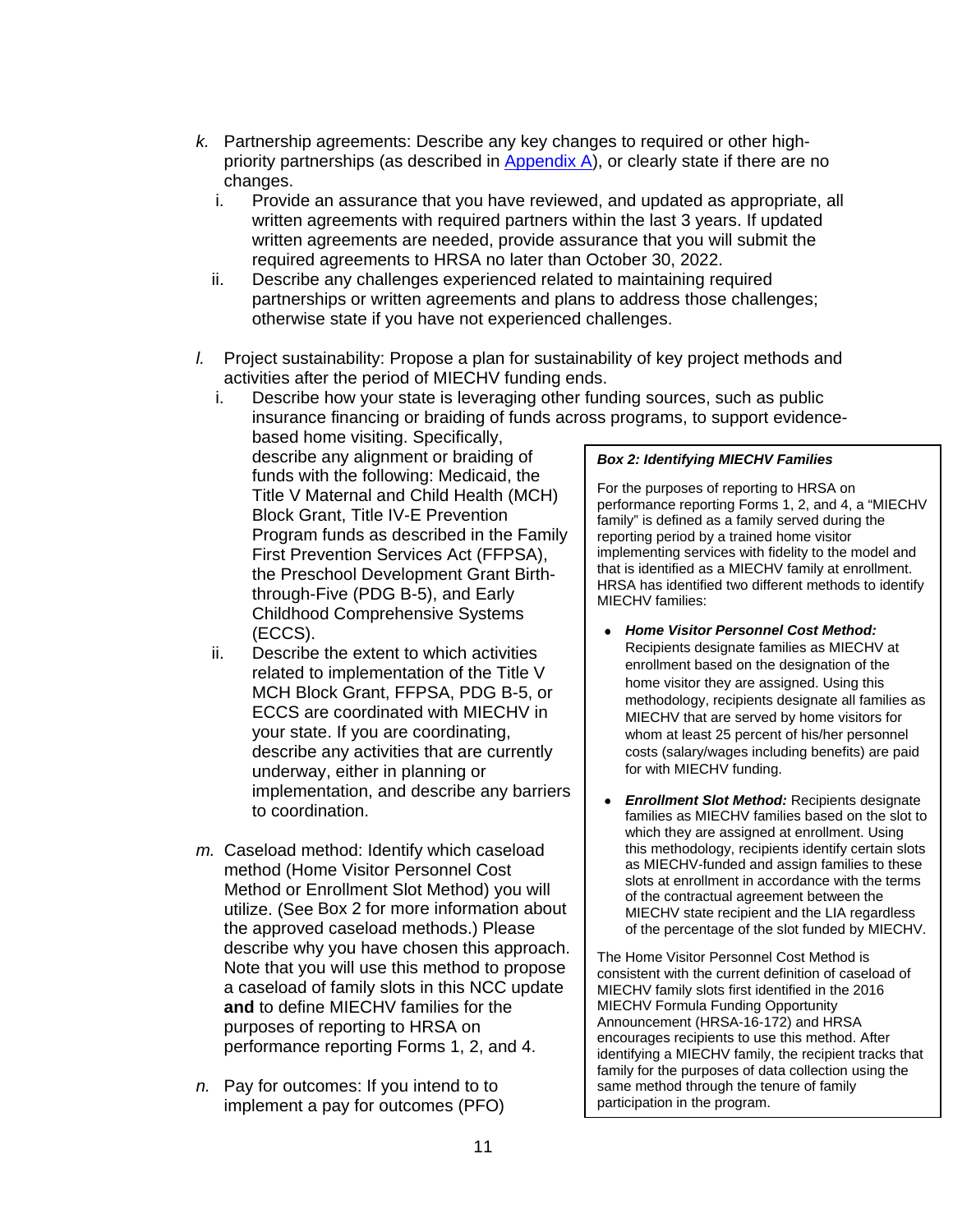initiative, describe any past or proposed activities that would support such an initiative, such as a feasibility study, third party evaluation, and outcome payments. Refer to **Appendix A** for additional instructions.

- *o.* Evaluations: Provide a statement indicating whether you plan to conduct any of the following evaluations:
	- i. A new promising approach evaluation;
	- ii. A continuing promising approach evaluation;
	- iii. A continuation of an existing coordinated state evaluation (CSE) proposed under the FY 2021 formula award; and/or
	- iv. A new "implementation quality/fidelity" CSE. Recipients may apply to begin a new CSE within the existing "implementation quality/fidelity" peer network. Recipients who propose to conduct a new CSE in this existing topic area will receive technical assistance from the MIECHV Evaluation Coordinating Center. HRSA will also provide interested recipients with publicly available evaluation design templates for relevant implementation quality/fidelity research questions, which can be tailored and used to support the development of recipient evaluation plans (see [Appendix A](#page-38-0) for further details).

If you plan to conduct any of the above, follow the instructions in [Table 1](#page-11-0) for each planned evaluation. Otherwise, clearly state if you do not propose to conduct any of these evaluations with the FY 2022 formula award, including if you will discontinue a previously approved CSE. Refer to **Appendix A of HRSA-**[21-050](https://grants.hrsa.gov/2010/web2external/Interface/Common/EHBDisplayAttachment.aspx?dm_rtc=16&dm_attid=e675275b-0d47-4673-b638-0bb1c4f1cb31&dm_attinst=0) for complete information on HRSA's expectations for research and evaluation activities.

(Note: Only the above evaluation types are eligible for funding under FY 2022 formula award. New proposals will not be considered for the other three CSE topic areas.)

If you propose an evaluation, you must include a budget narrative and detailed line item breakdown as part of the overall budget for evaluation expenses. For details, see the [evaluation budget instructions](#page-19-0) in the **Budget Narrative** section.

| If you propose:                                                                                                                              | Describe:                                                                                                                                                                                |
|----------------------------------------------------------------------------------------------------------------------------------------------|------------------------------------------------------------------------------------------------------------------------------------------------------------------------------------------|
| To begin implementation of a<br>home visiting model that<br>qualifies as a promising<br>approach with FY 2022<br>formula funds and conduct a | The purpose and the focus of the evaluation<br>$\bullet$<br>How the evaluation design will meet requirements<br>for an assessment of impact using an appropriate<br>comparison condition |
| new promising approach<br>evaluation                                                                                                         | NOTE: Promising approaches must be evaluated<br>through a well-designed and rigorous process. See<br><b>Appendix A for a description of the Limit on Funds</b>                           |
| Note: Recipients that propose<br>to implement a promising<br>approach are required to                                                        | for Conducting and Evaluating a Promising<br>Approach.                                                                                                                                   |

<span id="page-11-0"></span>**Table 1: Instructions for proposing an evaluation**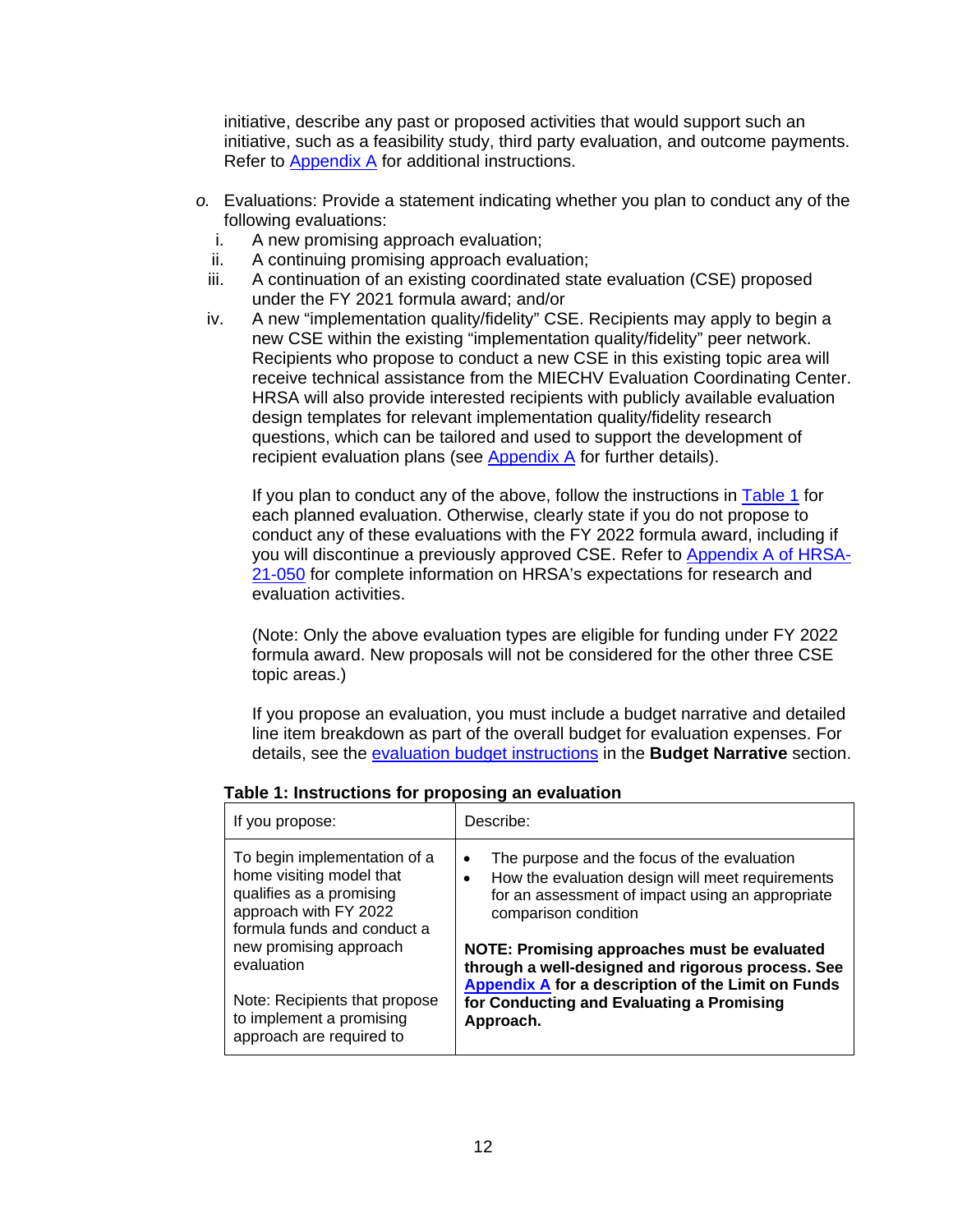| If you propose:                                                                                                                            | Describe:                                                                                                                                                                                                                                                                                                                                                                                                                                                                                                                                                                                                                                                                                                                                                                                                                                                                                                                                                                                                                                                                                                                                                                                                                |
|--------------------------------------------------------------------------------------------------------------------------------------------|--------------------------------------------------------------------------------------------------------------------------------------------------------------------------------------------------------------------------------------------------------------------------------------------------------------------------------------------------------------------------------------------------------------------------------------------------------------------------------------------------------------------------------------------------------------------------------------------------------------------------------------------------------------------------------------------------------------------------------------------------------------------------------------------------------------------------------------------------------------------------------------------------------------------------------------------------------------------------------------------------------------------------------------------------------------------------------------------------------------------------------------------------------------------------------------------------------------------------|
| conduct a rigorous evaluation<br>of that approach. <sup>8</sup>                                                                            |                                                                                                                                                                                                                                                                                                                                                                                                                                                                                                                                                                                                                                                                                                                                                                                                                                                                                                                                                                                                                                                                                                                                                                                                                          |
| To continue an existing<br>promising approach<br>evaluation(s)                                                                             | The rationale for continuing the evaluation<br>$\bullet$<br>Any enhancements or modifications to the existing<br>$\bullet$<br>evaluation                                                                                                                                                                                                                                                                                                                                                                                                                                                                                                                                                                                                                                                                                                                                                                                                                                                                                                                                                                                                                                                                                 |
| Note: Recipients that propose<br>to continue implementing a<br>promising approach are<br>required to continue evaluating<br>that approach. |                                                                                                                                                                                                                                                                                                                                                                                                                                                                                                                                                                                                                                                                                                                                                                                                                                                                                                                                                                                                                                                                                                                                                                                                                          |
| To continue an existing<br>coordinated state evaluation<br>from FY 2021 formula award                                                      | Major evaluation activities that will be supported<br>$\bullet$<br>with the FY 2022 formula award<br>Any planned changes to your evaluation beginning<br>$\bullet$<br>in FY 2022<br>A plan to address challenges encountered to date,<br>$\bullet$<br>if any                                                                                                                                                                                                                                                                                                                                                                                                                                                                                                                                                                                                                                                                                                                                                                                                                                                                                                                                                             |
| To begin implementation of an<br>"implementation quality/<br>fidelity" CSE                                                                 | The rationale for selecting this topic area, including<br>$\bullet$<br>your needs and interest for conducting a CSE<br>within this topic<br>Evaluation staff who will lead the CSE, and<br>$\bullet$<br>describe their relevant experience, training, skills,<br>and knowledge, including materials published and<br>previous evaluation work, that will allow them to<br>achieve the goals and meet the requirements of<br>the CSE<br>Organizational experience and capability to<br>$\bullet$<br>coordinate and support the planning and<br>implementation of rigorous evaluation activities,<br>including by identifying meaningful support and<br>collaboration with key stakeholders in conducting<br>evaluation<br>Capacity and capability to engage with federal and<br>TA staff in collaborative evaluation development<br>and engage with other recipients to develop shared<br>evaluation design and measurement strategies<br>through consensus processes<br>How you plan to disseminate lessons learned to<br>applicable stakeholders, including home visiting<br>participants, staff, model developers, MIECHV<br>formula recipients, and the home visiting field<br>broadly, including evaluation findings |

<span id="page-12-0"></span> $\overline{a}$  $8$  Social Security Act, Title V, § 511(d)(3)(A)(i)(II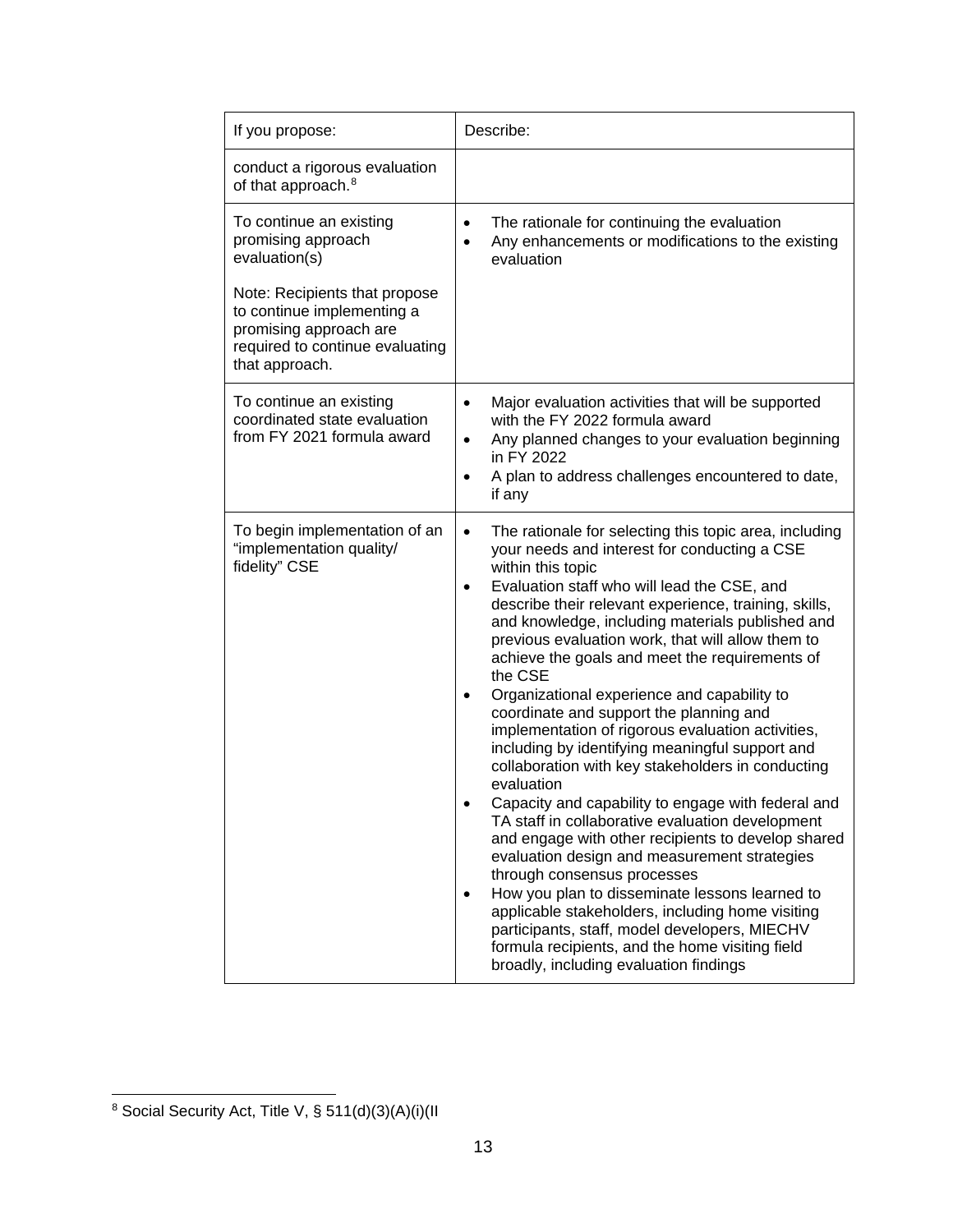# **3. Work Plan**

For this section, include the following as attachments:

# *a.* **Attachment 1: Work Plan Timeline:**

Provide a work plan timeline that includes: 1) a list of key activities to achieve each of the objectives proposed; 2) anticipated outputs; 3) responsible staff for each activity; and 4) timelines for completion. The work plan timeline must extend across the period of performance (September 30, 2022 through September 29, 2024) and include start and completion dates for activities.

#### *b.* **Attachment 2: MIECHV Communities, Local Implementing Agencies, and Caseload of Family Slots:** Provide a list of each LIA. For each LIA, identify the:

i. County/ies, County Equivalent or Tribal entity(ies) the LIA will serve (in whole or in part; these

#### *Box 4:* **The MIECHV Program requires the following for a complete, non-PFO budget submission:**

- Budget Forms
	- o SF-424A
- **Budget Narrative** 
	- o Personnel costs
	- o Travel<br>o Supplie
	- o Supplies<br>o Contractu
	- Contractual
	- o Other
	- o Administrative Expenditures
		- Description of Activities
		- Line Item Breakdown
		- **Estimated Percentage of Budget**
	- o Recipient-Level Infrastructure Expenditures
		- **•** Description of Activities
		- **Line Item Breakdown**
		- **Estimated Percentage of Budget**
	- o Evaluation Costs (if applicable)
		- Description of Activities
			- Line Item Breakdown
- Attachment 3: Period of Availability Spreadsheet
- Attachment 4: Maintenance of Effort Chart

should align with areas listed in Table 7 of your approved 2020 statewide needs assessment update);

- ii. Evidence-based model(s) and/or promising approach models the LIA will implement;
- iii. Number of families the LIA cumulatively served from 10/1/2020 through 9/30/2021;
- iv. Current caseload of MIECHV family slots (associated with the maximum service capacity) from 10/1/2021 through 9/30/2022 by model;
- v. Proposed caseload of MIECHV family slots (associated with the maximum service capacity) for Year 1 (10/1/2022 through 9/30/2023) by model;
- vi. Proposed caseload of MIECHV family slots (associated with the maximum service capacity) for Year 2 (10/1/2023 through 9/30/2024) by model; and
- vii. Estimated cost per family slot using proposed caseload from 10/1/2022 through 9/30/2024.

### **Base the proposed caseloads on your best estimates assuming stable formula funding from FY 2022 to FY 2024. You may request revisions to caseloads should there be changes in future funding.**

Note: Caseloads reported in this attachment must align with numbers reported in the abstract.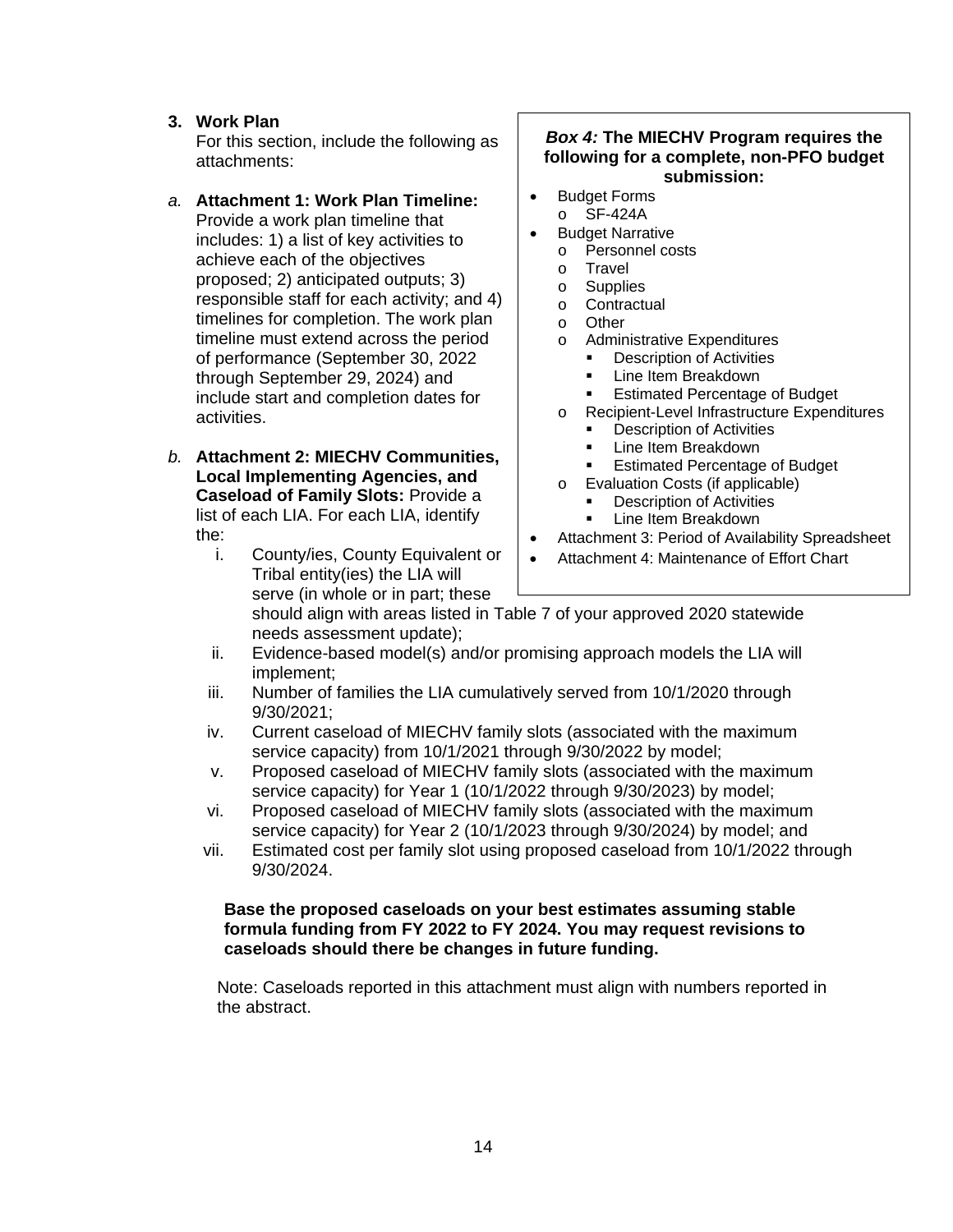# **4. Budget**

\*If you are requesting MIECHV formula funds for the purpose of a PFO initiative, please disregard this section and refer to the budget instructions in Appendix  $E$ . The below instructions apply only if you are not proposing a PFO initiative.

Prior to completing this NCC Update, see Program Expectations and Funding Restrictions in [Appendix A](#page-25-0) for complete descriptions of the following types of expenditures:

- Limit on Funds to Support Direct Medical, Dental, Mental Health, or Legal Services;
- Statutory Limit ("Cap") on Use of Funds for Administrative Expenditures;<sup>[9](#page-14-0)</sup>
- Limit on Use of Funds for Recipient-Level Infrastructure Expenditures; and
- Statutory Limit on Funds for Conducting a Program (including Evaluating of the Program) Using a Promising Approach.<sup>10</sup>

NOTE: Please do not include prior year MIECHV formula funds or funds from other MIECHV awards (e.g., ARP X11 awards) in the SF-424A or the budget narrative.

#### *Period of Availability*

Funds awarded to you for a federal fiscal year under this NCC Update shall remain available for expenditure through the end of the second succeeding federal fiscal year after award. **The project/budget period is 2 years,** for the period of September 30, 2022 through September 29, 2024. You must demonstrate that home visiting services will be made available throughout the entire period of performance (the full period of availability). However, maintaining the same rate of expenditure or the same level of home visiting services throughout the full period of availability is not required. Reminder: grant funds that have not been obligated for expenditure by the recipient during the period of availability for use of such funds will be de-obligated. FY 2022 funds must be obligated by recipients no later than September 29, 2024, and such obligations must be liquidated by December 31, 2024.

#### *COVID-19 Public Health Emergency Authorities*

During the declared COVID-19 public health emergency period, recipients can choose to budget MIECHV funds to:

- 1. Train home visitors in conducting virtual home visits (see [Appendix F](#page-58-0) for a definition of virtual home visit) and in emergency preparedness and response planning for families;
- 2. Acquire the technological means as needed to conduct and support a virtual home visit for families enrolled in the program; and
- 3. Provide emergency supplies to families enrolled in the program, regardless of whether the provision of such supplies is within the scope of the approved program, such as diapers, formula, non-perishable food, water, hand soap, and hand sanitizer.

P.L. 116-260 specifies that the additional authorities listed above are only available "during the COVID-19 public health emergency period" and therefore will be discontinued (and therefore no longer will represent allowable costs under this award) at the conclusion of the declared COVID-19 public health emergency. At that time, any

 $\overline{a}$ 

<span id="page-14-0"></span><sup>&</sup>lt;sup>9</sup> Social Security Act, Title V, § 511(i)(2)(C).

<span id="page-14-1"></span><sup>&</sup>lt;sup>10</sup> Social Security Act, Title V,  $\S$  511(d)(3)(A).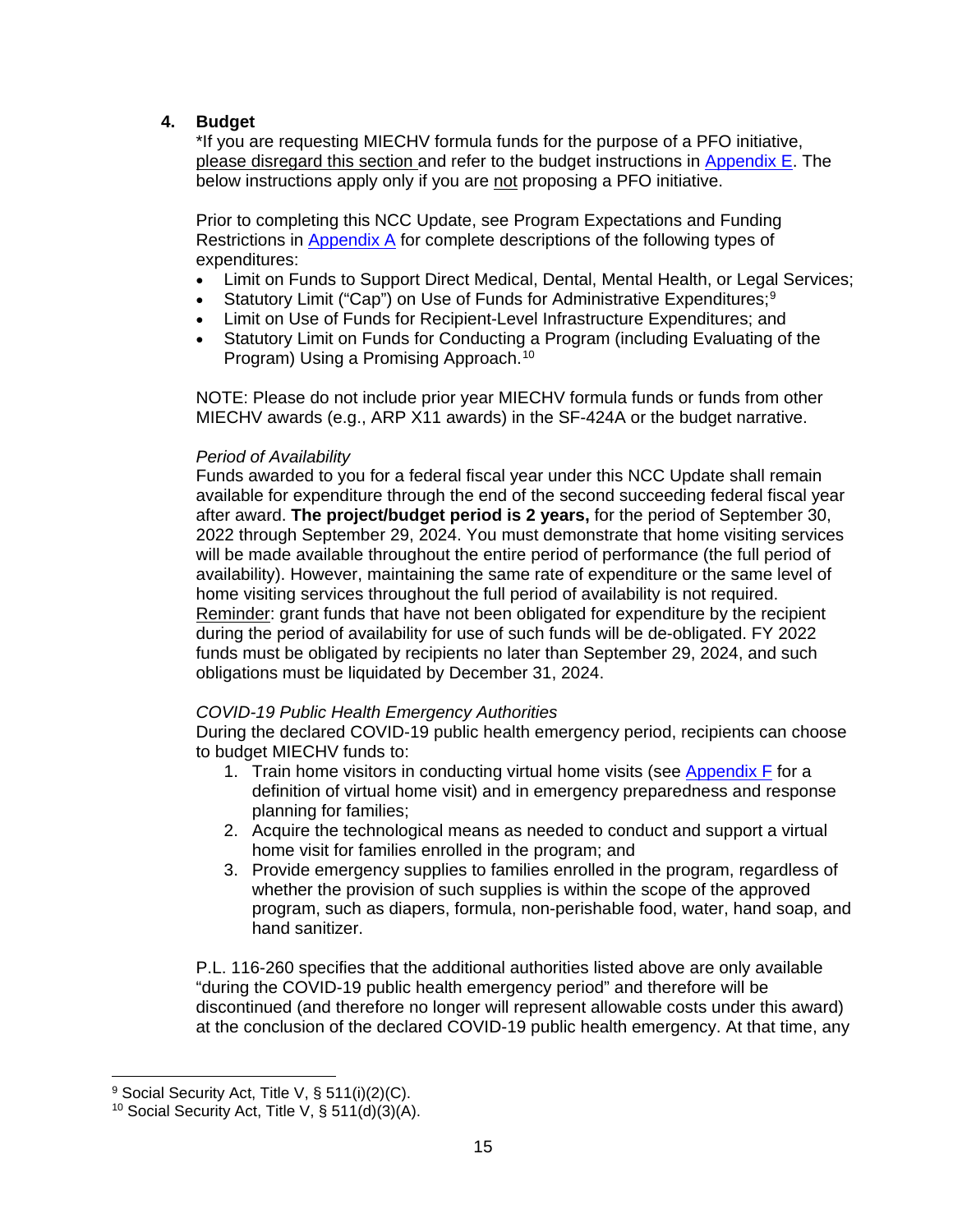unobligated grant funds budgeted for activities related to the COVID-19 authorities described above must be re-budgeted for other allowable activities.

#### *Key Requirements*

Costs charged to the award must be reasonable, allowable, and allocable under this program. Documentation must be maintained to support all grant expenditures. Personnel charges must be based on actual, not budgeted labor. Promotional items and other expenditures which do not support the home visiting initiative are unallowable. Organizational membership in business, professional, or technical organizations or societies are generally allowable costs, if paid according to an established organizational policy consistently applied regardless of the source of funds. Costs of membership in any country club or social or dining club or organization are unallowable. Costs of membership in organizations whose purpose is lobbying are unallowable. Salaries and other expenditures charged to the grant must be for services that occurred during the grant's period of availability. It is the responsibility of the recipient to ensure that proper stewardship is exercised over federal funds. Costs must be necessary and reasonable, accorded consistent treatment, and allocable to the award<sup>[11](#page-15-0)</sup> in accordance with the benefits received by the project. Further information regarding allowable costs is available from the Uniform Administrative Requirements (UAR) at [45 CFR part 75.](https://www.ecfr.gov/cgi-bin/text-idx?node=pt45.1.75)

The recipient accounting systems must be capable of separating the MIECHV awards within a single grant by period of availability (i.e., must have a chart of accounts to prevent grant expenditures from being commingled with other grant periods of availability). Recipients are responsible for reviewing subrecipients' and local sites' budgets according to all applicable organizational policies and procedures and for ensuring adequate post award monitoring of activities and expenditures<sup>12</sup>. Recipients and subrecipients must maintain all documentation in accordance with the federal record retention policy which states documentation must be maintained for a minimum of 3 years after the submission of the final (accepted) Federal Financial Report.

#### *Required Submissions*

#### *a.* **Budget Forms**

Complete Application Form SF-424A Budget Information – Non-Construction Programs in the EHBs. **The project/budget period is 2 years.** Provide a line item budget narrative using the budget categories in the SF-424A for the period of September 30, 2022 through September 29, 2024. The narrative must explain the amounts requested for each detailed line item in the budget (e.g., personnel, fringe, travel, equipment, supplies, contractual, other, indirect charges, etc.).

For additional information on all the object class categories on the SF-424A and information to be included in the budget narrative, please refer to Section 4.1v. of the HRSA *[SF-424 Application Guide](http://www.hrsa.gov/grants/apply/applicationguide/sf424guide.pdf)*.

(1) **In Section A of the SF-424A budget form, you will use only row (1), column (e)** to provide the budget amount you will request for FY 2022 (see communication via HRSA's EHBs for the total amount you may request).

<span id="page-15-0"></span><sup>&</sup>lt;sup>11</sup> See definition of "allocable costs" in Appendix F.

<span id="page-15-1"></span><sup>&</sup>lt;sup>12</sup> Recipients must show they are meeting all MIECHV monitoring requirements, regardless of the type of relationship they have with their implementing agencies.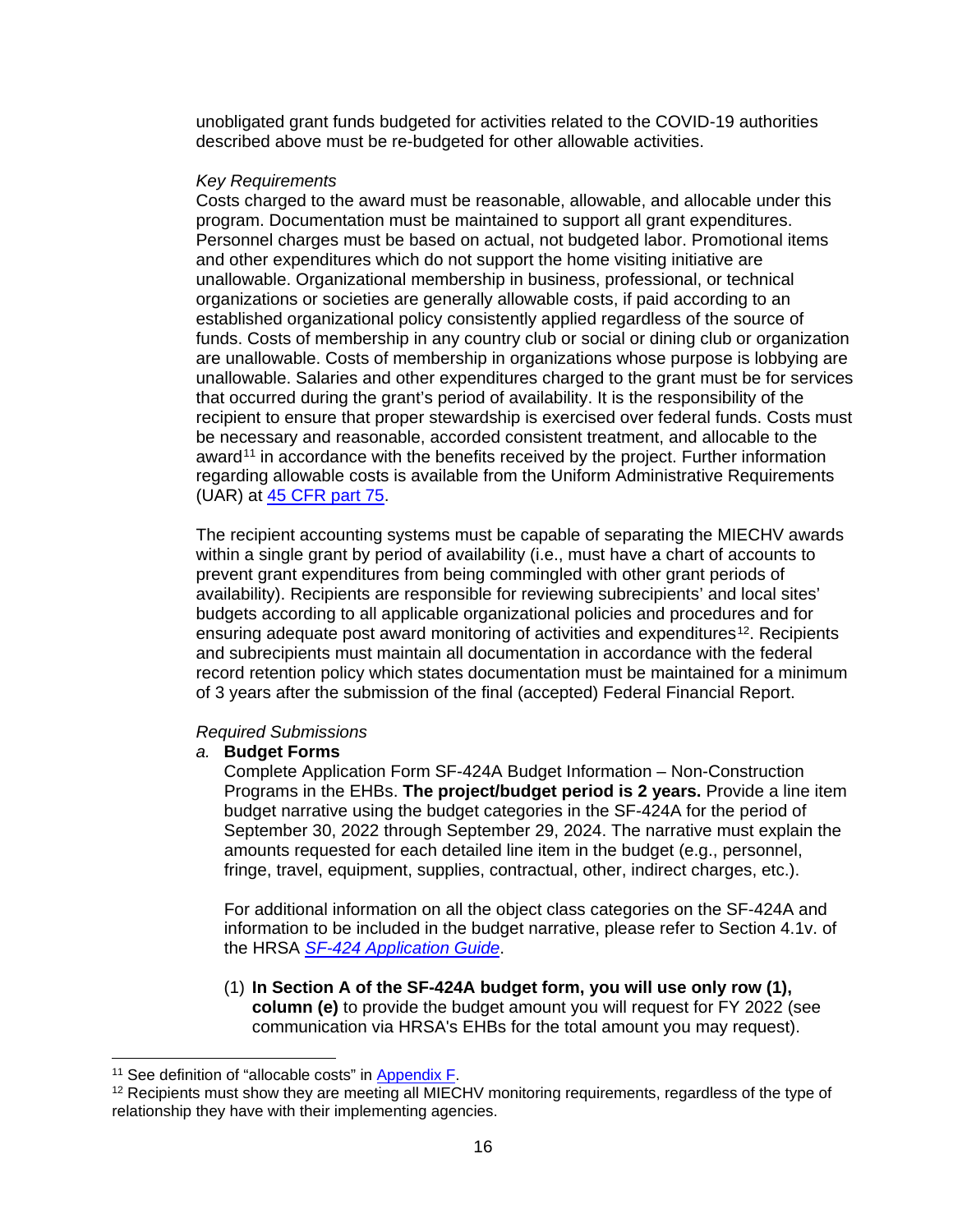Please enter the amounts in the "New or Revised Budget" column, not the estimated unobligated funds column.

- (2) **In Section B of the SF-424A budget form, you will use only column (1)** to provide object class category breakdown for the entire period of availability of FY 2022 funds. Do not separately report budget amounts for each year of the award period. Use of column (2) is reserved for PFO budgets only.
- *b.* **Budget Narrative**

Provide a narrative explanation of the amounts requested for each line in the budget. The budget narrative should specifically describe how each item will support the achievement of proposed objectives. Provide a reasonable estimate of how you plan to break down costs within each budget line and a description of how you came to that estimate. Line item information must align with and explain the costs entered in the SF-424A and Period of Availability Spreadsheet as **Attachment 3** (discussed later).

Include the following in the Budget Narrative:

<span id="page-16-0"></span>i. Personnel Costs: List each staff member to be supported by (1) MIECHV funds, the percent of effort each staff member spends on the MIECHV award, roles and area of responsibility, and (2) in-kind contributions. If personnel costs are supported by in-kind contributions, please indicate the percent of effort and the source of funds.

Please include:

 $\overline{a}$ 

- The full name of each staff member (or indicate a vacancy);
- Position title with description of role and responsibilities;
- Percentage of full-time equivalency (FTE) dedicated to this MIECHV award; [13](#page-16-1)
- Annual/base salary;
- Federal amount requested; and
- If in-kind contributions, indicate percent of effort and funding source(s).

Personnel includes, at a minimum, the project director, primarily responsible for the oversight and/or the project coordinator, primarily responsible for the dayto-day management of the proposed program; staff responsible for quality improvement activities (including, but not limited to, providing continuous quality improvement support to LIAs); programmatic and fiscal staff responsible for monitoring program activities and use of funds; and staff responsible for data collection, quality, and reporting. This list must include the Project Director listed on the Notice of Award.

Note that if any of these positions are contractual and included in the Contractual Object Class category, you must have a formal written agreement with the contracted individual that specifies the nature of the relationship between the parties, even if that relationship does not involve a salary or other form of remuneration. If the individual is not an employee of your organization,

<span id="page-16-1"></span><sup>&</sup>lt;sup>13</sup> Total percent of effort for each personnel funded under this award must not exceed a sum of 100 percent FTE on all Federallyfederally-funded projects.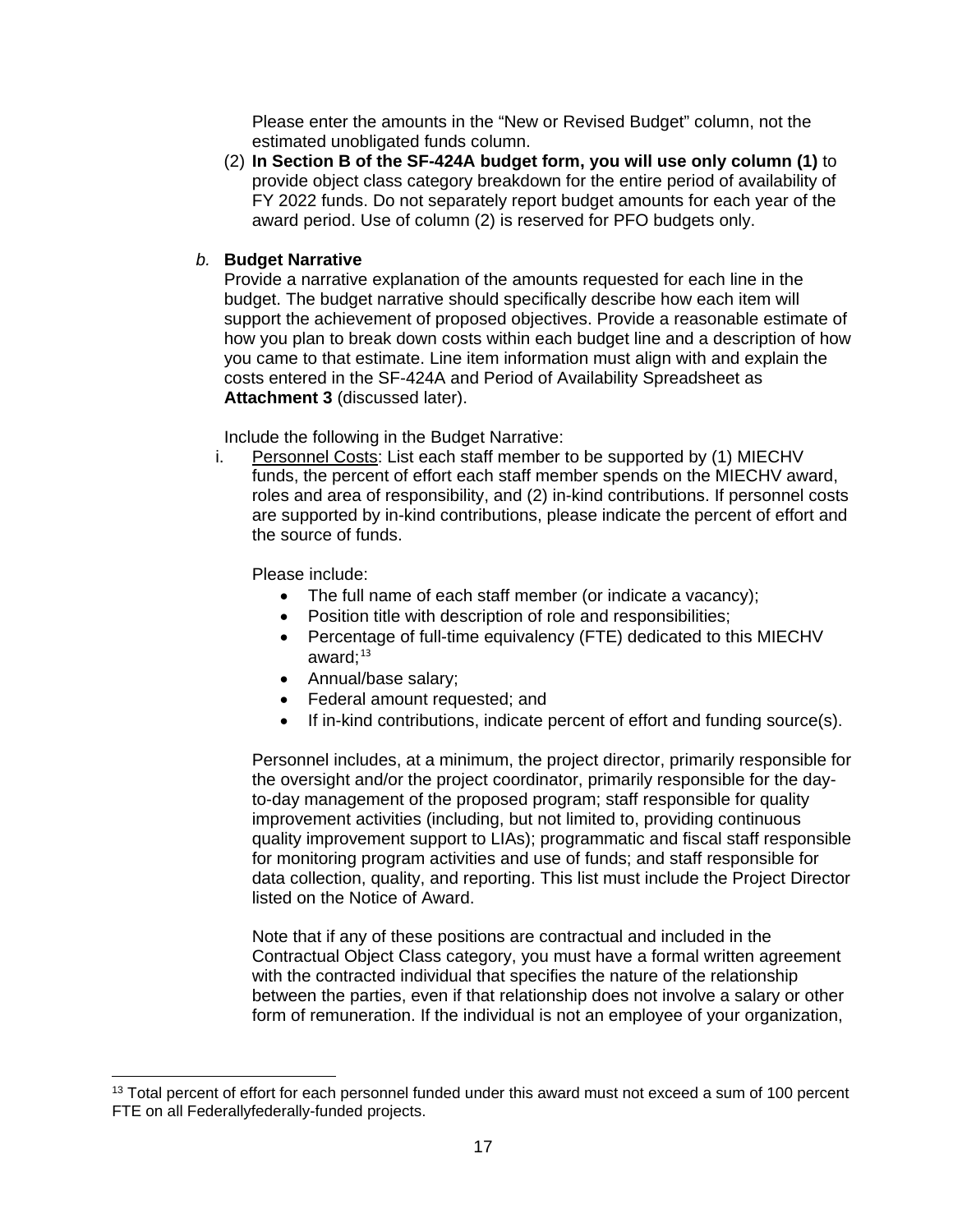HRSA will assess whether the arrangement will result in the organization being able to fulfill its responsibilities under the grant, if awarded.

NOTE: Final personnel charges must be based on actual, not budgeted labor.

- ii. Travel: The budget should reflect the travel expenses associated with participating in meetings that address home visiting efforts, other proposed trainings or workshops, and monitoring visits to LIAs. You should list travel costs, including whether the travel costs are for local and long distance travel. You must budget for one All Grantee Meeting in the Washington, DC area for up to five people for 5 days. **Meeting attendance is a grant requirement.** If you are applying to continue your participation in a CSE or applying to begin implementation of an implementation quality/fidelity CSE, you must budget for two in-person peer network meetings in the Washington, DC area for up to two people for 2 days. **Meeting attendance is required for all recipients conducting a CSE**. Refer to page 30 of the HRSA *[SF-424 Application Guide](http://www.hrsa.gov/grants/apply/applicationguide/sf424guide.pdf)* for more information on providing a travel budget justification. If travel cannot be completed during the period of performance because of circumstances beyond the recipients' control, funds budgeted for travel may be rebudgeted.
- iii. Supplies: Educational supplies may include pamphlets and educational videotapes—as well as model-specific supplies such as crib kits to promote safe sleep, tools to promote parent/child interaction, etc., that are essential in ensuring model fidelity. Clear justification for the purchase of basic medical supplies must be included.
- iv. Contractual: You must ensure your organization has in place and follows an established and adequate procurement system with fully developed written procedures for awarding and monitoring all contracts.

You must provide:

- A clear explanation of the purpose of each contract;
- How the costs were estimated:
- The specific contract deliverables;
- A breakdown of costs, including the level of effort for home visitor personnel, for example, full-time equivalent (you may provide a listing of each home visitor personnel); and
- Narrative justification that explains the need for each contractual agreement and how it relates to the overall project.

**HRSA reserves the right to request a more detailed, line-item breakdown for each contract.** Costs for contracts must be broken down in detail as described above. Reminder: you must notify potential subrecipients (e.g., LIAs) that entities receiving subawards must be registered in the System for Award Management [\(SAM.gov\)](https://sam.gov/content/home) and provide the recipient with their Unique Entity Identifier (UEI)<sup>[14](#page-17-0)</sup>, formerly known as the Dun and Bradstreet Data Universal Numbering System (DUNS) number. "Subaward" means an award provided by

<span id="page-17-0"></span> $\overline{a}$ <sup>14</sup> In April 2022, the DUNS number will be replaced by the UEI, a "new, non-proprietary identifier" requested in, and assigned by, the System for Award Management (SAM.gov). For more details, visit the following pages: [Planned UEI Updates in Grant Application Forms](https://www.grants.gov/web/grants/forms/planned-uei-updates.html) and [General Service Administration's UEI Update.](https://www.gsa.gov/entityid)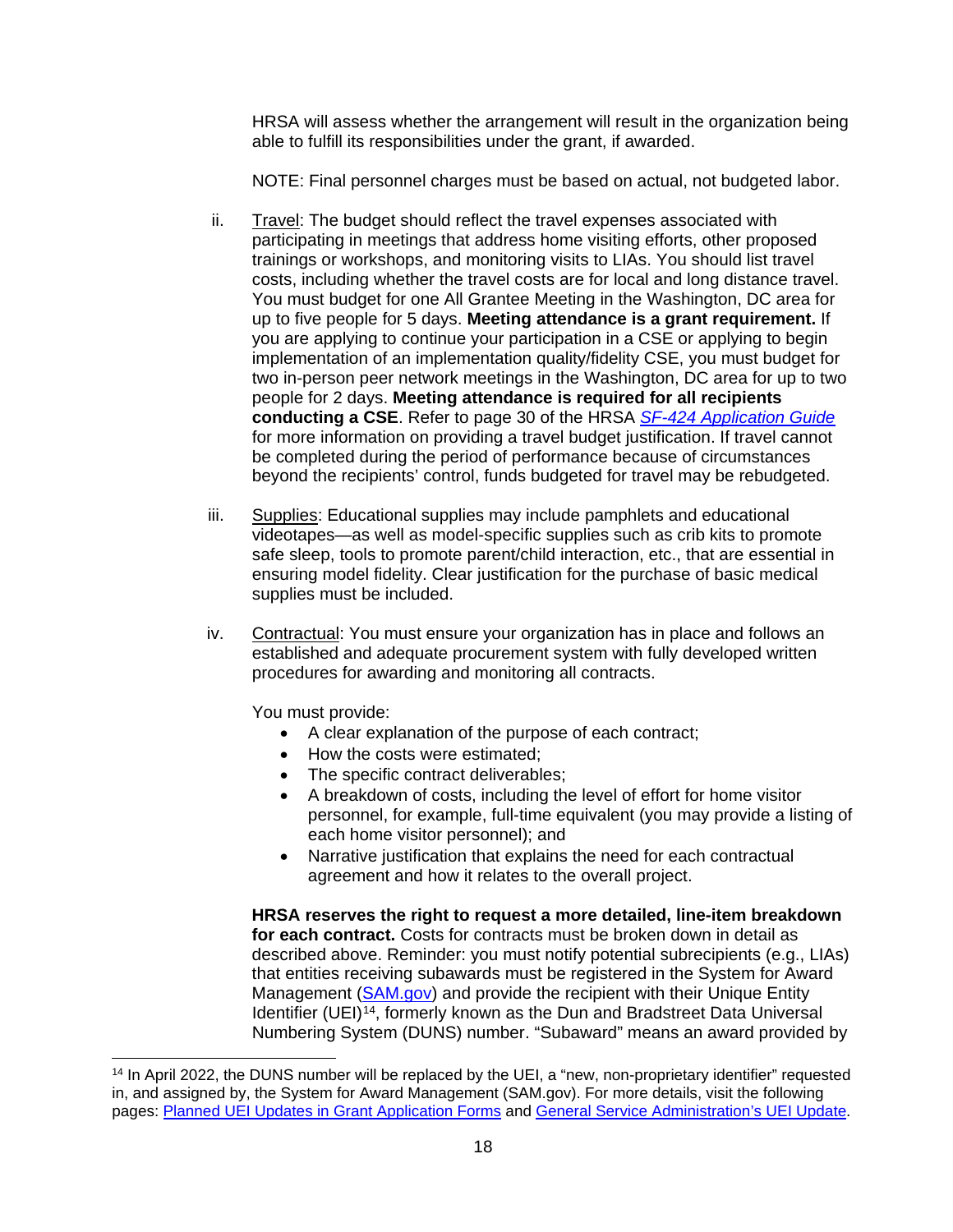a pass-through entity to a subrecipient for the subrecipient to carry out part of a federal award received by the pass-through entity. It does not include payments to a contractor or payments to an individual that is a beneficiary of a federal program. A subaward may be provided through any form of legal agreement, including an agreement that the pass-through entity considers a contract. For more information on subawards and subrecipient monitoring, see [Appendix A.](#page-31-0)

Consultant contractors can also be listed in this section. For each consultant, specify the scope of work for the consultant, the hourly rate, and the number of hours of expected effort.

*(NOTE: Contracting and subcontracting are allowable under this program; however, subgranting is not allowable under this program. Recipients that intend to provide services through subrecipient LIAs must have a written plan in place for subrecipient monitoring and must actively monitor subrecipients. See [Appendix A](#page-31-0) for a complete description of subrecipient monitoring.)* 

Timely Federal Funding Accountability and Transparency Act (FFATA) reporting is required by the federal grant recipient to the FFATA Subaward Reporting System [\(FSRS.gov\)](https://www.fsrs.gov/). You must have policies and procedures in place to ensure compliance with FFATA. For more FFATA information, please see Section 6.d. Transparency Act Reporting Requirements of HRSA's *[SF-424](http://www.hrsa.gov/grants/apply/applicationguide/sf424guide.pdf) [Application Guide](http://www.hrsa.gov/grants/apply/applicationguide/sf424guide.pdf)* and HRSA's [FFATA page.](https://www.hrsa.gov/grants/ffata.html)

v. Other: Include all costs that do not fit into any other category and provide an explanation of each cost in this category (e.g., provider licenses, audit, etc.). In some cases, rent, utilities, and insurance fall under this category if they are not included in an approved indirect cost rate. You may include the cost of access accommodations as part of your project's budget, including sign language interpreters, plain language and health literacy print materials in alternate formats (including Braille, large print, etc.); and linguistic competence modifications (e.g., translation or interpretation services). The cost of purchasing consultative assistance from public or private entities, if the state determines that such assistance is required in developing, implementing, evaluating, and administering home visiting programs, is allowable if clearly justified. The cost of childcare for participating families may also be allowable if within the scope of an approved project or program or as incidental costs of a project or program if incurred to enable individuals to participate as subjects in research projects or to receive health services.

Additionally, include within the Budget Narrative as a separate breakout:

i. Administrative expenditures: A description of activities and detailed line-item breakdown of administrative expenditures,<sup>[15](#page-18-0)</sup> as applicable, incurred through administering the MIECHV grant. Also, include the **estimated percentage** (at no more than 10 percent) of the FY 2022 MIECHV formula grant award planned to support these activities. (*For a complete definition and examples of administrative expenditures, see [Appendix A.](#page-25-0))*

<span id="page-18-0"></span> $\overline{a}$ <sup>15</sup> Social Security Act, Title V,  $\S$  511(i)(2)(C).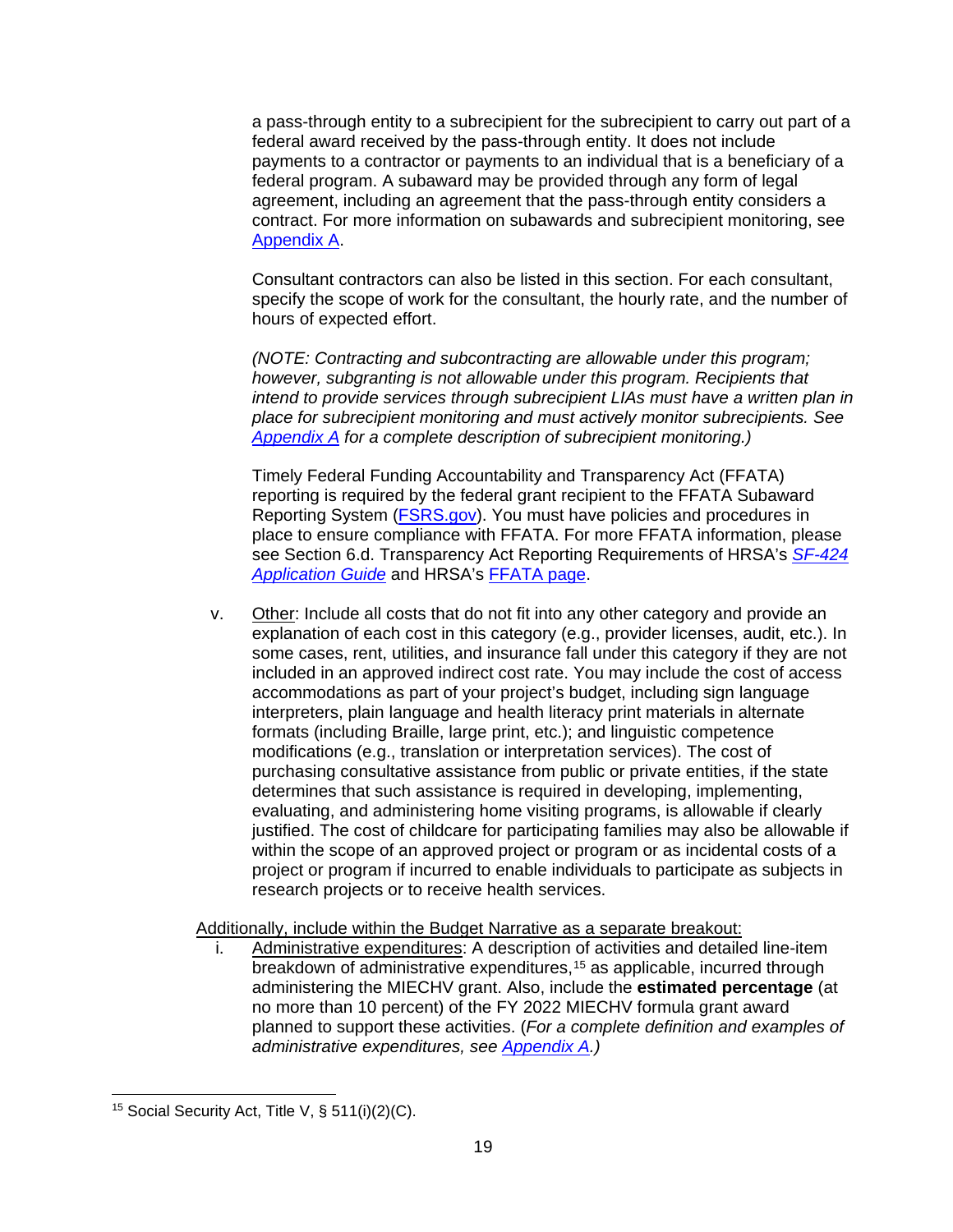- ii. Recipient-level infrastructure costs: A description of activities and detailed line item breakdown of recipient-level infrastructure costs, as applicable, to enable the delivery of home visiting services, including but not limited to administrative costs. Also, include the **estimated percentage** (at no more than 25 percent, including administrative costs as described above) of the FY 2022 MIECHV formula grant award planned to support those activities. Actual expenditures made under the award cannot exceed the 25 percent limitation. (*For a complete definition and examples of recipient-level infrastructure expenditures, see [Appendix A.\)](#page-34-0)*
	- i. NOTE: To seek HRSA approval for spending more than 25 percent of the award amount on recipient-level infrastructure costs, you must provide written justification for this request (for example, providing explanation of an unusually high negotiated indirect cost rate that increases infrastructure costs). Include this justification within the Budget Narrative.
- <span id="page-19-0"></span>iii. Evaluation activities (as applicable)**:** If you propose any evaluation activities (as described above in the "Assurances and Proposed Program Activitivies" section of the Project Narrative), **you must include a budget narrative with justification and rationale for the proposed evaluation budget and detailed line item breakdown for evaluation expenses**. These include, but are not limited to costs associated with salary and benefits for staff working on the evaluation, contracts for external evaluators, data collection, travel, communication tools that share interim results with stakeholders, printing, supplies, equipment, etc.

HRSA recommends a maximum funding ceiling of 10 percent of the total requested budget for evaluation activities. HRSA also recommends that a minimum of \$100,000 be devoted to evaluation-related activities to ensure the appropriate level of quality and rigor.

#### *c.* **Attachment 3: Period of Availability Spreadsheet**

The purpose of this spreadsheet is to support verification that MIECHV formula funds will be budgeted to last through the full 2-year period of availability. Recipients are not required to budget FY 2022 formula funds in Year 1 of the period of performance.

Submit a spreadsheet, labeled as **Attachment 3 – Period of Availability Spreadsheet**, that includes the proposed budget by object class category (personnel, fringe, travel, etc.) for each individual fiscal year of the 2-year period of performance/period of availability (9/30/2022 to 9/29/2024), as well as an additional column that indicates how funds remaining from the previous FY 2021 MIECHV formula grant are proposed to be spent in Year 1 by object class category (e.g., personnel, fringe, travel).

#### For example:

FY 2021 MIECHV formula award (Year 1 of the FY 2022 period of performance) (for budgetary purposes: September 30, 2022 to September 29, 2023) Column 1: Remaining funding from FY 2021 MIECHV formula grant to be spent in Year 1 of the FY 2022 period of performance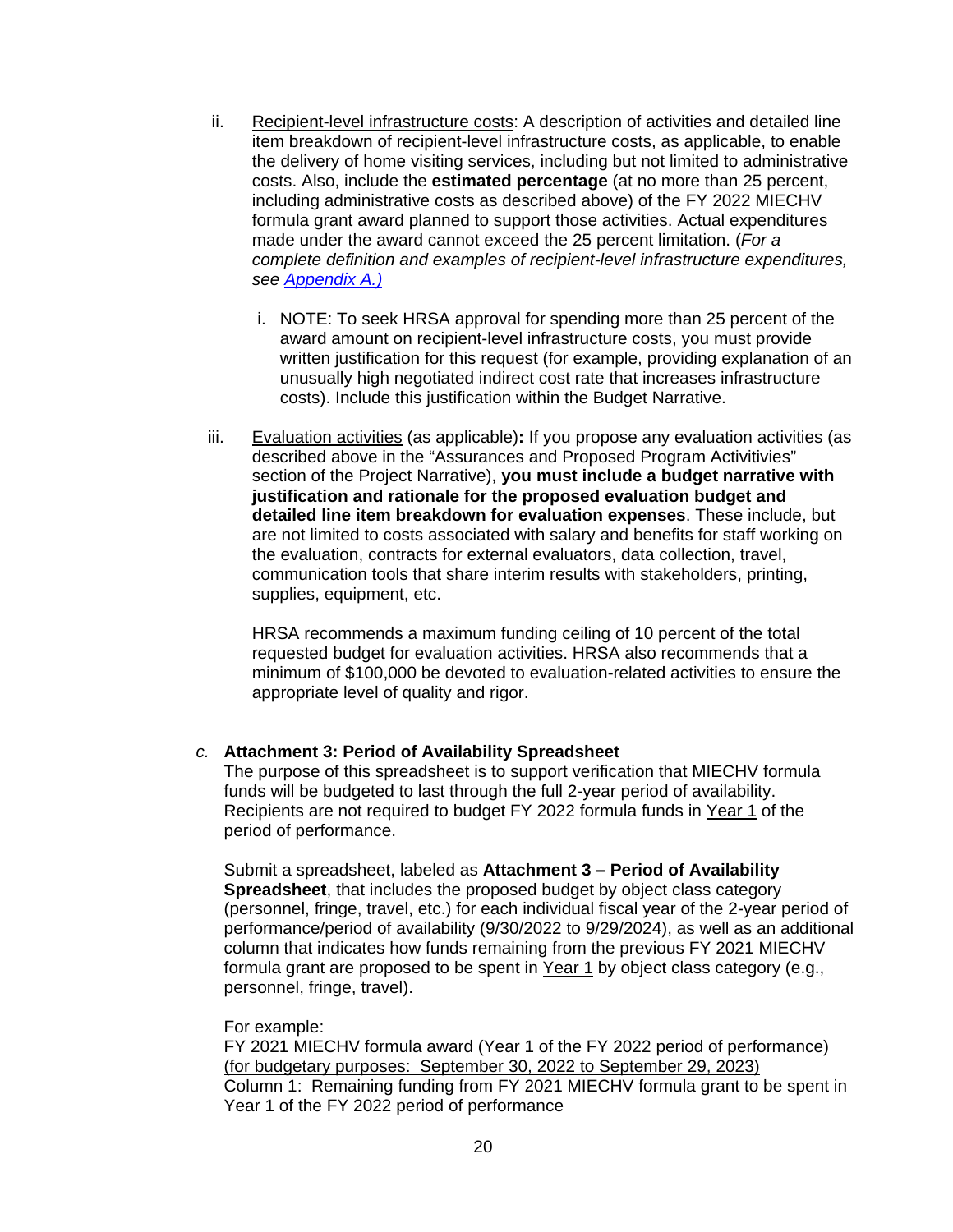FY 2022 MIECHV grant - Year 1 (for budgetary purposes: September 30, 2022 to September 29, 2023)

Column 2: FY 2022 MIECHV grant Year 1 proposed spending

FY 2022 MIECHV grant - Year 2 (for budgetary purposes: September 30, 2023 to September 29, 2024)

Column 3: FY 2022 MIECHV grant Year 2 proposed spending

NOTE: The sum of expenditures for service delivery, recipient-level infrastructure, and administrative costs included in this Period of Availability Spreadsheet will **not** add up to the total grant award ceiling amount because certain recipient-level expenditures do not count against the 25 percent limit on recipient-level infrastructure expenditures, and so are not included in this spreadsheet. (See [Appendix A](#page-34-0) for a list of recipient-level infrastructure expenditures that do not count against the 25 percent limit.)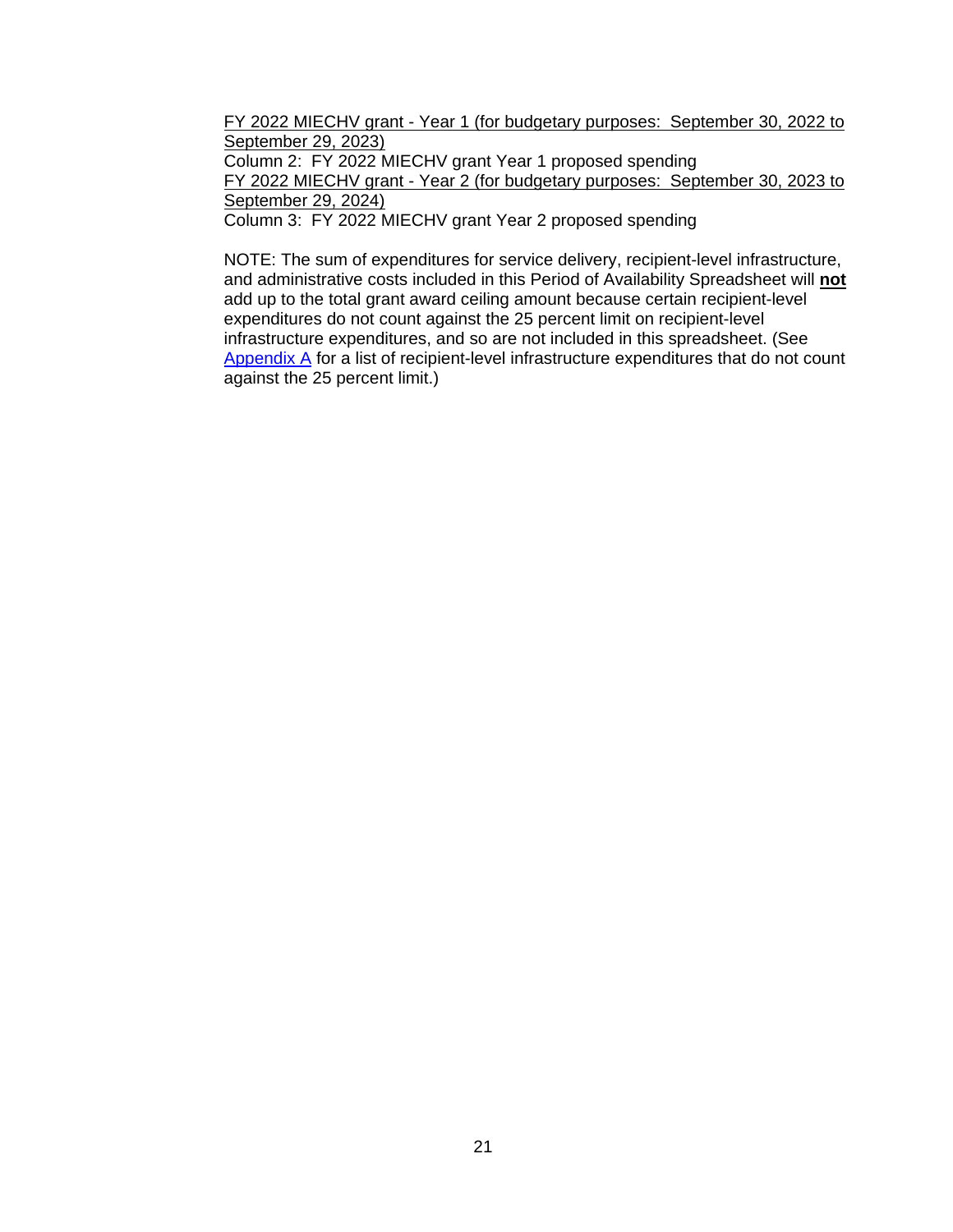# *d.* **Attachment 4: Maintenance of Effort Chart**

Submit the following Maintenance of Effort (MOE) chart as Attachment 4. Refer to **Appendix A** for a description of the maintenance of effort statutory requirement. Also, include an explanation for any decreases in state funding.

| NON-FEDERAL EXPENDITURES                                                                                                                                                                                                                                                                                                                                                                                                                                 |                                                                                                                                                                                                                                                                                                                                                                                                                                                                        |                                                                                                                                                                                                                                                                                   |  |
|----------------------------------------------------------------------------------------------------------------------------------------------------------------------------------------------------------------------------------------------------------------------------------------------------------------------------------------------------------------------------------------------------------------------------------------------------------|------------------------------------------------------------------------------------------------------------------------------------------------------------------------------------------------------------------------------------------------------------------------------------------------------------------------------------------------------------------------------------------------------------------------------------------------------------------------|-----------------------------------------------------------------------------------------------------------------------------------------------------------------------------------------------------------------------------------------------------------------------------------|--|
| Two Fiscal Years Prior to Application - Actual<br>(Corresponds to State FY 2020)<br>Actual 2 years prior state FY non-federal<br>(State General Funds) expended for the<br>proposed project by the recipient entity<br>administering the MIECHV formula grant,                                                                                                                                                                                           | Fiscal Year Prior to Application - Actual<br>(Corresponds to State FY 2021)<br>Actual prior state FY non-federal (State<br>General Funds) expended for the proposed<br>project by the recipient entity<br>administering the MIECHV formula grant,                                                                                                                                                                                                                      | Current Fiscal Year of Application -<br>Estimated (Corresponds to State FY 2022)<br>Estimated current state FY non-federal<br>(State General Funds) designated for the<br>proposed project by the recipient entity<br>administering the MIECHV formula grant,                     |  |
| for the evidence-based home visiting services,<br>in response to the most recently completed<br>statewide needs assessment. Include prior<br>state general funds expended only by the<br>recipient entity administering the MIECHV<br>grant and not by other state agencies.                                                                                                                                                                             | for the evidence-based home visiting<br>services, in response to the most recently<br>completed statewide needs assessment.<br>Include prior state general funds<br>expended only by the recipient entity<br>administering the MIECHV grant and not<br>by other state agencies.                                                                                                                                                                                        | for the evidence-based home visiting<br>services, in response to the most recently<br>completed statewide needs assessment.<br>Include current state general funds<br>expended only by the recipient entity<br>administering the MIECHV grant and not<br>by other state agencies. |  |
| This number should equal the reported<br>expenditures entered in the "FY Prior to<br>Application (Actual)" column submitted as<br>Attachment 4 in response to HRSA-21-050.<br>(Nonprofit recipients must agree to take all<br>steps reasonably available for this purpose<br>and must provide appropriate documentation<br>from the state supporting its accomplishment<br>of the maintenance of effort/non-supplantation<br>requirement.)<br>Amount: \$ | This number should equal the reported<br>expenditures entered in the "Most Recently<br>Completed Fiscal Year (Actual)" column<br>submitted as Section V of the FY 2019<br>Formula Grant Final Report.<br>(Nonprofit recipients must agree to take all<br>steps reasonably available for this purpose<br>and must provide appropriate documentation<br>from the state supporting its accomplishment<br>of the maintenance of effort/non-<br>supplantation requirement.) | (Nonprofit recipients must agree to take all<br>steps reasonably available for this purpose<br>and must provide appropriate documentation<br>from the state supporting its accomplishment<br>of the maintenance of effort/non-<br>supplantation requirement.)<br>Amount: \$       |  |
|                                                                                                                                                                                                                                                                                                                                                                                                                                                          | Amount: \$                                                                                                                                                                                                                                                                                                                                                                                                                                                             |                                                                                                                                                                                                                                                                                   |  |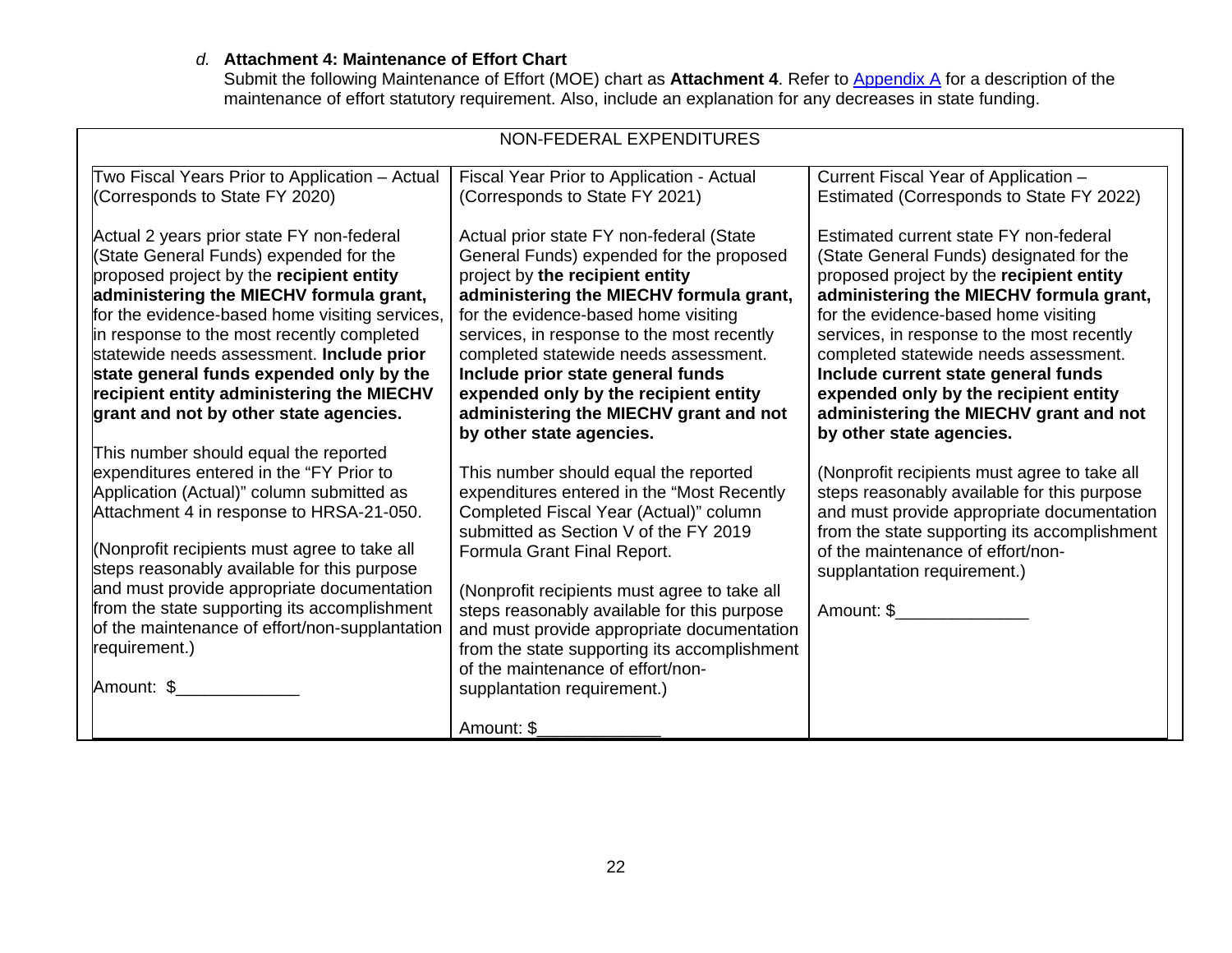# *Required Attachments*

You may upload only the attachments listed below with the NCC Update submission (no more than 15 total attachments). Each attachment must contain the Project Title, Organization Name, and Primary Contact Name. You must ensure each attachment is correctly labeled and uploaded in the "Attachments" section in the EHBs as follows:

- Attachment 1: Work Plan Timeline
- Attachment 2: MIECHV Communities, Local Implementing Agencies, and Caseload of Family Slots
- Attachment 3: Period of Availability Spreadsheet
- Attachment 4: Maintenance of Effort Chart
- Attachment 5: Current Organizational Chart
- Attachment 6: *(Only if applicable)* Model Developer Documentation for **Enhancements**
- Attachment 7: *(Only if applicable)* Indirect Cost Rate Agreement or Cost Allocation Plan
- Attachment 8: *(Only if applicable)* New or Revised MOUs or Letters of Agreement
- Attachments 9–15: Other Relevant Documents

# **Administrative and National Policy Requirements**

# **Accessibility Provisions and Non-Discrimination Requirements**

Should you successfully compete for an award, recipients of federal financial assistance (FFA) from HHS must administer their programs in compliance with federal civil rights laws that prohibit discrimination on the basis of race, color, national origin, disability, age and, in some circumstances, religion, conscience, and sex (including gender identity, sexual orientation, and pregnancy). This includes ensuring programs are accessible to persons with limited English proficiency and persons with disabilities. The HHS Office for Civil Rights (OCR) provides guidance on complying with civil rights laws enforced by HHS. See [Providers of Health Care](https://www.hhs.gov/civil-rights/for-providers/provider-obligations/index.html)  [and Social Services](https://www.hhs.gov/civil-rights/for-providers/provider-obligations/index.html) and [HHS Nondiscrimination Notice.](https://www.hhs.gov/civil-rights/for-individuals/nondiscrimination/index.html)

- Recipients of FFA must ensure that their programs are accessible to persons with limited English proficiency. For guidance on meeting your legal obligation to take reasonable steps to ensure meaningful access to your programs or activities by limited English proficient individuals, see [Fact Sheet on the Revised HHS LEP Guidance](https://www.hhs.gov/civil-rights/for-individuals/special-topics/limited-english-proficiency/fact-sheet-guidance/index.html) and Limited [English Proficiency.](https://www.lep.gov/)
- For information on your specific legal obligations for serving qualified individuals with disabilities, including reasonable modifications and making services accessible to them, see [Discrimination on the Basis of Disability.](http://www.hhs.gov/ocr/civilrights/understanding/disability/index.html)
- HHS-funded health and education programs must be administered in an environment free of sexual harassment. See [Discrimination on the Basis of Sex.](https://www.hhs.gov/civil-rights/for-individuals/sex-discrimination/index.html)
- For guidance on administering your program in compliance with applicable federal religious nondiscrimination laws and applicable federal conscience protection and associated anti-discrimination laws, see [Conscience Protections for Health Care](https://www.hhs.gov/conscience/conscience-protections/index.html)  [Providers](https://www.hhs.gov/conscience/conscience-protections/index.html) and [Religious Freedom.](https://www.hhs.gov/conscience/religious-freedom/index.html)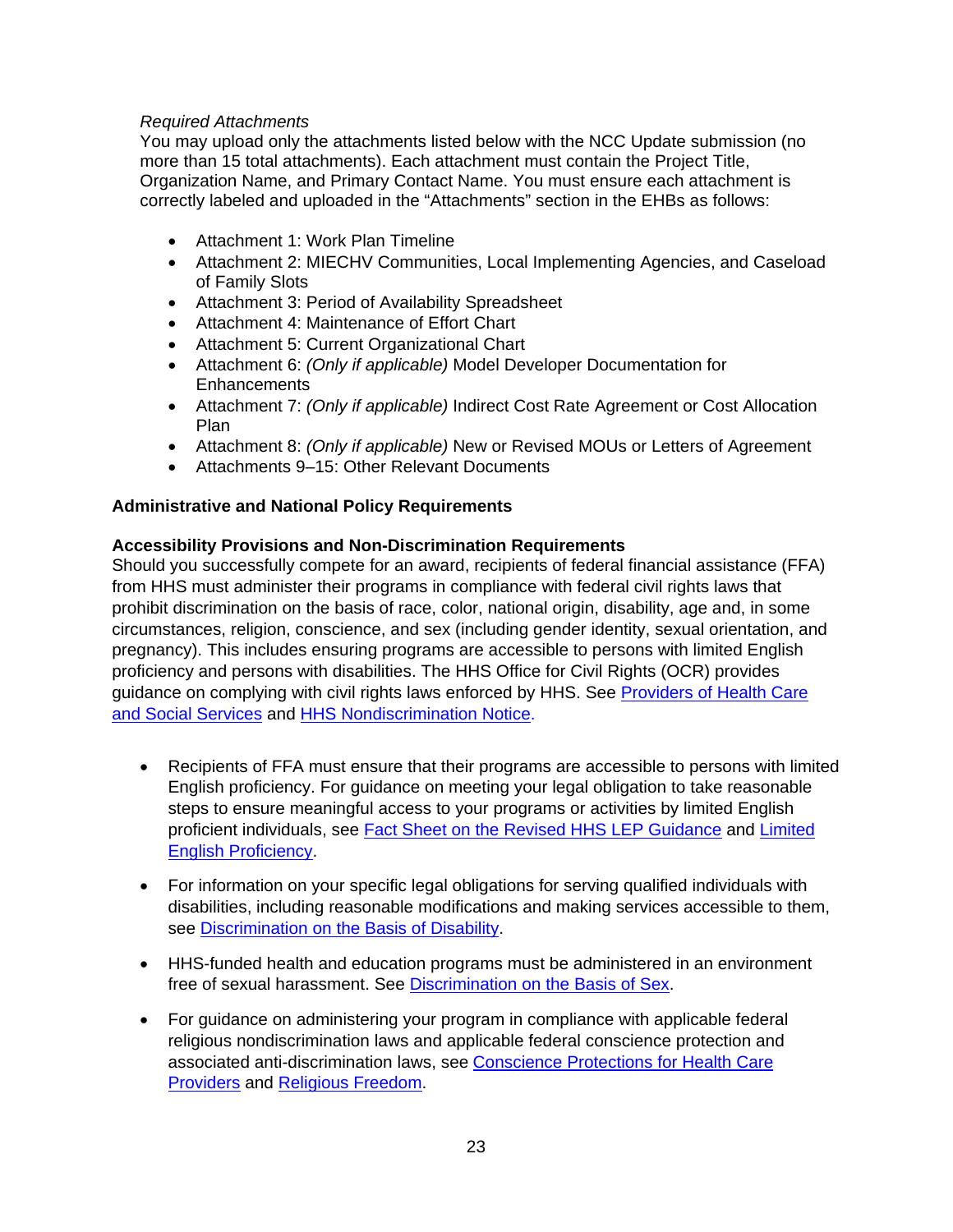Please contact the [HHS Office for Civil Rights](https://www.hhs.gov/ocr/about-us/contact-us/index.html) for more information about obligations and prohibitions under federal civil rights laws or call 1-800-368-1019 or TDD 1-800-537-7697.

The HRSA Office of Civil Rights, Diversity, and Inclusion (OCRDI) offers technical assistance, individual consultations, trainings, and plain language materials to supplement OCR guidance and assist HRSA recipients in meeting their civil rights obligations. Visit [OCRDI's website](https://www.hrsa.gov/about/organization/bureaus/ocrdi#recipients) to learn more about how federal civil rights laws and accessibility requirements apply to your programs, or contact OCRDI directly at [HRSACivilRights@hrsa.gov.](mailto:HRSACivilRights@hrsa.gov)

# <span id="page-23-0"></span>**HRSA Contacts**

You are encouraged to request assistance, if needed, when submitting your NCC Update. Please contact your HRSA Project Officer to obtain additional information regarding overall program issues.

Rachel Herzfeldt-Kamprath Policy Analyst Division of Home Visiting and Early Childhood Systems Maternal and Child Health Bureau Health Resources and Services Administration 5600 Fishers Lane Telephone: (301) 443-2524 Email: [RHerzfeldt-Kamprath@hrsa.gov](mailto:RHerzfeldt-Kamprath@hrsa.gov)

You may obtain additional information regarding business, administrative, or fiscal issues related to this NCC Update by contacting your Grants Management Specialist.

Tya Renwick Grants Management Specialist Division of Grants Management Operations, OFAM Health Resources and Services Administration 5600 Fishers Lane, Mailstop 10SWH03 Rockville, MD 20857 Telephone: (301) 594-0227 Email: [trenwick@hrsa.gov](mailto:trenwick@hrsa.gov) 

Janene P. Dyson Grants Management Specialist Division of Grants Management Operations, OFAM Health Resources and Services Administration 5600 Fishers Lane, Mailstop 10N190A Rockville, MD 20857 Telephone: (301) 443-8325 Email: [jdyson@hrsa.gov](mailto:jdyson@hrsa.gov)

You may need assistance when working online to submit information electronically through [HRSA's EHBs.](https://grants.hrsa.gov/2010/WebEPSExternal/Interface/Common/AccessControl/Login.aspx) For assistance (i.e., technical system issues), contact the HRSA Contact Center, Monday through Friday, 7 a.m. to 8 p.m. ET: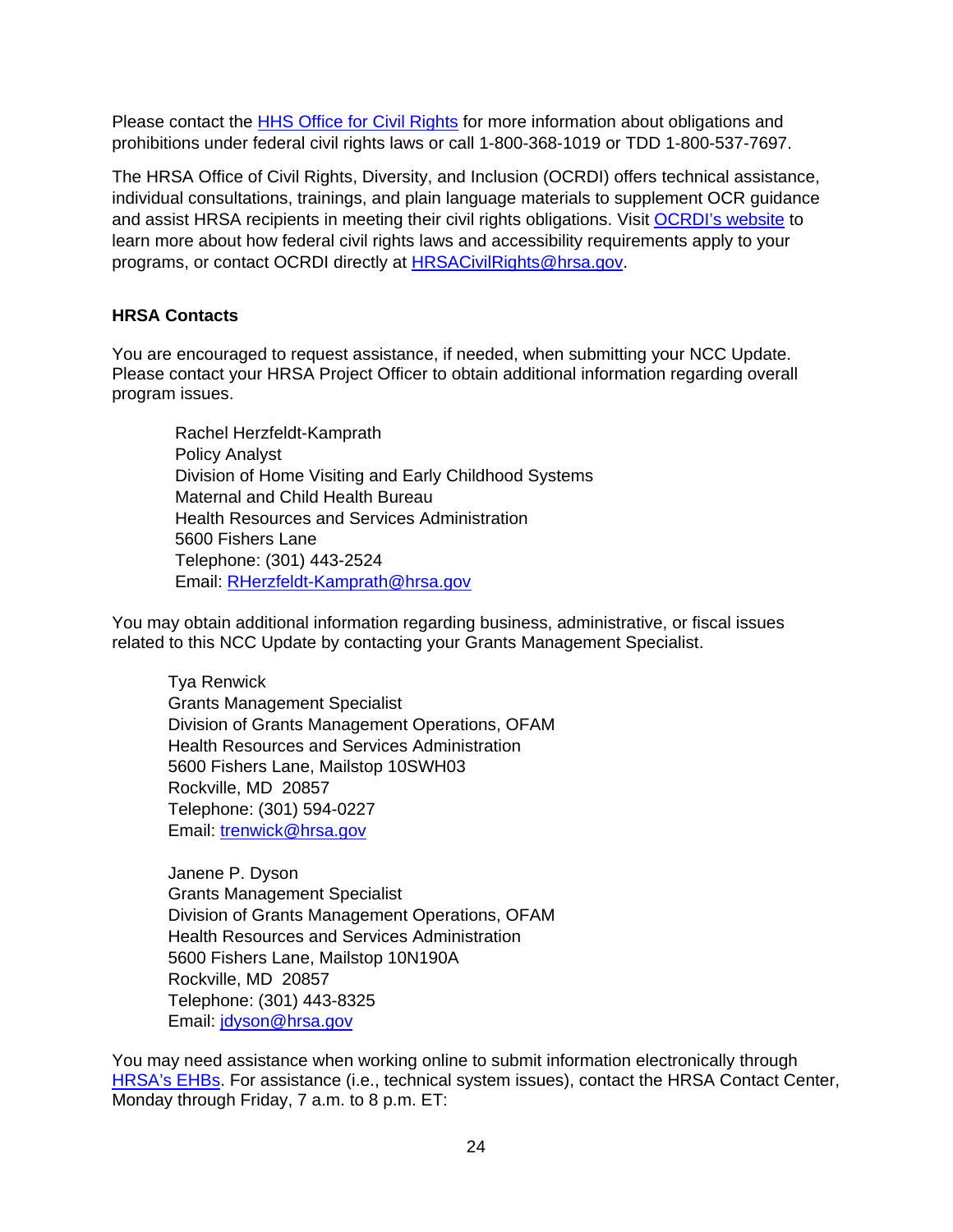HRSA Contact Center Phone: (877) 464-4772 / (877) Go4-HRSA TTY: (877) 897-9910 Website: <u><http://www.hrsa.gov/about/contact/ehbhelp.aspx></u>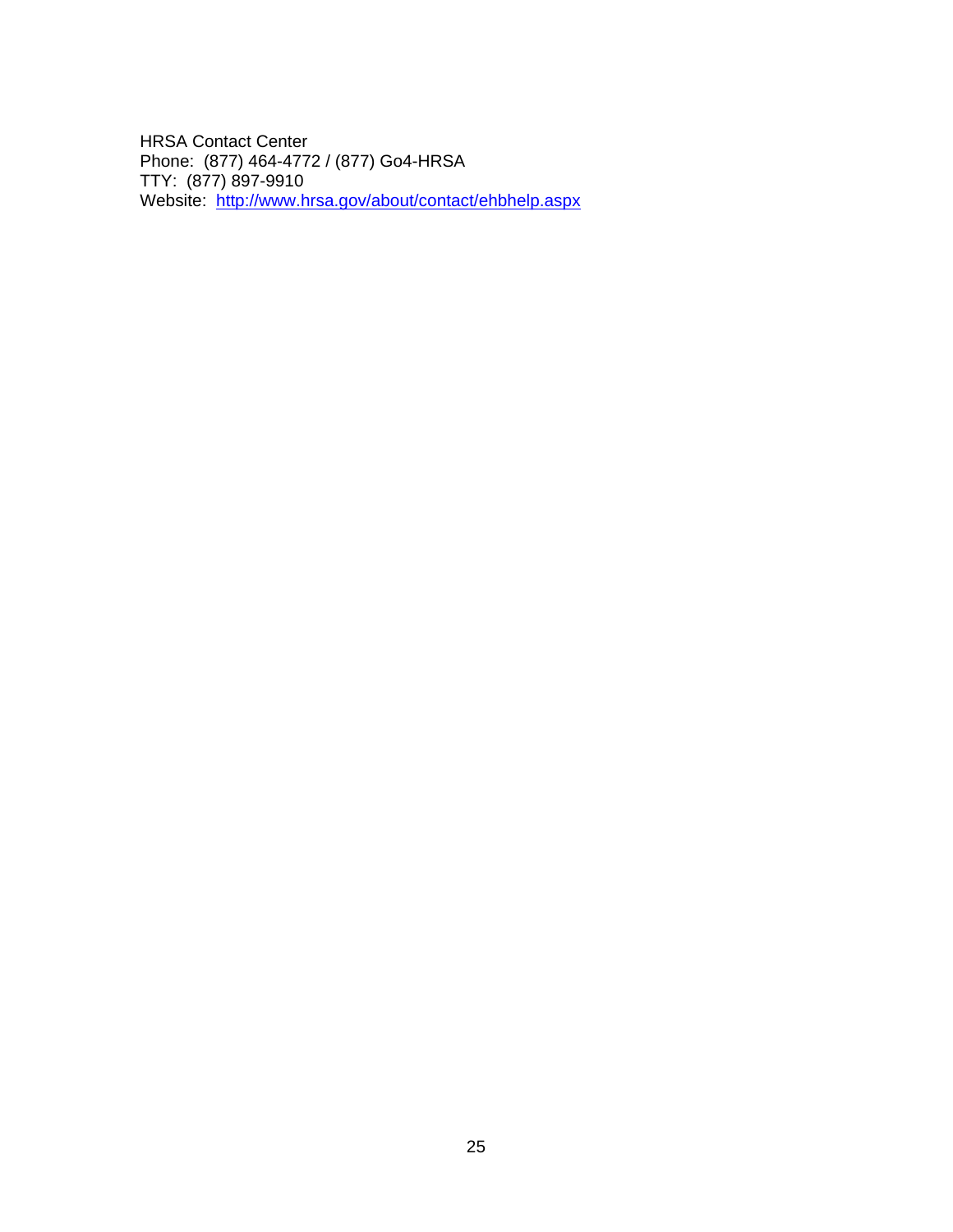# <span id="page-25-0"></span>**APPENDIX A: Program Expectations and Funding Restrictions**

| Limit on Use of Funds to Support Direct Medical, Dental, Mental Health, or Legal Services34 |  |
|---------------------------------------------------------------------------------------------|--|
|                                                                                             |  |
| Limit on Use of Funds for Recipient-Level Infrastructure Expenditures 35                    |  |
| Limit on Use of Funds for Conducting and Evaluating a Promising Approach36                  |  |
|                                                                                             |  |
|                                                                                             |  |
|                                                                                             |  |
|                                                                                             |  |
| Coordinated State Evaluations (CSE) – Evaluations of Other Recipient Activities 39          |  |
|                                                                                             |  |
|                                                                                             |  |
|                                                                                             |  |
|                                                                                             |  |
|                                                                                             |  |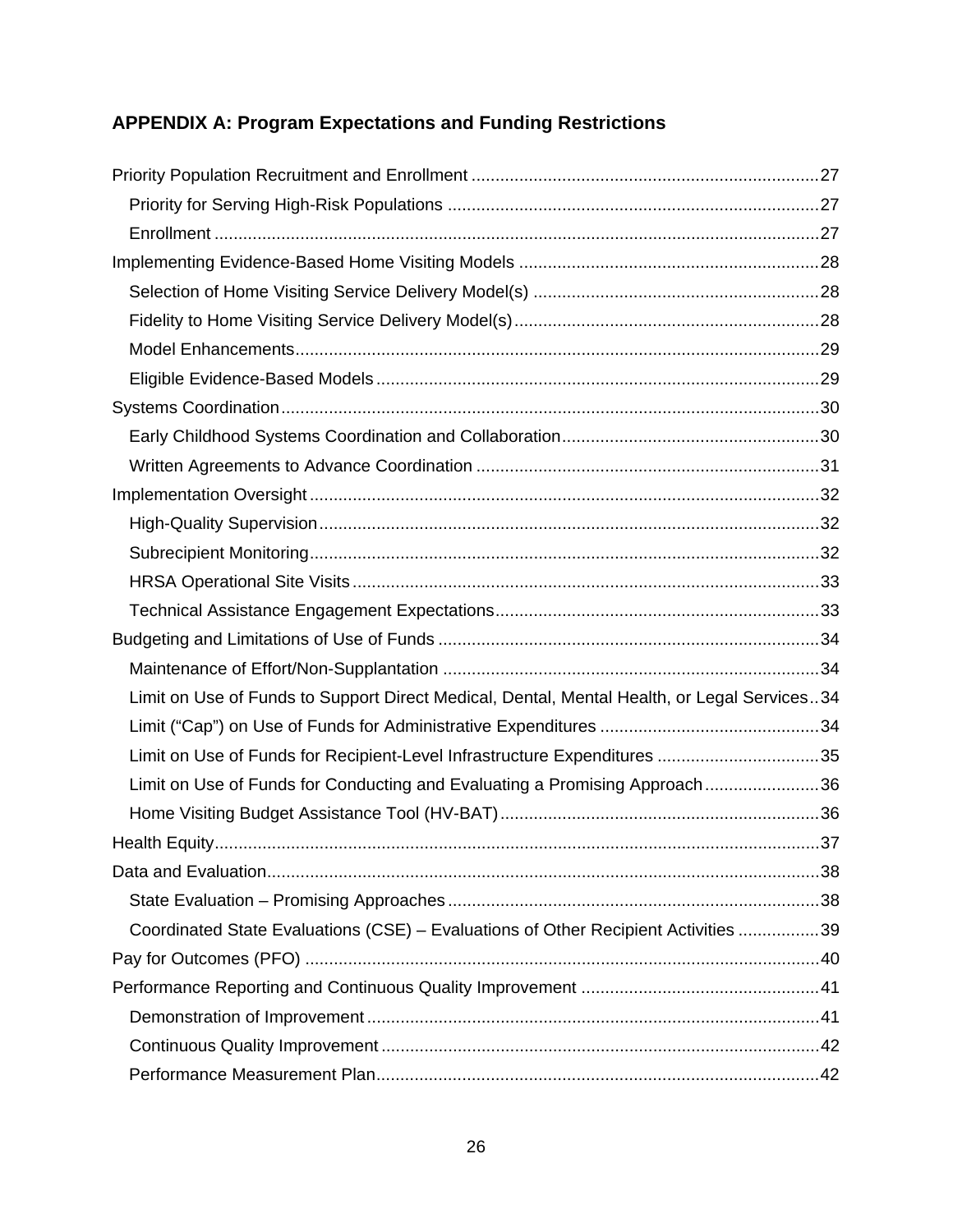# <span id="page-26-0"></span>**Priority Population Recruitment and Enrollment**

### <span id="page-26-1"></span>*Priority for Serving High-Risk Populations*

#### **All communities served must be within areas identified as at-risk for poor maternal and child health outcomes in the MIECHV 2020 approved statewide needs assessment update, as required under the program's authorizing statute.**

As required by the MIECHV statute,<sup>[16](#page-26-3)</sup> recipients must give priority in providing services under the MIECHV Program to the following<sup>[17](#page-26-4)</sup>:

- Eligible families who reside in communities in need of such services, as identified in the statewide needs assessment required under subsection  $511(b)(1)(A)$ , taking into account the staffing, community resources, and other requirements to operate at least one approved model of home visiting and demonstrate improvements for eligible families;
- Low-income eligible families;
- Eligible families with pregnant women who have not attained age 21;
- Eligible families that have a history of child abuse or neglect or have had interactions with child welfare services;
- Eligible families that have a history of substance abuse or need substance abuse treatment;
- Eligible families that have users of tobacco products in the home;
- Eligible families that are or have children with low student achievement;
- Eligible families with children with developmental delays or disabilities; and
- Eligible families that include individuals who are serving or formerly served in the Armed Forces, including such families that have members of the Armed Forces who have had multiple deployments outside of the United States.

# <span id="page-26-2"></span>*Enrollment*

 $\overline{a}$ 

As required by statute, recipients must implement home visiting programs primarily through one or more selected evidence-based service delivery models.<sup>[18](#page-26-5)</sup> They must ensure fidelity to the model, which may include the development of policies and procedures to recruit, enroll, disengage, and re-enroll home visiting services participants. Enrollment policies should strive to balance continuity of services to eligible families over time with ensuring access to services for families who have not yet received services.

Recipients must develop and implement policies and procedures to avoid dual enrollment. Dual enrollment refers to home visiting participant enrollment and receipt of services through more than one MIECHV-supported home visiting model concurrently. Recipients implementing more than one MIECHV-supported home visiting model, particularly in the same community, must, with fidelity to the model, develop policies and procedures to screen and enroll eligible families in the model that best meets their needs. Avoiding dual enrollment maximizes the availability of limited resources for home visiting services for eligible families and prevents duplicative collection and reporting of benchmark data.

<span id="page-26-3"></span><sup>&</sup>lt;sup>16</sup> Social Security Act, Title V, § 511(d)(4), as amended by the Bipartisan Budget Act of 2018, Title VI, § 50604, indicates the priority for serving high-risk populations.

<span id="page-26-4"></span><sup>&</sup>lt;sup>17</sup> Reporting defintions for these priority populations can be found in  $Form 1 – Demographic Performance Measures.$ </u>

<span id="page-26-5"></span><sup>&</sup>lt;sup>18</sup> Social Security Act, Title V, § 511(d)(3).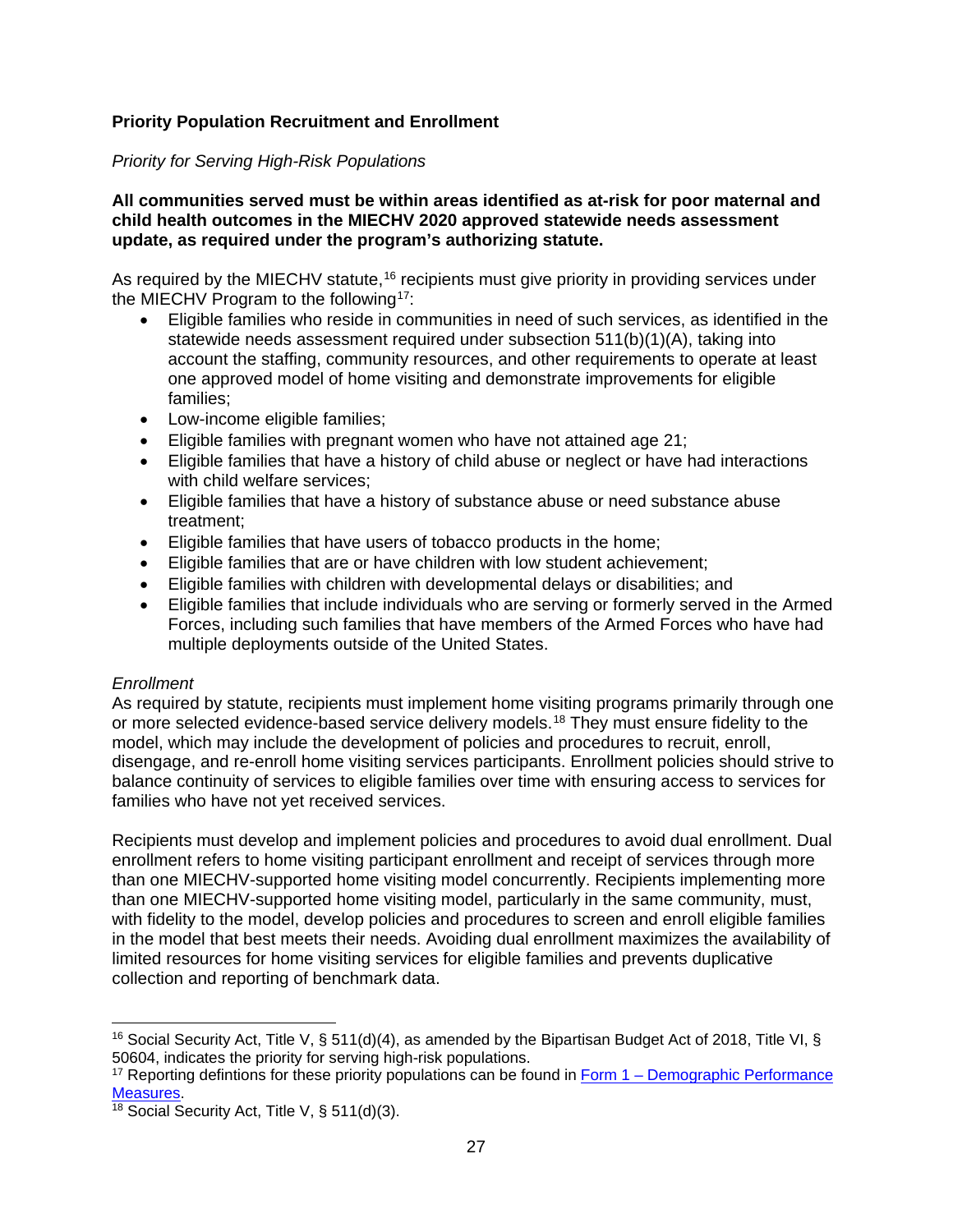Recipients may participate in or support the development of centralized intake systems (CIS) (see [Appendix F](#page-58-0) for a definition of CIS) to reach and enroll eligible families, and avoid dual enrollment. CIS have the potential to improve families' enrollment experiences, strengthen or streamline service referral processes, and facilitate early childhood systems coordination and collaboration.

# <span id="page-27-0"></span>**Implementing Evidence-Based Home Visiting Models**

# <span id="page-27-1"></span>*Selection of Home Visiting Service Delivery Model(s)*

As noted above, the MIECHV statute reserves the majority of funding for the delivery of services through implementation of one or more evidence-based home visiting service delivery models.<sup>[19](#page-27-3)</sup> Home visiting service delivery models meeting U.S. Department of Health and Human Services (HHS)-established criteria for evidence of effectiveness and eligible for implementation under MIECHV have been identified.[20](#page-27-4) Per statute, recipients may expend no more than 25 percent of the grant awarded for a fiscal year for conducting and evaluating a program using a service delivery model that qualifies as a promising approach.<sup>[21](#page-27-5)</sup> The MIECHV statute defines a home visiting service delivery model that qualifies as a promising approach; see [Appendix F](#page-58-0) for the definition of a promising approach.<sup>22</sup>

When selecting a model or multiple models, recipients should ensure the selection can:

- 1) Meet the needs of the state's, territory's, or jurisdiction's communities identified as at-risk in the approved statewide needs assessment update and the state's, territory's, or jurisdiction's targeted priority populations named in statute;
- 2) Provide the best opportunity to accurately measure and achieve meaningful outcomes in MIECHV benchmark areas and performance measures;
- 3) Be implemented effectively with fidelity to the model in the state, territory, or jurisdiction based on available resources and support from the model developer; and
- 4) Be well matched for the needs of the state's, territory's, or jurisdiction's early childhood system.

Recipients may select multiple models for different communities to support a continuum of home visiting services that meet families' specific needs. Additionally, as families' goals and needs change over time, recipients may transition families with their consent from one model to another.

# <span id="page-27-2"></span>*Fidelity to Home Visiting Service Delivery Model(s)*

Recipients must have policies and procedures in place to ensure fidelity of implementation to the evidence-based home visiting service delivery model(s) they select (refer to [Appendix F](#page-58-0) for a definition of fidelity). Policies and procedures should include review and submission of fidelity information to home visiting model developers. Any recipient implementing a home visiting service delivery model that qualifies as a promising approach must also implement the model with fidelity. Fidelity requirements include all aspects of initiating and implementing a home visiting model, including, but not limited to:

• Recruiting and retaining families:

<span id="page-27-3"></span> $\overline{a}$ <sup>19</sup> Social Security Act, Title V, § 511(d)(3)(A) identifies various specific criteria applicable to such evidence-based home visiting models.

<span id="page-27-4"></span><sup>&</sup>lt;sup>20</sup> See below for a list of evidence-based home visiting models eligible for implementation under MIECHV that meet the HHS-established criteria for evidence of effectiveness.

<span id="page-27-5"></span><sup>21</sup> Social Security Act, Title V, § 511(d)(3)(A).

<span id="page-27-6"></span><sup>&</sup>lt;sup>22</sup> Social Security Act, Title V, § 511(d)(3)(A)(i)(II).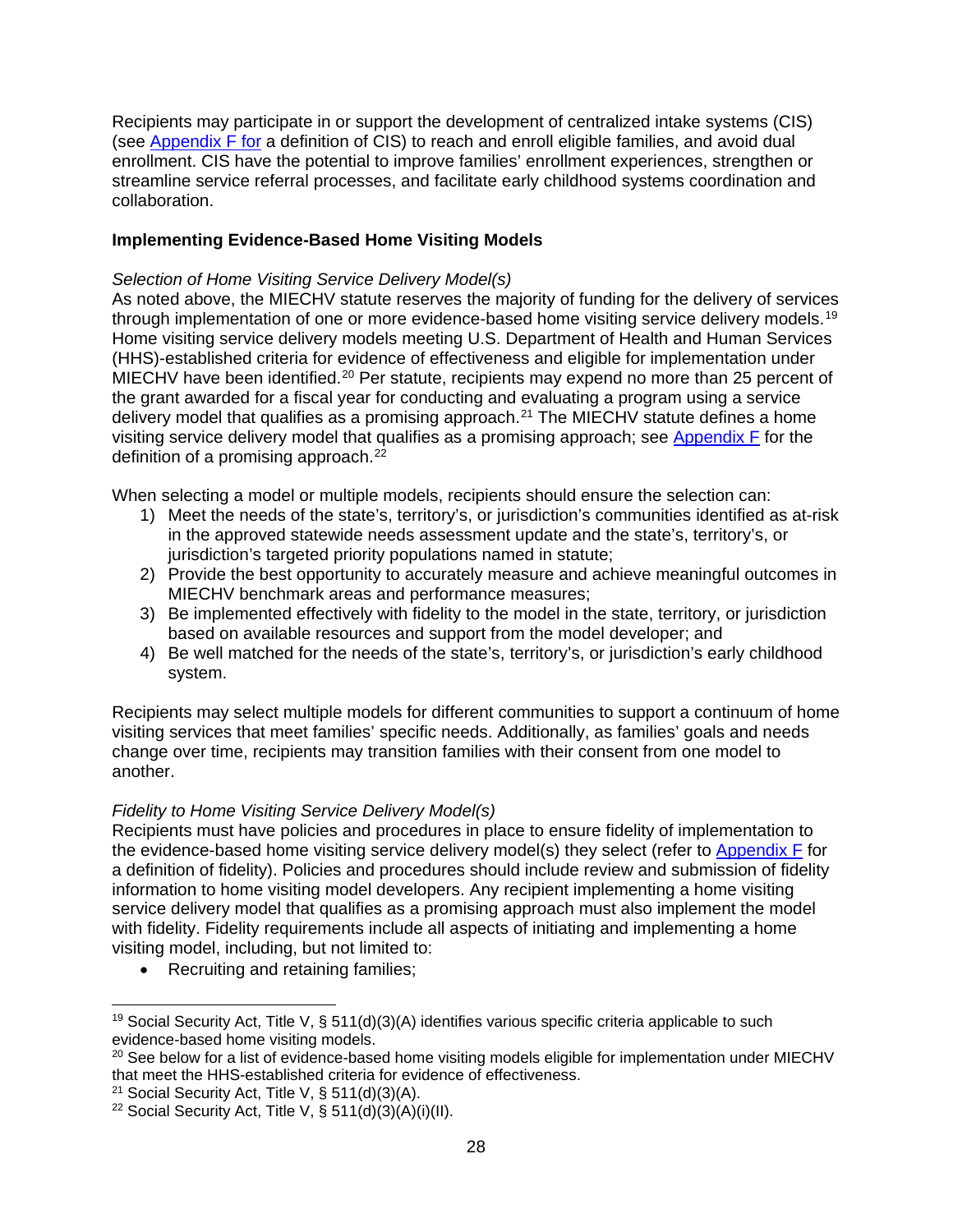- Providing initial and ongoing training, supervision, and professional development for staff;
- Establishing an information management system to track data related to fidelity and service delivery; and
- Developing a resource and referral network to support families' needs.

Changes to an evidence-based model that alter the core components related to program outcomes are not permissible, as they could impair fidelity and undermine the program's effectiveness.

#### <span id="page-28-0"></span>*Model Enhancements*

For the purposes of the MIECHV Program, an acceptable enhancement of an evidence-based model is a variation to better meet the needs of MIECHV communities or certain eligible families that does not alter the model's core components, as defined by the model. Model enhancements may or may not have been developed by the national model developer, and enhancements may or may not have been tested with rigorous impact research. Prior to implementation, the model developer must determine that the model enhancement does not alter the core components related to program impacts, and HRSA must determine it to be aligned with MIECHV Program activities and expectations. Recipients that wish to adopt enhancements to a model must submit documentation of concurrence (**Attachment 6**) that the enhancement does not alter core components related to program impacts from the national model developer(s) and receive approval from HRSA.

Note: Temporary changes to the model made by the model developer due to an emergency are not model enhancements.

#### <span id="page-28-1"></span>*Eligible Evidence-Based Models*

You may select one or more of the evidence-based service delivery models from the list below. (NOTE: Models are listed alphabetically.)

- Attachment and Biobehavioral Catch-Up (ABC) Intervention
- Child First
- Durham Connects/Family Connects
- Early Head Start Home-Based Option
- Early Intervention Program for Adolescent Mothers
- Early Start (New Zealand)
- Family Check-Up for Children
- Family Spirit
- Health Access Nurturing Development Services (HANDS) Program
- Healthy Beginnings
- Healthy Families America
- Home Instruction for Parents of Preschool Youngsters
- Maternal Early Childhood Sustained Home Visiting Program
- Maternal Infant Health Program
- Minding the Baby
- Nurse-Family Partnership
- Parents as Teachers
- Play and Learning Strategies Infant
- Promoting First Relationships—Home Visiting Intervention Model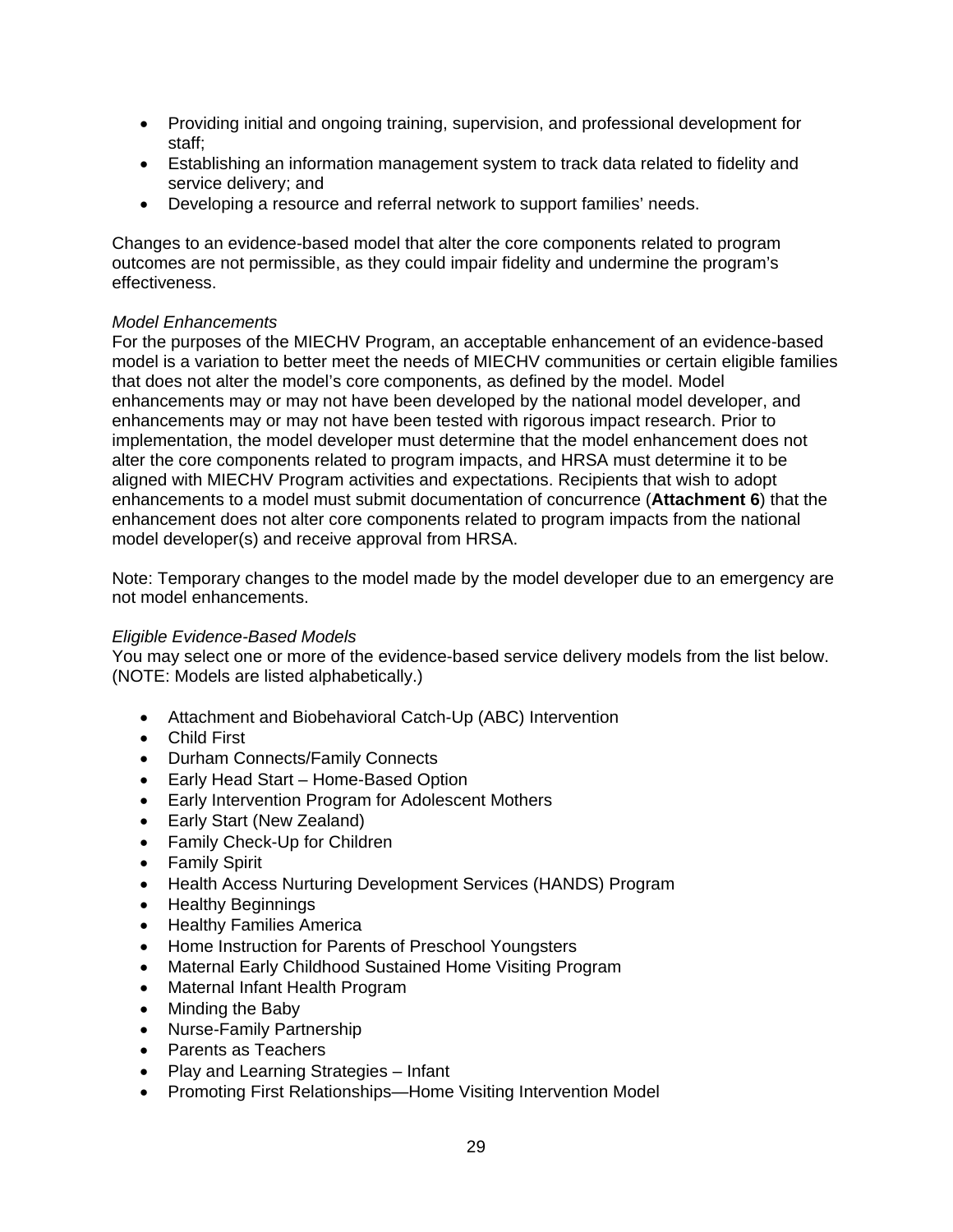### • SafeCare Augmented

These models have met HHS criteria for evidence of effectiveness. HHS uses Home Visiting Evidence of Effectiveness (HomVEE) to conduct a thorough and transparent review of the home visiting research literature and provide an assessment of the evidence of effectiveness for home visiting program models that target families with pregnant women and children from birth to kindergarten.

**NOTE**: In addition to the HHS criteria for evidence of effectiveness, the statute specifies that a model selected by a eligible entity "conforms to a clear consistent home visitation model that has been in existence for at least 3 years and is research-based, grounded in relevant empirically-based knowledge, linked to program determined outcomes, associated with a national organization or institution of higher education that has comprehensive home visitation program standards that ensure high-quality service delivery and continuous program quality improvement," among other requirements. $23$ 

# <span id="page-29-0"></span>**Systems Coordination**

### <span id="page-29-1"></span>*Early Childhood Systems Coordination and Collaboration*

Per the MIECHV statute, recipients must ensure the provision of high-quality home visiting services to eligible families in at-risk communities by, in part, coordinating with comprehensive statewide early childhood systems to support the needs of those families.<sup>[24](#page-29-3)</sup> To do this, recipients must establish appropriate linkages and referral networks to other community resources and supports.<sup>25</sup> Refer to Appendix  $F$  for a list of potential early childhood systems partners. Additional examples of effective systems coordination and collaboration strategies include working with state and local partners to: increase the availability of and access to a continuum of two-generation early childhood services; coordinate programs, services, and data collection and reporting systems to reduce gaps and inefficiencies; align activities and leverage partnerships to engage priority populations in services and improve shared outcomes; identify and facilitate meaningful changes in structural barriers to eliminate health disparities; and engage families and other community representatives as leaders and partners toward shared decision-making and improved health equity.

Examples of early childhood systems coordination and collaboration initiatives to improve family outcomes in the MIECHV benchmark areas are provided in the FY 2021 NOFO [\(HRSA-21-050\)](https://grants.hrsa.gov/2010/web2external/Interface/Common/EHBDisplayAttachment.aspx?dm_rtc=16&dm_attid=e675275b-0d47-4673-b638-0bb1c4f1cb31&dm_attinst=0).

Recipients should develop policies and procedures, in collaboration with other home visiting and early childhood partners, to ensure sustained services and smooth transitions across a continuum of home visiting and early childhood services for eligible families from pregnancy through kindergarten entry, in alignment with model fidelity requirements.

Other state and local advisory groups also serve an important function in guiding MIECHV project planning, implementation, and/or evaluation. Recipients must ensure involvement in project planning, implementation, and/or evaluation by at least one statewide early childhood systems advisory committee or coordinating entity (e.g., Early Childhood Advisory Council, Governor's Children's Cabinet, Individuals with Disabilities Education Act (IDEA) Part C

<span id="page-29-2"></span> $\overline{a}$ <sup>23</sup> Social Security Act, Title V, § 511(d)(3)(A).

<span id="page-29-3"></span><sup>&</sup>lt;sup>24</sup> Social Security Act, Title V,  $\S$  511(b)(1)(B).

<span id="page-29-4"></span><sup>&</sup>lt;sup>25</sup> Social Security Act, Title V,  $\S$  511(d)(3)(B).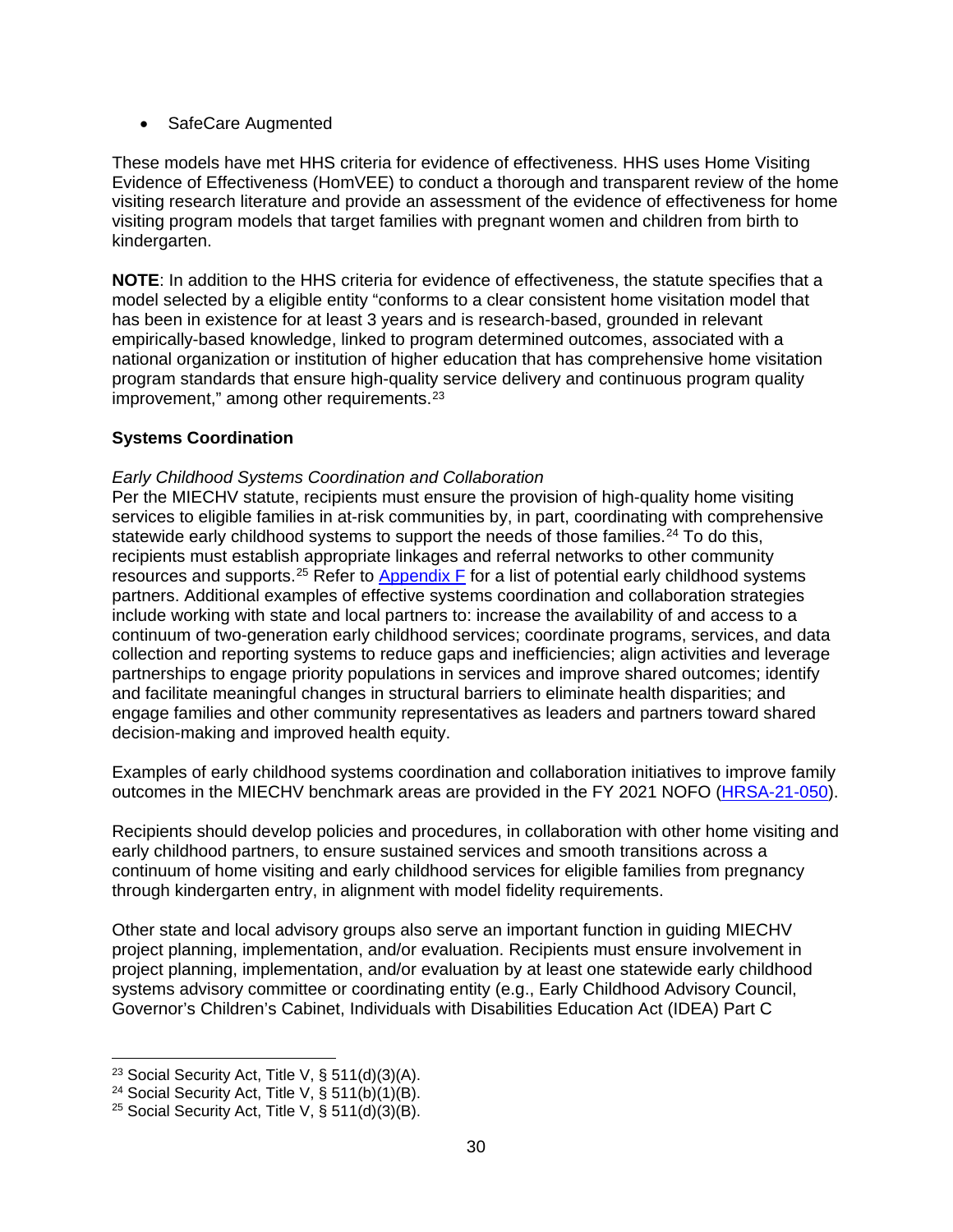Interagency Coordinating Council, State Advisory Council on Early Childhood Education and Care).

To strengthen coordination with comprehensive statewide early childhood systems and improve service delivery quality, HRSA encourages MIECHV recipients to engage in active, ongoing collaboration with the following representatives, including participation in any MIECHV advisory groups (if such a group exists), whenever feasible:

- A. Representatives of aligned early childhood programs (including the Early Childhood Comprehensive Systems (ECCS) funding recipient, where applicable; see also [Appendix F\)](#page-58-0);
- B. Tribal representatives; and
- C. Individuals representing eligible families and communities served.

MIECHV recipients may also engage and provide support for representatives to participate equitably and meaningfully in these roles and ensure that advisory members represent the diversity of the populations being served.

If you intend to serve tribal communities, then these services must not be duplicative of, but rather coordinated with, any services provided by the Tribal MIECHV Program in these communities, if applicable.

# <span id="page-30-0"></span>*Written Agreements to Advance Coordination*

Recipients must ensure the involvement of representatives from key state agencies in project planning, implementation, and/or evaluation through the development and implementation of signed written agreements, such as letters of agreement (LOAs) or memoranda of understanding (MOUs). These agreements may address state and local partnerships to facilitate referrals, screening, follow-up, and service coordination, as well as systems and data coordination (e.g., data sharing and data exchange standards), as applicable to each partner's scope. Agreements with partners in the same organization as the recipient may be informal. To the extent possible, recipients should address expectations for coordination among local subrecipients of signing state agencies. HRSA also encourages alignment of agreements with relevant state-level early childhood action plans or stated goals of statewide early childhood systems entities.

Recipients must develop or maintain agreements with:

- The state's ECCS recipient, if there is one;
- The state's Maternal and Child Health Services (Title V) agency;
- The state's Public Health agency, if this agency is not also administering the state's Title V program;
- The state's agency for Title II of CAPTA;
- The state's child welfare agency (Title IV-E and IV-B), if this agency is not also administering Title II of CAPTA;
- The state's IDEA Part C and Part B Section 619 lead agency(ies); and
- The state's Elementary and Secondary Education Act Title I or state pre-kindergarten program.

Beginning in FY 2021, HRSA requires recipients to review, and update as appropriate, agreements at least every 3 years (i.e., those established and dated before October 1, 2019). Recipients must submit new or updated agreements in response to requests from HRSA. **(Note: HRSA intends for these agreements to outline the expectations of collaborators and**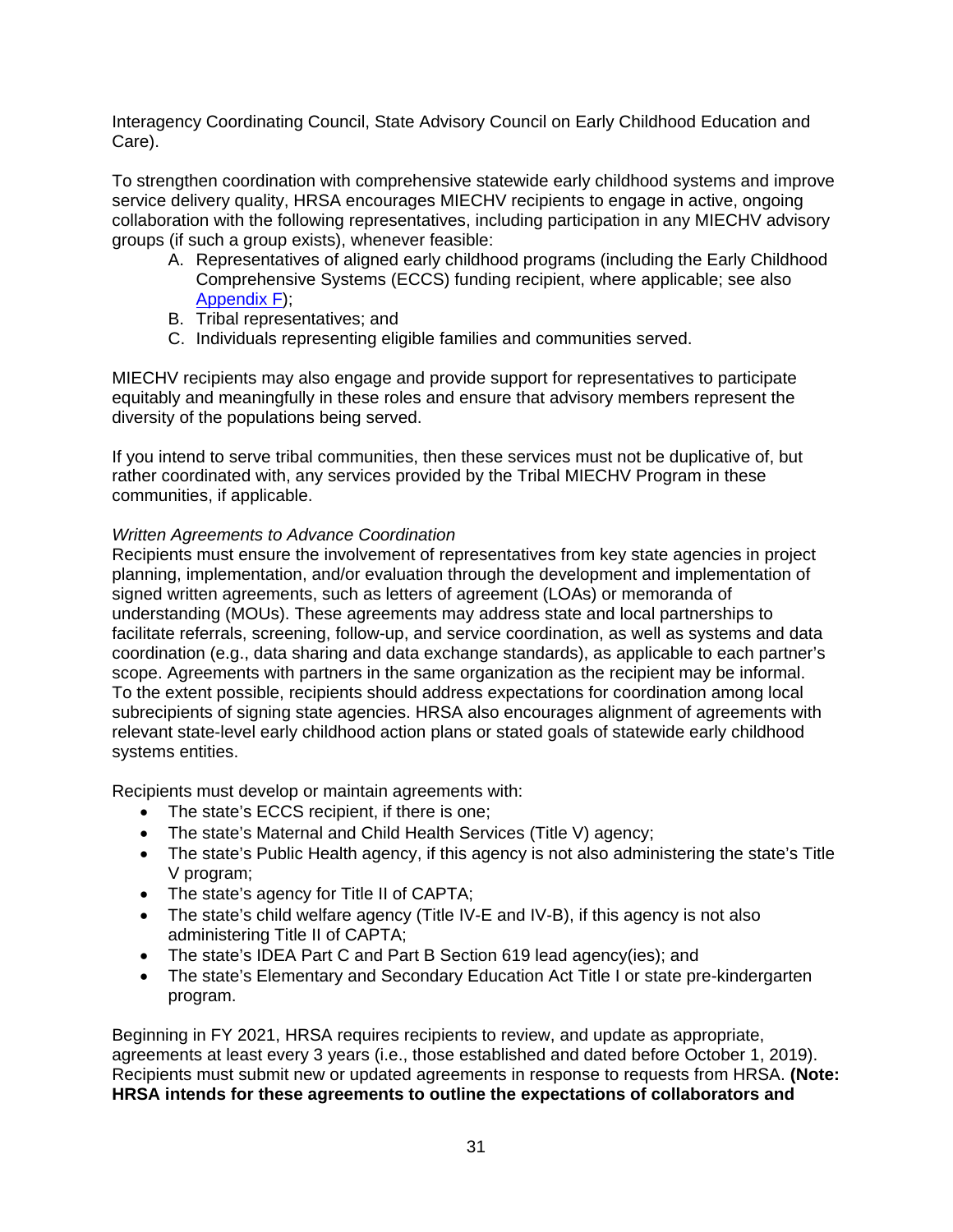#### **support effective collaboration. These are not required to be legally binding documents.)**

If you have questions regarding your written agreements with partners, please reach out to your Project Officer.

In addition, HRSA encourages recipients to identify and collaborate with other high-priority partners, including including state Medicaid agencies and those implementing the Family First Prevention Services Act<sup>[26](#page-31-3)</sup> and Preschool Development Grants. Recipients may wish to develop written agreements that clearly state the purpose of the collaboration, establish a shared vision and goals, and outline key roles of each partner to achieve shared goals.

#### <span id="page-31-1"></span>**Implementation Oversight**

#### <span id="page-31-2"></span>*High-Quality Supervision*

Recipients must maintain high-quality supervision<sup>[27](#page-31-4)</sup> to establish home visitor competencies. HRSA encourages the use of reflective supervision or practices aligned with infant early childhood mental health consultation (IECMHC), consistent with model fidelity, for home visiting staff funded through the MIECHV grant as components of high-quality supervision. (Refer to [Appendix F](#page-58-0) for a definition of reflective supervision and IECMHC.) Recipients and LIAs should develop and implement policies and procedures that ensure high-quality supervision in alignment with fidelity to the model(s) implemented.

#### <span id="page-31-0"></span>*Subrecipient Monitoring*

Recipients must monitor subrecipient performance for compliance with federal requirements and performance expectations, including timely Federal Funding Accountability and Transparency Act (FFATA) reporting. (For additional information regarding Subrecipient Monitoring and Management, see UAR [45 CFR part 75](https://www.ecfr.gov/cgi-bin/text-idx?node=pt45.1.75) and the Subrecipient Monitoring Manual for MIECHV [Award Recipients.](https://mchb.hrsa.gov/sites/default/files/mchb/MaternalChildHealthInitiatives/HomeVisiting/srm-manual-august-2018.pdf) This requirement applies to all subrecipients, including those that oversee LIAs (i.e., intermediaries). Timely FFATA reporting is required by the federal grant recipient to the FFATA Subaward Reporting System.) You must have policies and procedures in place to ensure compliance with FFATA. For more FFATA information, please see Section 6.d. Transparency Act Reporting Requirements of HRSA's *[SF-424 Application Guide](http://www.hrsa.gov/grants/apply/applicationguide/sf424guide.pdf)*.

Recipients must also execute subrecipient agreements that incorporate all of the elements of [45](https://www.ecfr.gov/cgi-bin/text-idx?node=pt45.1.75#sg45.1.75_1344_675_1350.sg4)  [CFR § 75.351–353](https://www.ecfr.gov/cgi-bin/text-idx?node=pt45.1.75#sg45.1.75_1344_675_1350.sg4) and, either expressly or by reference, the subrecipient monitoring plan developed by the recipient.

Recipients must effectively manage all subrecipients of MIECHV funding to ensure successful performance of the MIECHV Program and to ensure compliance with fiscal, administrative, and program requirements. This requirement also applies to recipients who utilize local recipient staff in lieu of subrecipients for program implementation. Monitoring activities must ensure subrecipients or local sites comply with applicable requirements outlined in the UAR, and MIECHV statutory and programmatic requirements.[28](#page-31-5) Recipients must be able to determine if costs proposed and subsequently incurred by subrecipients or local sites are allowable/unallowable. Recipients must base their final determinations on allowability of costs on their documented organizational policies and procedures.

<span id="page-31-3"></span> $\overline{a}$ <sup>26</sup> P.L. 115-123, Division E, Title VII

<span id="page-31-4"></span><sup>&</sup>lt;sup>27</sup> Social Security Act, Title V, § 511(d)(3)(B)(iii).

<span id="page-31-5"></span><sup>&</sup>lt;sup>28</sup> Social Security Act, Title V, § 511(d).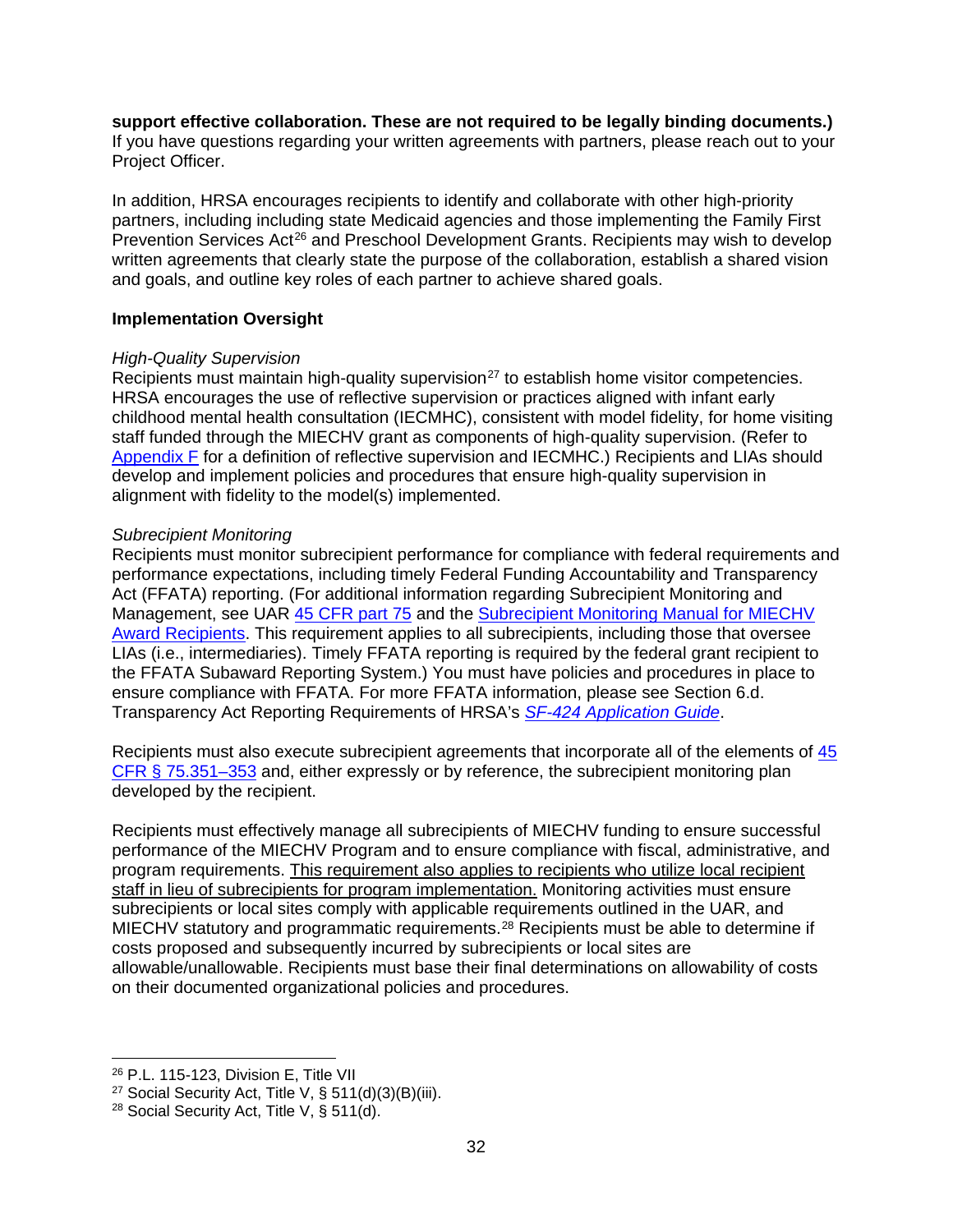Recipients must develop and execute a subrecipient monitoring plan that outlines MIECHV program requirements and performance expectations, and a process to assess implementation of these requirements by subrecipients or local sites. The subrecipient monitoring plan must include an evaluation of each subrecipient's or local site's risk of noncompliance, identify the person(s) responsible for each monitoring activity, and include timelines for completion for each monitoring activity. Recipients must design their subrecipient or local site monitoring activities to ensure that the subaward:

- Is used for authorized purposes;
- Is used for allowable, allocable, and reasonable costs;
- Is in compliance with federal statutes and regulations;
- Is in compliance with the terms and conditions of the subaward; and
- Achieves applicable performance goals.

Subrecipient monitoring plans must include provisions for:

- Review of financial and performance reports as required by the recipient in compliance with federal requirements;
- Performing site visits to review financial and program operations;
- Providing technical assistance, when needed;
- Follow-up procedures to ensure timely and appropriate action by the subrecipient on all deficiencies identified through required audits, site visits, or other procedures pertaining to the federal award; and
- Issuance of a management decision for audit findings (as applicable) pertaining to the federal award provided to the subrecipient as required by [45 CFR § 75.521.](https://www.ecfr.gov/cgi-bin/text-idx?node=pt45.1.75#se45.1.75_1521)

# <span id="page-32-0"></span>*HRSA Operational Site Visits*

HRSA conducts operational site visits with MIECHV recipients approximately every 3 years to assess recipient compliance with MIECHV statutory and programmatic requirements. Pursuant to [45 CFR § 75.364,](https://www.ecfr.gov/cgi-bin/text-idx?node=pt45.1.75#se45.1.75_1364) HRSA and its designees must have the right of access to any books, documents, papers, or other records that are pertinent to the awards in order to make audits, examinations, excerpts, transcripts, and copies of such documents. This right also includes timely and reasonable access to a recipient's personnel for the purpose of interview and discussion related to such documents. Timely access is defined as a recipient's response to all document requests and requests to meet with a recipient's personnel by the deadlines stated by HRSA or its designees.

# <span id="page-32-1"></span>*Technical Assistance Engagement Expectations*

The MIECHV Program's technical assistance (TA) system supports recipients' efforts to improve family outcomes and strengthen the proficiency of state and local early childhood systems leaders and practitioners.[29](#page-32-2) For a description of what the TA system supports, please see the [MIECHV Program Technical Assistance](https://mchb.hrsa.gov/maternal-child-health-initiatives/home-visiting/miechv-program-ta) webpage.

MIECHV promotes the provision of TA through a relationship-based approach. As such, HRSA expects recipients to engage with TA providers to support improvement in high-quality implementation of home visiting in their state, territory, or jurisdiction. Recipients should regularly engage TA providers as partners to help achieve short-and long-term goals. At least once annually, recipients must work with their TA providers to assess their TA priorities and develop a plan to address those priorities. Recipients must also engage with their TA providers during the review of annual performance reports and CQI plans.

<span id="page-32-2"></span> $\overline{a}$ <sup>29</sup> Social Security Act, Title V, § 511(c)(5).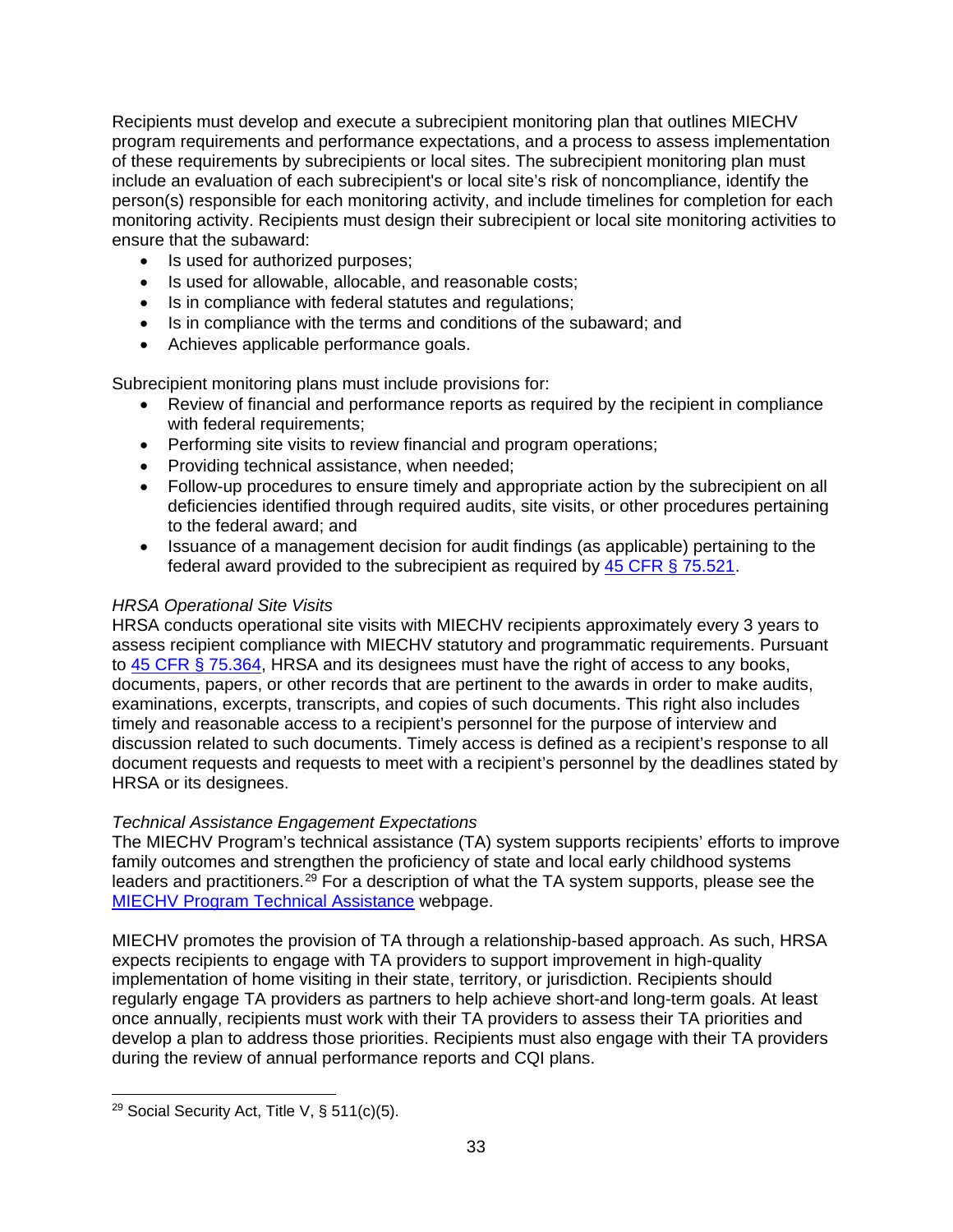# <span id="page-33-1"></span><span id="page-33-0"></span>**Budgeting and Limitations of Use of Funds**

#### <span id="page-33-2"></span>*Maintenance of Effort/Non-Supplantation*

You must supplement, and not supplant, funds from other sources for early childhood home visitation programs or initiatives.<sup>[30](#page-33-5)</sup> You may demonstrate compliance by maintaining non-federal funding for evidence-based home visiting and home visiting initiatives, expended for activities proposed in this NCC Update, at a level that is not less than expenditures for such activities as of the most recently completed state fiscal year. **For the purposes of this NCC Update, nonfederal funding is defined as state general funds, including in-kind, expended only by the recipient entity administering the MIECHV grant and not by other state agencies. In addition, for purposes of maintenance of effort/non-supplantation, home visiting is defined as an evidence-based program implemented in response to findings from the most current approved statewide needs assessment that includes home visiting as a primary service delivery strategy, and is offered on a voluntary basis to pregnant women or caregivers of children birth to kindergarten entry.** Nonprofit entity applicants must agree to take all steps reasonably available for this purpose and should provide appropriate documentation from the state supporting its accomplishment of the maintenance of effort/nonsupplantation requirement. The baseline for maintenance of effort is the state fiscal year prior to the fiscal year during which the application is submitted.

You are required to accurately report maintenance of effort in your application (insert detail as requested in Attachment 4). As a reminder, recipients may NOT consider any Title V funding used for evidence-based home visiting as part of the maintenance of effort demonstration. Recipients should only include state general funds expended by the recipient entity administering the MIECHV grant and not by other state agencies. Also, include an explanation for any decreases in state funding.

HRSA will consider any application that fails to satisfy the requirement to provide maintenance of effort information non-responsive and will not consider it for funding under this notice.

<span id="page-33-3"></span>*Limit on Use of Funds to Support Direct Medical, Dental, Mental Health, or Legal Services* The MIECHV Program generally does not fund the delivery or costs of direct medical, dental, mental health, or legal services; however, some limited direct services may be provided (typically by the home visitor) to the extent required to maintain fidelity to an evidence-based model approved for use under MIECHV. Recipients may coordinate with and refer eligible families to direct medical, dental, mental health, or legal services and providers covered by other sources of funding, for which non-MIECHV sources of funding (to the extent available and appropriate) may provide reimbursement.

#### <span id="page-33-4"></span>*Limit ("Cap") on Use of Funds for Administrative Expenditures*

Use of MIECHV grant funding is subject to a limit on administrative expenditures, as further described below, which tracks the restrictions of the Title V Maternal and Child Health Services Block grant program on such costs. $31$  No more than 10 percent of the award amount may be used for administering the award. You must develop and implement a plan to determine and monitor administrative expenditures to ensure you do not exceed the 10 percent cap.

 $\overline{a}$  $30$  Social Security Act, Title V, § 511(f).

<span id="page-33-6"></span><span id="page-33-5"></span> $31$  Social Security Act, Title V, § 511(i)(2)(C).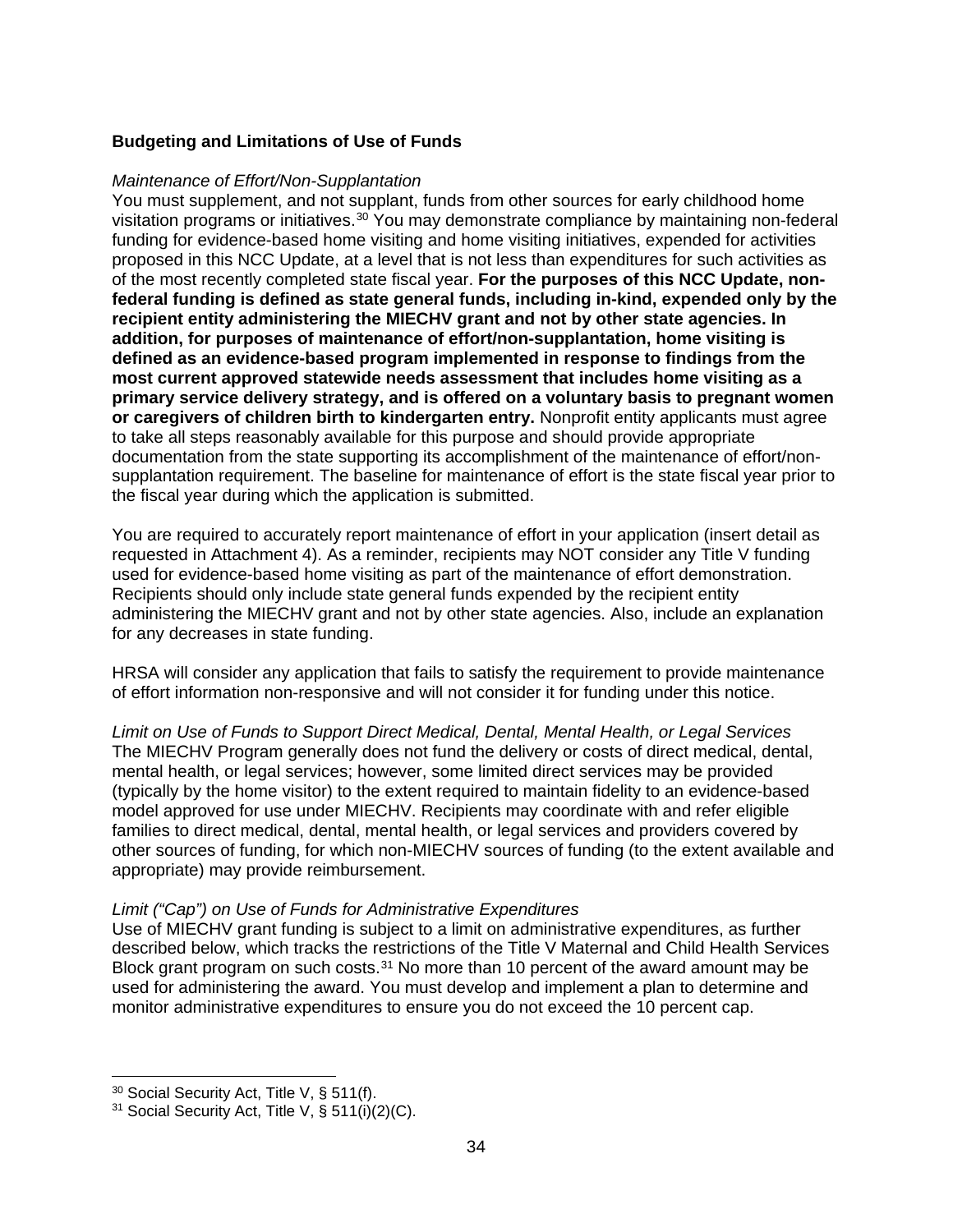**For purposes of this NCC Update, the term "administrative expenditures" refers to the costs of administering the MIECHV award incurred by the recipient. This 10 percent limit is not a cap on indirect costs (also known as "facilities and administration costs").** 

MIECHV administrative expenditures include, but may not be limited to, the following:

- Reporting costs (MCHB Administrative Forms in HRSA's EHBs, Home Visiting Information System, Federal Financial Report, and other reports required by HRSA as a condition of the award);
- Project-specific accounting and financial management;
- Payment Management System drawdowns and quarterly reporting;
- Time spent working with the HRSA Grants Management Specialist and HRSA Project Officer;
- Subrecipient or local site monitoring;
- Complying with FFATA subrecipient reporting requirements;
- Support of HRSA site visits:
- The portion of regional or national meetings dealing with MIECHV grants administration;
- Audit expenses; and
- Support of HHS Office of Inspector General (OIG) or Government Accountability Office (GAO) audits.

NOTE: This 10 percent federal cap on administrative expenditures does not flow down to subrecipients. This is not a cap on the negotiated indirect cost rate.

# <span id="page-34-0"></span>*Limit on Use of Funds for Recipient-Level Infrastructure Expenditures*

Without prior approval from HRSA, no more than 25 percent of the award amount may be spent on recipient-level infrastructure expenditures necessary to enable recipients to deliver MIECHV services. For purposes of this NCC Update, the term "recipient-level infrastructure expenditures" refers to recipient-level expenditures necessary to enable recipients to deliver MIECHV services, but does not include the costs of delivering such home visiting services. It includes costs related to programmatic activities, indirect costs, MIECHV administrative expenditures (with a 10 percent cap), and other items.

Recipient-level infrastructure expenditures necessary to enable delivery of MIECHV services subject to the 25 percent limit may include recipient-level personnel, contracts, supplies, travel, equipment, rental, printing, and other costs to support the following:

- Professional development and training for recipient-level staff;
- Model affiliation and accreditation fees;
- Continuous quality improvement and assurance activities, including development of CQI and related plans;
- Technical assistance provided by the recipient to the LIAs;
- Information technology including data systems (excluding costs incurred to update data management systems related to the HRSA redesign of the MIECHV program performance measurement system which took effect on October 1, 2016);
- Coordination with comprehensive statewide early childhood systems;
- Administrative expenditures (further subject to a 10 percent cap); and
- Indirect costs (also known as "facilities and administration costs") (i.e., costs incurred for common or joint objectives that cannot be identified specifically with a particular project, program, or organizational activity).[32](#page-34-1)

<span id="page-34-1"></span> $\overline{a}$ <sup>32</sup> See the Uniform Administrative Requirements at [45 CFR part 75.](https://www.ecfr.gov/current/title-45/subtitle-A/subchapter-A/part-75)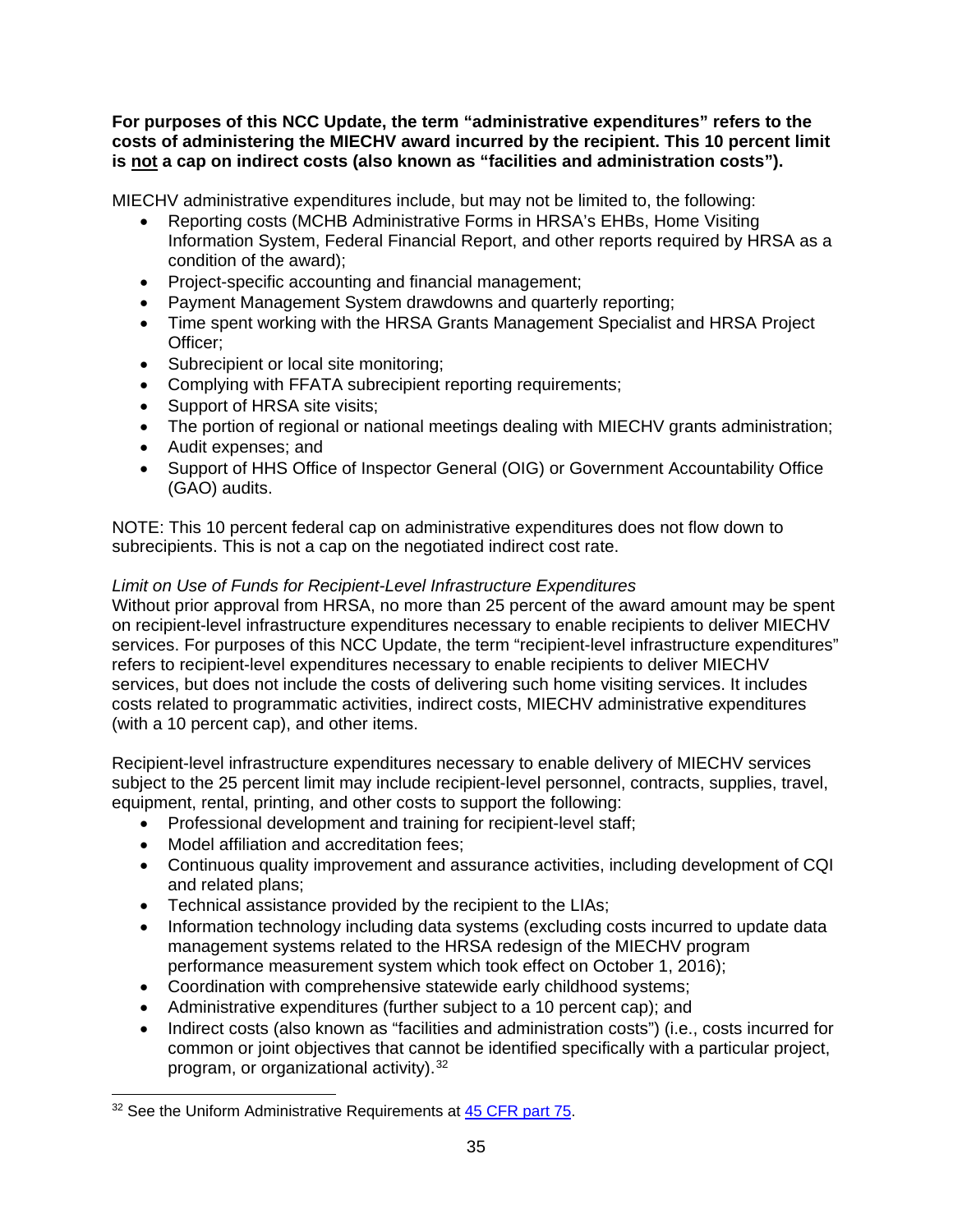NOTE: The limit on recipient-level infrastructure expenditures has no bearing on the negotiated indirect cost rate.

The 25 percent limit on recipient-level infrastructure expenditures does NOT include costs incurred for:

- Coordinated State Evaluation (CSE) activities; or
- Update of data management systems related to the HRSA redesign of the MIECHV Program performance measurement system, which took effect in FY 2017, or related to measurement and data system redesign by model developer(s).

Service delivery expenditures that are NOT recipient-level infrastructure expenditures and therefore are not subject to the 25 percent limit may include:

- Contracts to LIAs;
- Professional development and training for LIA and other contractual staff (NOTE: these expenditures should not be budgeted for professional development and training that is duplicative in scope or content of the professional development and training provided by other sources, including LIAs and home visiting model developers);
- Assessment instruments/licenses;
- Participant incentives; and
- Participant recruitment.

Recipients must use reasonable efforts to ascertain what constitutes recipient-level infrastructure expenditures necessary to enable delivery of MIECHV services in accordance with program activities and expectations, to document their findings in this regard, and to maintain records that demonstrate that such expenditures do not exceed 25 percent of the award amount.

To obtain HRSA approval for spending more than 25 percent of the award amount on recipientlevel infrastructure costs, including administrative costs, a recipient must provide written justification for this request. This justification should be included within the budget justification. Recipients should maximize efficiencies in infrastructure expenditures to increase the proportion of the award budgeted for home visiting services costs.

# <span id="page-35-0"></span>*Limit on Use of Funds for Conducting and Evaluating a Promising Approach*

Per statute, no more than 25 percent of the MIECHV grant award for a fiscal year may be expended for purposes of conducting and evaluating a program using a service delivery model that qualifies as a promising approach.<sup>[33](#page-35-2)</sup> This 25 percent limit on expenditures pertains to the total funds awarded to the recipient for the fiscal year.

#### <span id="page-35-1"></span>*Home Visiting Budget Assistance Tool (HV-BAT)*

The Home Visiting Budget Assistance Tool (HV-BAT) is an Excel-based instrument that collects information on standardized cost metrics from programs that deliver home visiting services. The HV-BAT is designed for use by MIECHV-funded LIAs and recipients to collect and report comprehensive home visiting program costs incurred by LIAs during a 12-month period. It may help MIECHV recipients and LIAs in several ways, including program monitoring, budget planning, economic evaluation, and leveraging innovative financing strategies (technical

<span id="page-35-2"></span> $\overline{a}$  $33$  Social Security Act, Title V, § 511 (d)(3)(A)(ii).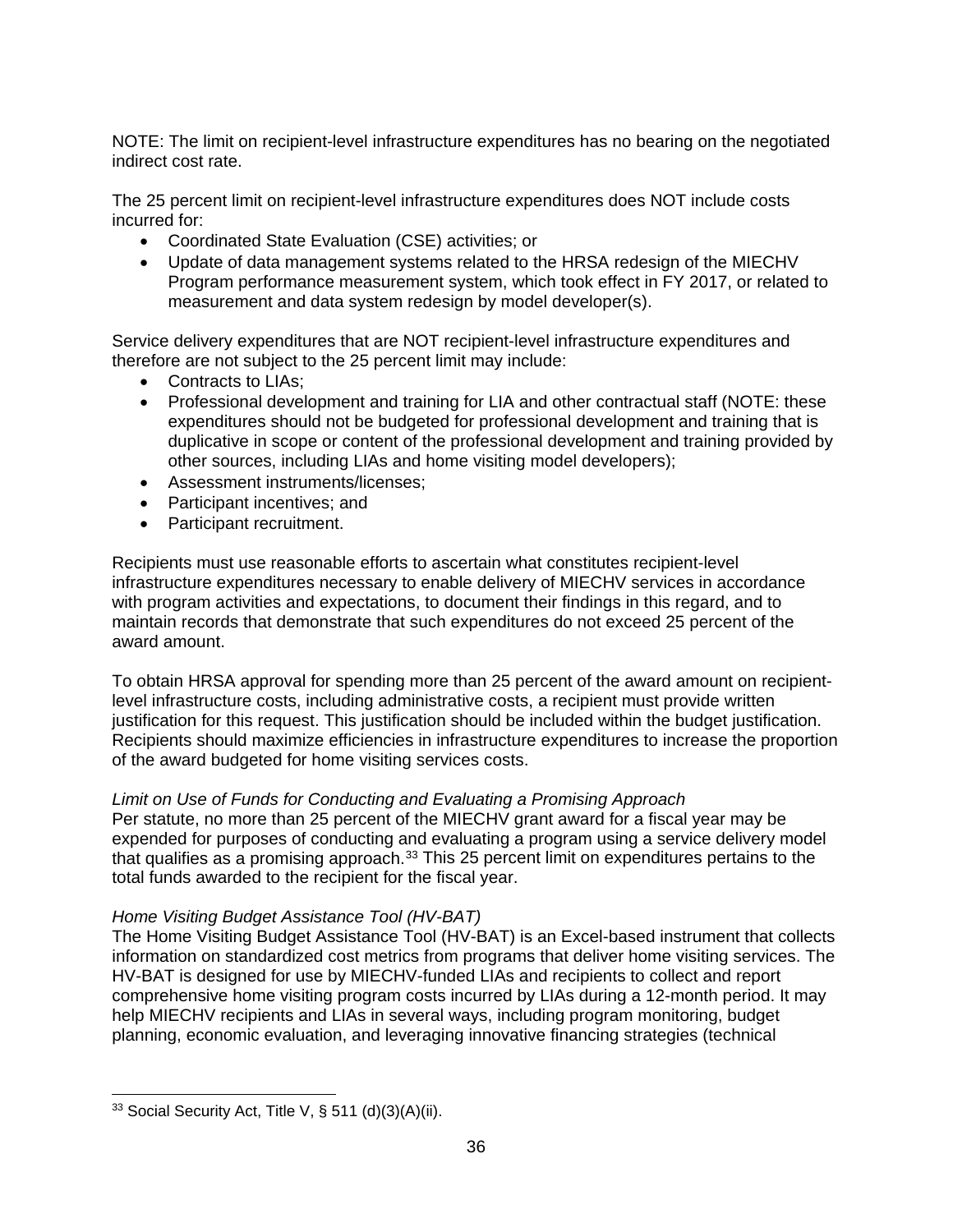assistance resources are available on the MIECHV [Data, Evaluation, and Continuous Quality](https://mchb.hrsa.gov/maternal-child-health-initiatives/home-visiting/home-visiting-program-technical-assistance/performance-reporting-and-evaluation-resources)  [Improvement](https://mchb.hrsa.gov/maternal-child-health-initiatives/home-visiting/home-visiting-program-technical-assistance/performance-reporting-and-evaluation-resources) webpage).

Beginning with the FY 2021 period of performance, HRSA requires reporting of HV-BAT data for one-third of recipients each year, resulting in collection of data from all recipients over a 3-year time period. HRSA is requiring this data collection in order to:

- Support recipients in using empirical cost data to inform program planning, budgeting, and subrecipient monitoring;
- Conduct descriptive research assessing the variability of implementation costs across MIECHV-funded home visiting programs; and
- Inform future activities to support policy priorities related to public financing of home visiting services and PFO approaches.

HRSA has created three HV-BAT reporting cohorts to ensure that information collected each year represents the diversity in home visiting participant and recipient characteristics. [Appendix](#page-45-0)  [C](#page-45-0) includes information about when recipients are required to report HV-BAT information. Additional resources to support recipients in utilizing the HV-BAT and cost data are available in technical assistance resources on the HRSA website at the MIECHV [Data, Evaluation, and](https://mchb.hrsa.gov/maternal-child-health-initiatives/home-visiting/home-visiting-program-technical-assistance/performance-reporting-and-evaluation-resources)  [Continuous Quality Improvement](https://mchb.hrsa.gov/maternal-child-health-initiatives/home-visiting/home-visiting-program-technical-assistance/performance-reporting-and-evaluation-resources) webpage.

*Prohibition on certain telecommunications and video surveillance services or equipment* Be aware of the requirements for HRSA recipients and subrecipients at 2 CFR § 200.216 regarding prohibition on certain telecommunications and video surveillance services or equipment. For details, see the [HRSA Grants Policy Bulletin Number: 2021-01E.](https://www.hrsa.gov/sites/default/files/hrsa/grants/manage/grants-policy-bulletin-2021.pdf)

# <span id="page-36-0"></span>**Health Equity**

In alignment with [HRSA's strategic goal](https://www.hrsa.gov/about/strategic-plan/index.html) to achieve health equity and enhance population health, [MCHB's strategic goal](https://mchb.hrsa.gov/sites/default/files/mchb/AboutMCHB/mchb-strategic-plan.pdf) to achieve health equity for maternal and child health populations, and the Biden-Harris Administration's commitment to "pursue a comprehensive approach to advancing equity for all, including people of color and others who have been historically underserved, marginalized, and adversely affected by persistent poverty and inequality," HRSA recommends recipients implement home visiting program strategies that contribute to equitable programmatic improvements and reduce disparities in family outcomes in MIECHV benchmark areas.[34](#page-36-1) As a way to promote and advance health equity, recipients should begin the development of health equity action plans. The health equity action plan should consider the role of home visiting services and coordination with comprehensive statewide and local early childhood systems in identifying and addressing the social and structural determinants of health in their project planning, implementation, and/or evaluation and to propose specific activities to further define, support, or evaluate those efforts.

Home visiting implementation strategies that may advance health equity include, but are not limited to:

• Collecting and analyzing program data to identify key health disparities and the root causes of inequity;

<span id="page-36-1"></span> $\overline{a}$ <sup>34</sup> Executive Order 13985 on Advancing Racial Equity and Support for Underserved Communities Through the Federal Government, 86 FR 7009, at § 2(a) (Jan. 20, 2021), [https://www.govinfo.gov/content/pkg/FR-2021-01-25/pdf/2021-01753.pdf.](https://www.govinfo.gov/content/pkg/FR-2021-01-25/pdf/2021-01753.pdf)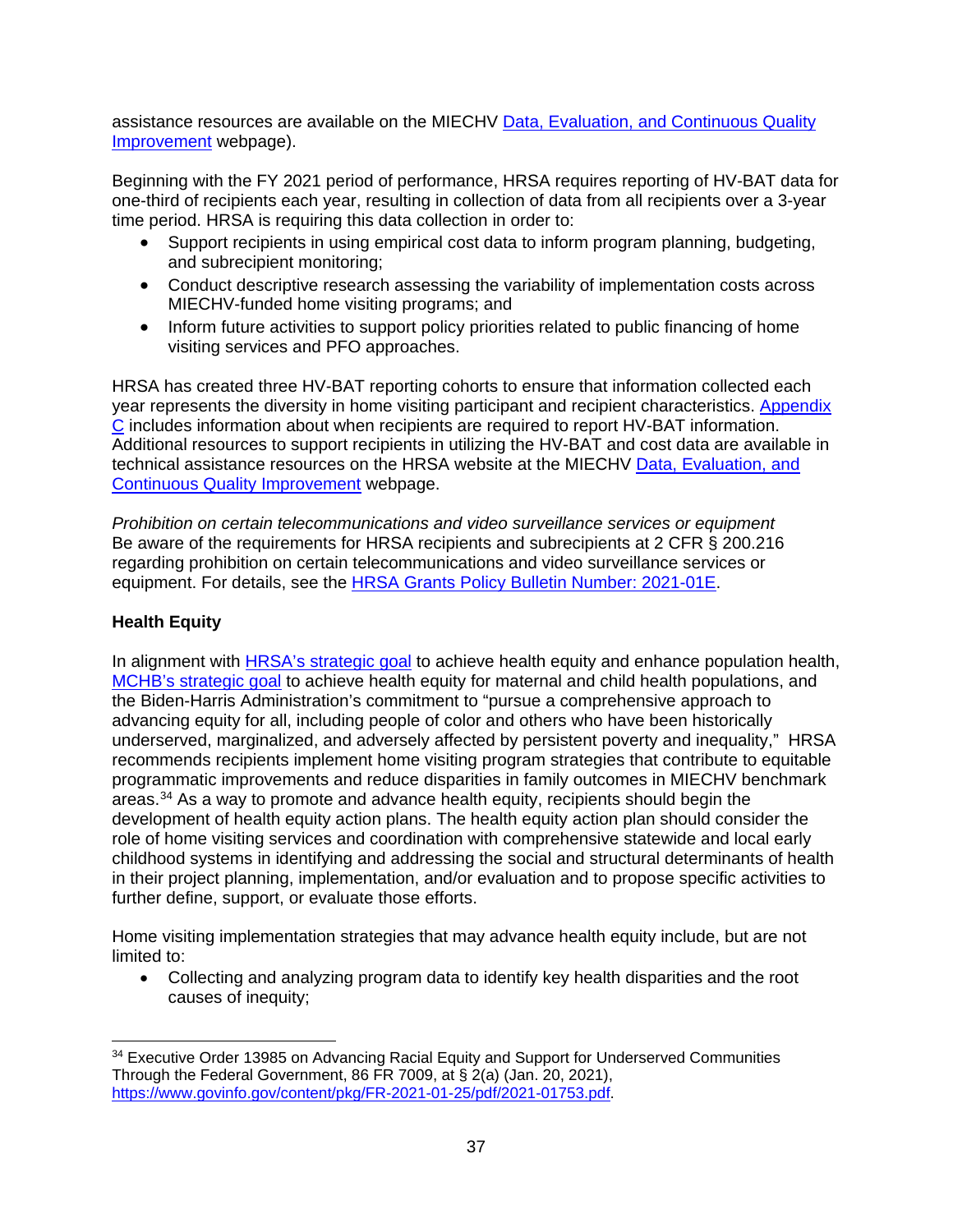- Recruiting and retaining a diverse workforce that can provide culturally and linguistically appropriate services, including members that are representative of communities served;
- Leveraging Continuous Quality Improvement (CQI) activities to identify, address, and mitigate systemic barriers;
- Engaging family and community representatives in advisory, and collaborative roles;
- Engaging diverse referral partners and other implementation partners, including those that support access to services that address social determinants of health;
- Providing leadership development opportunities and compensation for families and family representatives; and
- Promoting comprehensive, trauma-informed, and multi-generational approaches to service delivery and coordination.

HRSA encourages recipients to utilize a health equity action planning process to identify and consider a full range of implementation strategies and state or program policies that can advance health equity, address social and structural determinants of health, and reduce disparities in family outcomes in MIECHV benchmark areas. This includes sharing information and insights related to the needs and strengths of MIECHV-eligible populations with state and local decision-makers toward improving systems and services that impact them.

### <span id="page-37-1"></span>**Data and Evaluation**

### *Data Exchange Standards for Improved Data Interoperability*

Section 50606 of the Bipartisan Budget Act of 2018 provides authority for HRSA to establish data exchange standards for improved interoperability in two categories of information: (1) data required to be submitted as part of federal data reporting, and (2) data required to be electronically exchanged between the MIECHV state agency and other agencies within the state by required by applicable federal law.<sup>35</sup>

HRSA encourages recipients to consider approaches and plans to facilitate improved data interoperability in their state, territory, or jurisdiction through activities such as data exchange standards creation or adoption, data sharing, or data coordination with other state agencies or early childhood programs. These plans may range in scope and content, depending on capacity and readiness, among other factors, and focus on state and/or local operations.

Note that no changes to existing MIECHV federal data reporting are required due to this new authority. In addition, HRSA is not issuing new requirements around the adoption of data exchange standards at this time.

More information on implementing data exchange standards is available on the HRSA the MIECHV [Data, Evaluation, and Continuous Quality Improvement](https://mchb.hrsa.gov/maternal-child-health-initiatives/home-visiting/home-visiting-program-technical-assistance/performance-reporting-and-evaluation-resources) webpage.

# <span id="page-37-0"></span>*State Evaluation – Promising Approaches*

Recipients that propose to implement a home visiting model that qualifies as a promising approach are required to conduct a rigorous evaluation of that approach. $36$  The purpose of such an evaluation is to contribute to the evidence that may help support meeting HHS' criteria of effectiveness for the promising approach. Recipients must evaluate all new or continuing promising approaches. Recipients must design such evaluations for an assessment of impact using an appropriate comparison condition and meet expectations of rigor outlined in [Appendix](https://grants.hrsa.gov/2010/web2external/Interface/Common/EHBDisplayAttachment.aspx?dm_rtc=16&dm_attid=e675275b-0d47-4673-b638-0bb1c4f1cb31&dm_attinst=0) 

 $\overline{a}$ 

<span id="page-37-2"></span><sup>35</sup> Social Security Act, Title V, § 511(h)(5).

<span id="page-37-3"></span> $36$  Social Security Act, Title V, § 511(d)(3)(A)(i)(II).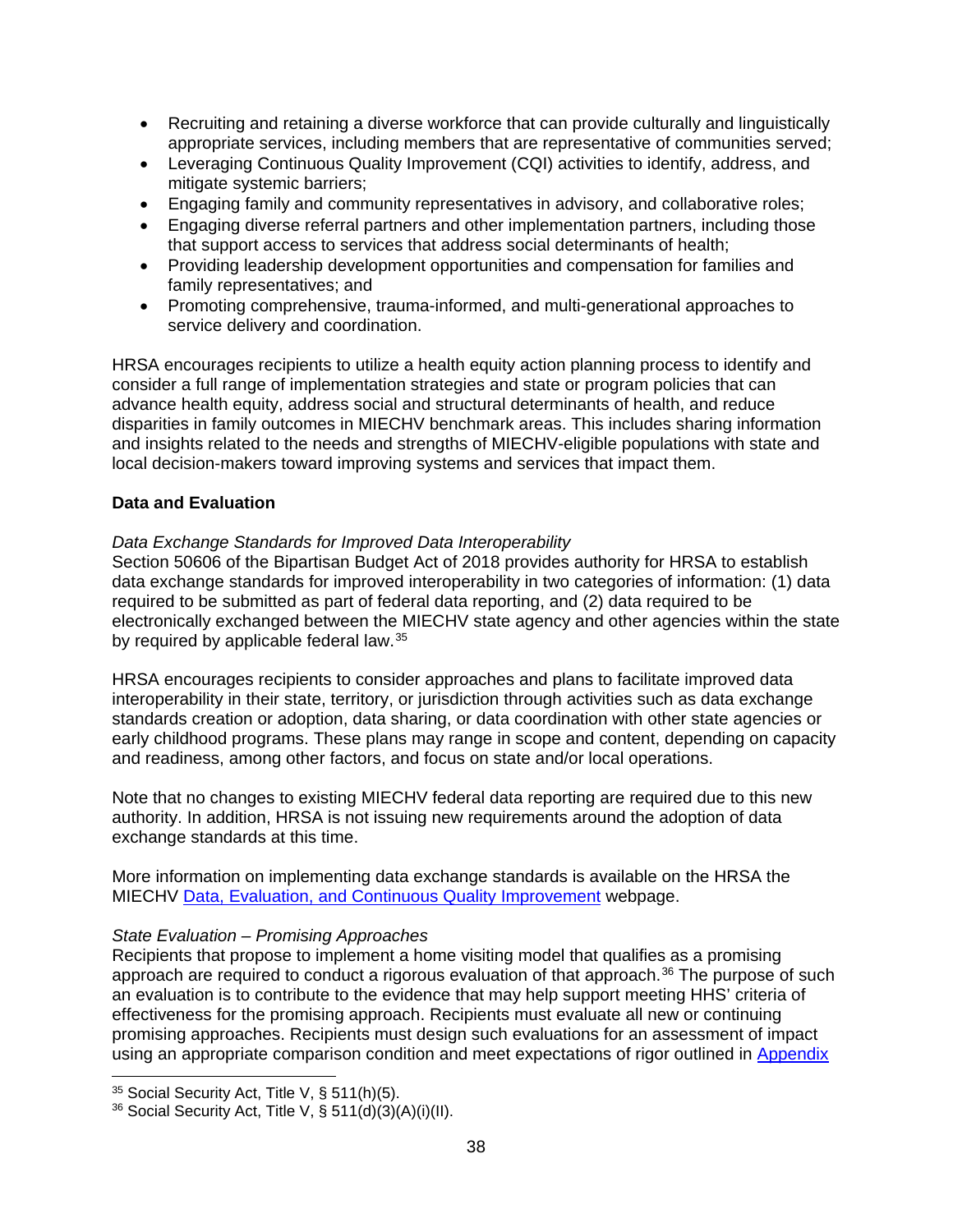[A of HRSA-21-050.](https://grants.hrsa.gov/2010/web2external/Interface/Common/EHBDisplayAttachment.aspx?dm_rtc=16&dm_attid=e675275b-0d47-4673-b638-0bb1c4f1cb31&dm_attinst=0) (Refer to [Appendix F](#page-58-0) below for a definition of a promising approach.) Recipients may propose to continue an existing evaluation of a promising approach implemented through prior MIECHV awards in order to meet the requirements of this section. For new promising approach evaluations, an evaluation plan describing the technical details of the evaluation is due to HRSA no later than 120 days from the project start date. For continuing promising approach evaluations, a modified evaluation plan and timeline noting any significant changes to the evaluation is due to HRSA no later than 120 days from the project start date. Further guidance and TA will be available after HRSA issues the award.

<span id="page-38-0"></span>*Coordinated State Evaluations (CSE) – Evaluations of Other Recipient Activities* Recipients who implement evidence-based home visiting models are not required to conduct an evaluation of their home visiting program.

Beginning with the FY 2021 MIECHV Formula Award NOFO, HRSA moved to a coordinated evaluation approach for voluntary state-led evaluation. Recipients who were interested in conducting program evaluations were required to participate in CSE and were required to choose from one of four identified priority topic areas (family engagement and health equity, implementation quality/fidelity, maternal health, and workforce development) in coordination with other MIECHV recipients and with support from the HRSA-funded technical assistance center. HRSA is supporting two options in FY 2022 for recipients interested in conducting CSE:

1. Continuing CSE: During the FY 2021 period of performance, recipients were required to co-create evaluation plans with other MIECHV recipients in a peer network. Evaluation designs were permitted to extend beyond the period of performance for the FY 2021 formula award due to HRSA's expectation that subsequent formula awards, such as this FY 2022 formula award, would support continuing the state-led evaluations within the same peer networks established under the FY 2021 award.

HRSA encourages recipients to continue their existing coordinated state evaluations. Recipients may continue coordinated state evaluation activities that were planned for and designed under the FY 2021 award with the FY 2022 formula award, within the same peer networks established under the FY 2021 formula award.

An addendum to the FY2021 evaluation plan that describes planned evaluation activities and the associated budget supported under the FY 2022 formula award in more detail will be due to HRSA no later than 120 days after the project start date.

OR

2. Joining the existing "Implementation quality/fidelity" CSE peer network: Recipients who did not elect to participate in CSE as part of their FY 2021 formula award application have the opportunity to propose a new "implementation quality/fidelity" evaluation with this award. To support recipients joining this existing peer network, HRSA will provide interested recipients with publicly available evaluation design reports for relevant implementation quality/fidelity research questions, which can be tailored and used to support the development of recipient evaluation plans. HRSA anticipates that the evaluation designs will extend beyond the period of performance for the FY 2022 MIECHV formula award. We anticipate that the FY 2023 formula awards, subject to the availability of funding, will support continuing evaluations within the same peer networks. Recipients proposing to join this CSE peer network in FY 2022 should expect to be involved in an ongoing coordinated effort in subsequent periods of performance, pending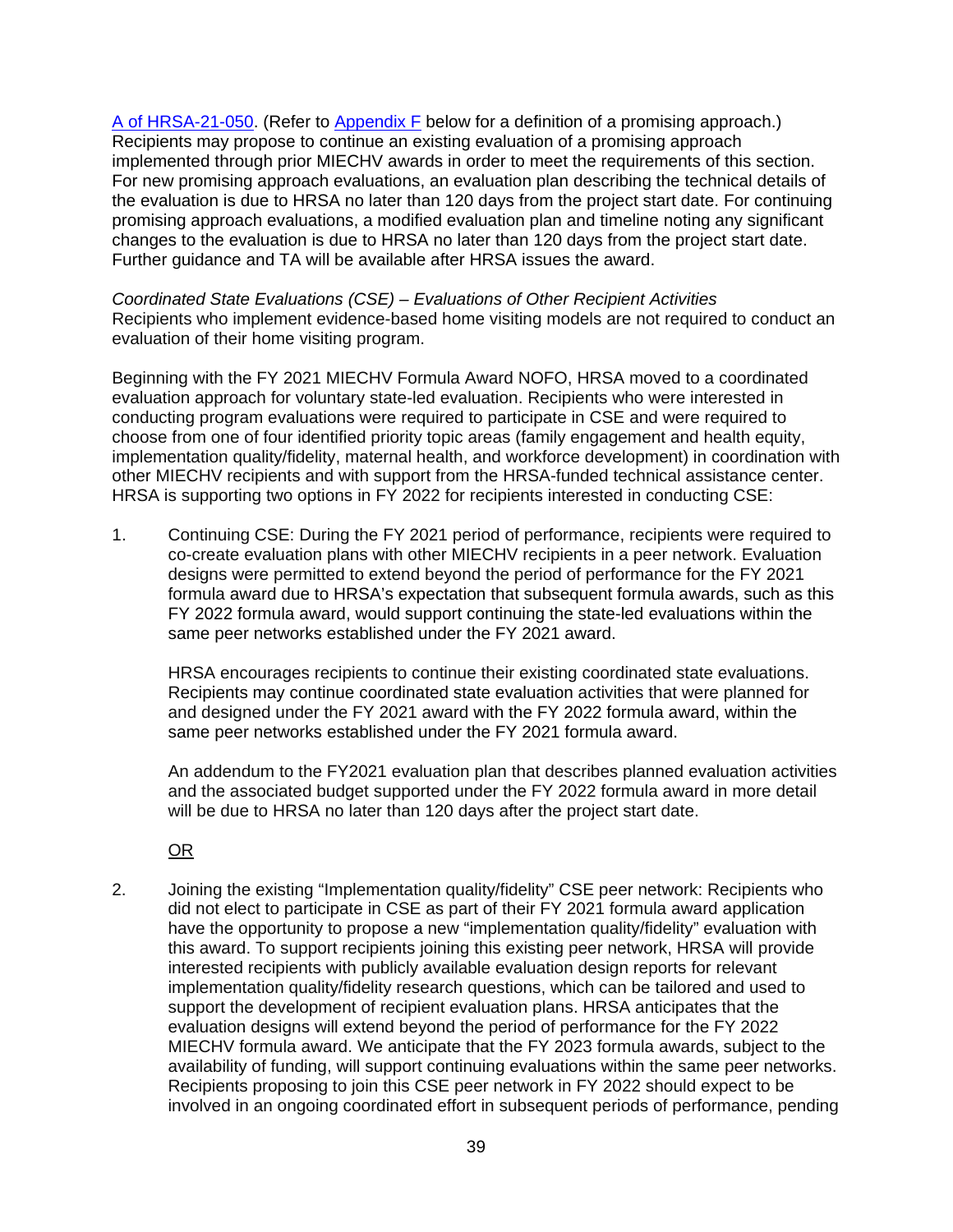availability of funding. More information about HRSA-provided evaluation design reports will be made available to recipients following publication of the NCC.

Recipients proposing a new "implementation quality/fidelity" CSE must submit an evaluation plan to HRSA no later than 120 days after the project start date.

For recipients participating in either CSE option described above, HRSA expects recipients to participate in regular peer network sessions facilitated by TA providers, as well as evaluationfocused monitoring calls with HRSA staff and TA providers at a minimum on a quarterly basis. HRSA expects recipients to include an update on the progress of the evaluation in their FY 2022 formula award final report. Further guidance and TA will be available after HRSA issues the award.

# <span id="page-39-0"></span>**Pay for Outcomes (PFO)**

The Bipartisan Budget Act of 2018 provides authority for recipients to use a portion of their MIECHV grant for outcomes or success payments (hereafter referred to as outcomes payments) related to a PFO initiative, $37$  which is defined in statute as a performance-based grant, contract, cooperative agreement, or other agreement awarded by a public entity in which a commitment is made to pay for improved outcomes achieved as a result of the intervention that result in social benefit and direct cost savings or cost avoidance to the public sector. [38](#page-39-2) As further described in statute, such an initiative shall include:

- A feasibility study that describes how the proposed intervention is based on evidence of effectiveness;
- A rigorous, third-party evaluation that uses experimental or quasi-experimental design or other research methodologies that allow for the strongest possible causal inferences to determine whether the initiative has met its proposed outcomes as a result of the intervention;
- An annual, publicly available report on the progress of the initiative; and
- A requirement that payments are made to the recipient of a grant, contract, or cooperative agreement only when agreed upon outcomes are achieved, except that this requirement shall not apply with respect to payments to a third party conducting the evaluation.

In accordance with statute, recipients may use up to 25 percent of the grant for outcomes payments related to a PFO initiative.<sup>[39](#page-39-3)</sup> You may also choose to budget MIECHV funds apart from the 25 percent limit on outcomes payments to support other activities needed to implement a PFO initiative. MIECHV funds designated for implementing a PFO initiative may support costs associated with conducting a feasibility study; conducting a PFO evaluation; reporting costs associated with PFO; and costs associated with administration of the PFO initiative. However, in submitting such proposals, recipients must demonstrate, as required by statute, that **the PFO initiative will not result in a reduction of funding for home visiting services as delivered by the recipient**[40](#page-39-4) as compared to the year prior to the initiation of the PFO initiative. For this purpose, the baseline is the fiscal year prior to the fiscal year during which the recipient submits the initial funding application related to the PFO initiative.

 $\overline{a}$ 

<span id="page-39-1"></span><sup>37</sup> Social Security Act, Title V, § 511(c)(3).

<span id="page-39-2"></span> $38$  Social Security Act, Title V, § 511(k)(4).

<span id="page-39-3"></span> $39$  Social Security Act, Title V, § 511(c)(3).

<span id="page-39-4"></span><sup>&</sup>lt;sup>40</sup> Social Security Act, Title V,  $\S$  511(c)(3).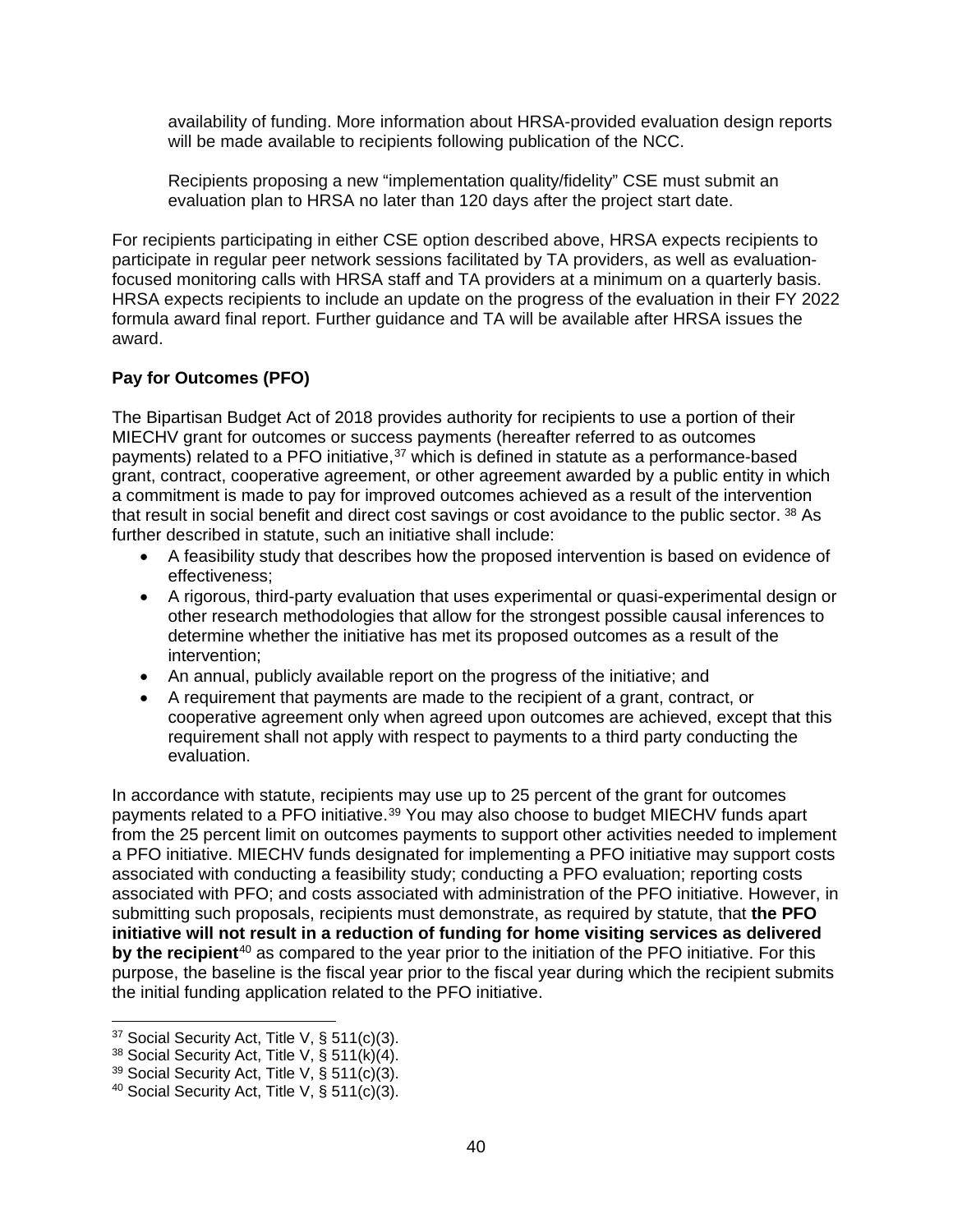As part of a PFO initiative, the MIECHV statute requires the completion of a feasibility study that describes how the proposed intervention is based on evidence of effectiveness.[41](#page-40-2) (Refer to [Appendix D](#page-46-0) for further instructions on the PFO feasibility study.) Recipients must complete the PFO feasibility study prior to proposing to use MIECHV funds for PFO initiative outcomes payments and PFO evaluation. You can apply to use MIECHV formula funds to conduct a new PFO feasibility study beginning in the FY 2021 funding application and in subsequent funding years, subject to the availability of future funding. Alternately, you can use a feasibility study completed within the past 5 years to meet this requirement. According to statute, funds made available for a PFO initiative within a fiscal year will remain available for expenditure for up to 10 years after the funds are made available. HRSA encourages recipients to consider the amount of time and resources needed to complete a PFO initiative when submitting their proposals.

For recipients proposing to use FY 2022 funds for a PFO initiative that includes funding for outcomes payments and PFO evaluation, following preliminary approval of your FY 2022 funding application, you must submit a response to the [PFO Supplemental Information Request](https://mchb.hrsa.gov/sites/default/files/mchb/programs-impact/home-visiting/miechv-pfo-supplemental-information-request.pdf) ("PFO SIR"). This SIR Response is due no later than 120 days after the period of performance start date. **If you propose to budget MIECHV funds for only a feasibility study, you are not required to respond to the MIECHV PFO SIR**; please refer to **Appendix D** for detailed instructions for what should be included in a MIECHV PFO feasibility study.

NOTE: If you are interested in implementing a PFO initiative, carefully review the MIECHV PFO SIR prior to proposing to budget MIECHV funds to implement any activities associated with such an initiative.

# <span id="page-40-0"></span>**Performance Reporting and Continuous Quality Improvement**

#### <span id="page-40-1"></span>*Demonstration of Improvement*

Section 50602 of the Bipartisan Budget Act of 2018 requires recipients to track and report information demonstrating that the program results in improvements for eligible families participating in the program in at least four out of the six benchmark areas specified in statute that the service delivery model or models selected by the recipient are intended to improve. Such a demonstration is required following FY 2020 and every 3 years thereafter.

Recipients are required to submit information to HRSA demonstrating that the program results in improvements for eligible families participating in the program in at least four benchmark areas using the MIECHV Annual Performance Report, Form 2 (Performance Indicators and Systems Outcome Measures). Recipients failing to demonstrate improvement in at least four of the benchmark areas, as compared to eligible families who do not receive services under an early childhood home visitation program, must develop and implement a plan to improve outcomes, subject to approval by HRSA. This Outcome Improvement Plan (OIP) should describe the specific, measureable, and time-oriented actions the recipient will take to improve performance on selected performance measures and address how the recipient proposes to comply with HRSA's monitoring and oversight of the plan's implementation.

If a recipient continues not to demonstrate improvement after the full implementation of an OIP and subsequent reassessment, or does not submit a required performance report, HRSA may assert all available remedies for noncompliance, including termination of the grant award.

<span id="page-40-2"></span> $\overline{a}$ <sup>41</sup> Social Security Act, Title V, § 511(k)(4)(A).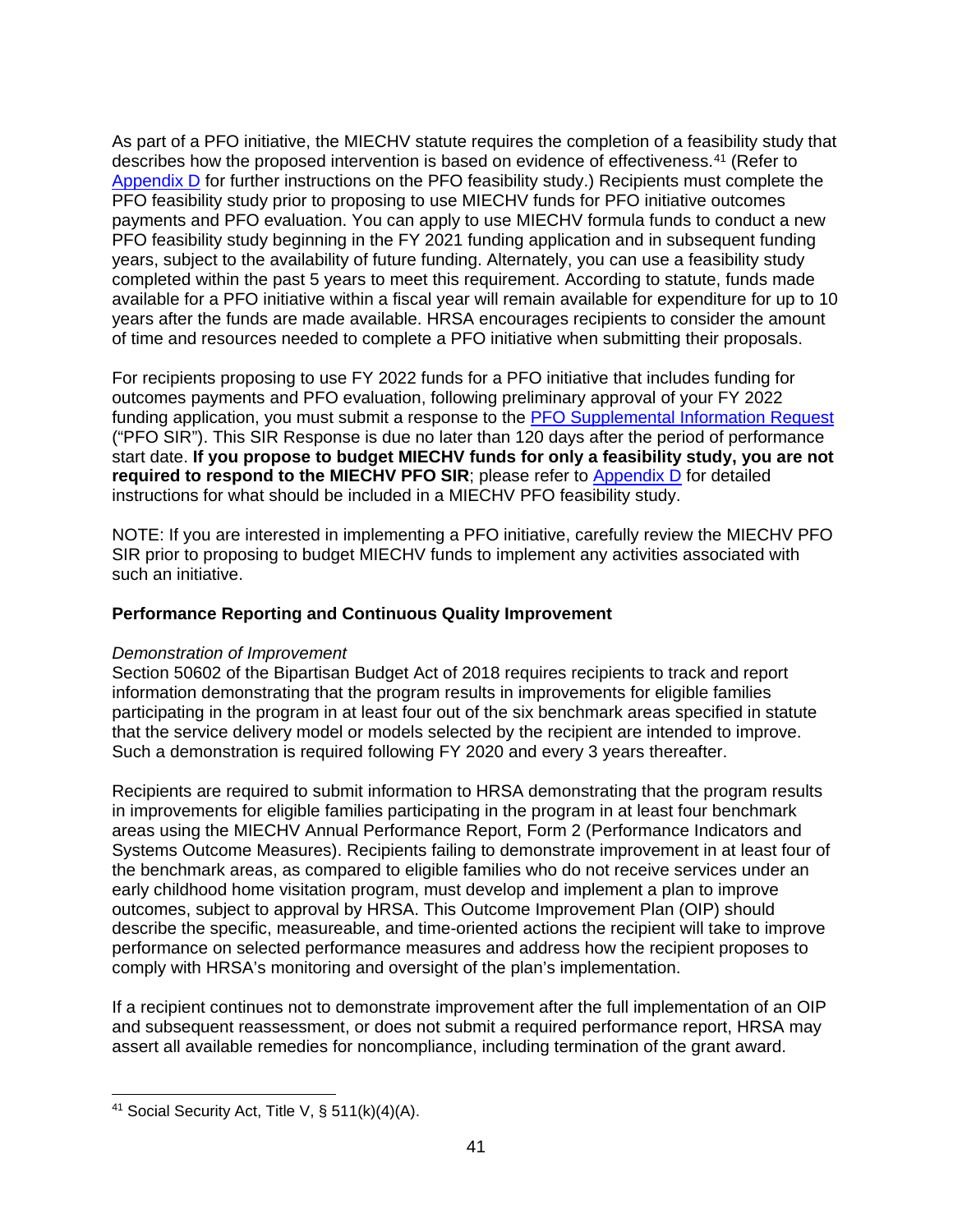More guidance on the requirements and methodology associated with the Demonstration of Improvement and OIPs is available online in the the MIECHV [Data, Evaluation, and Continuous](https://mchb.hrsa.gov/maternal-child-health-initiatives/home-visiting/home-visiting-program-technical-assistance/performance-reporting-and-evaluation-resources)  [Quality Improvement](https://mchb.hrsa.gov/maternal-child-health-initiatives/home-visiting/home-visiting-program-technical-assistance/performance-reporting-and-evaluation-resources) webpage.

#### <span id="page-41-0"></span>*Continuous Quality Improvement*

Recipients are required to implement an approved CQI Plan that meets the requirements outlined in Appendix B [of HRSA-21-050.](https://grants.hrsa.gov/2010/web2external/Interface/Common/EHBDisplayAttachment.aspx?dm_rtc=16&dm_attid=e675275b-0d47-4673-b638-0bb1c4f1cb31&dm_attinst=0) A new or updated CQI plan will be required in early 2023 **and is not due with this FY 2022 NCC Update submission**. If there is a request by HRSA or the recipient to revise a previously approved CQI Plan due to a change in scope of activities, HRSA must approve the amended plan. HRSA recommends that recipients required to complete an OIP associated with the Demonstration of Improvement focus their CQI activities on making improvements in the identified target measures, as outlined in the HRSA-approved OIP.

### <span id="page-41-1"></span>*Performance Measurement Plan*

Recipients are required to continue to implement a Performance Measurement Plan approved by HRSA. If a revision is requested by HRSA or the recipient, the amended plan must be approved by HRSA. (See [Appendix B](#page-42-0) below for more information about performance measurement.). New recipients must submit a Performance Measurement Plan to HRSA 90 days after the start of the period of performance. **A proposed plan is not required for submission with this application.**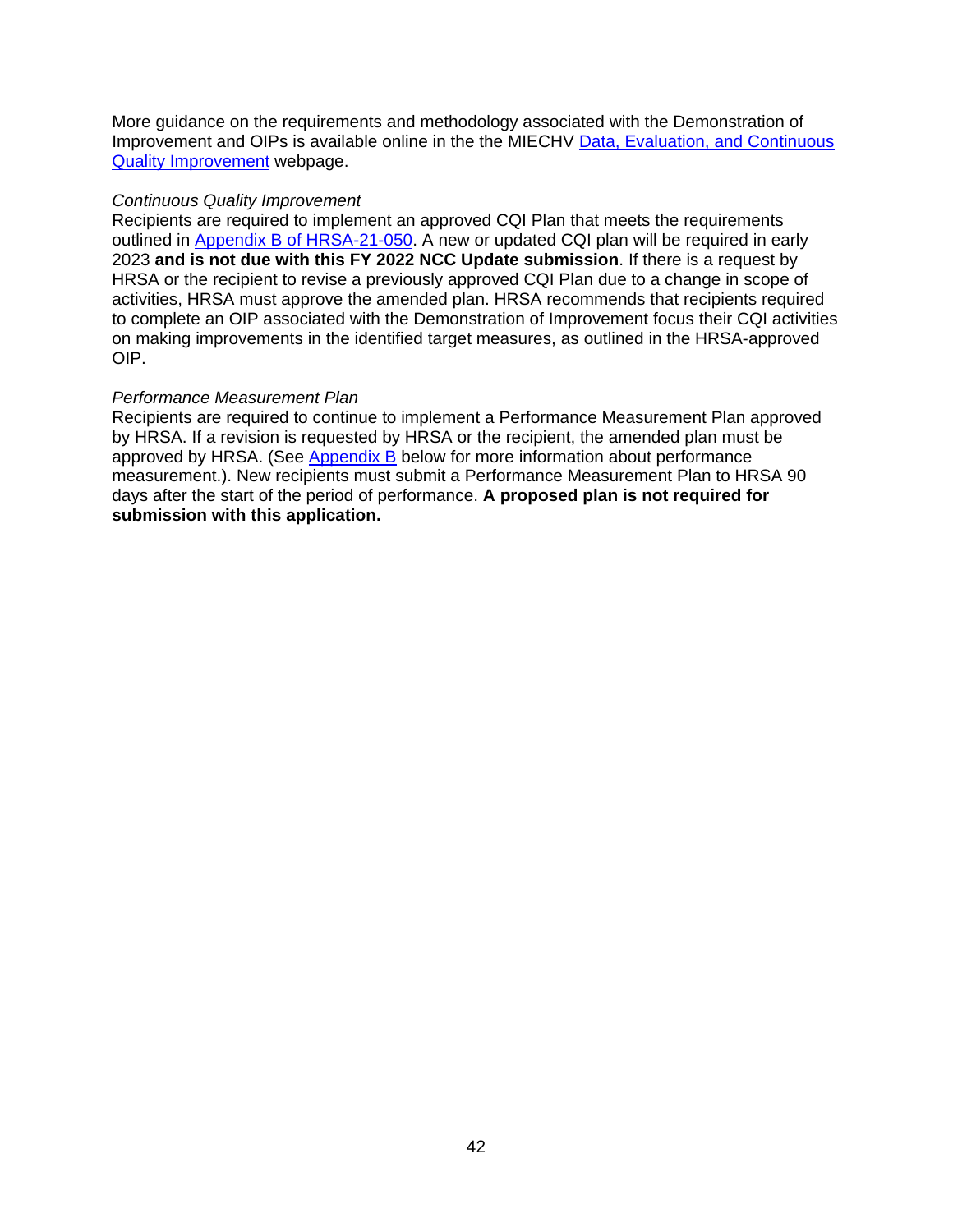# <span id="page-42-0"></span>**APPENDIX B: Reporting**

Award recipients must comply with Section 6 of HRSA's *SF-424 [Application Guide](http://www.hrsa.gov/grants/apply/applicationguide/sf424guide.pdf)* **and** the following reporting and review activities:

1. **DGIS Performance Reports.** Available through the Electronic Handbooks (EHBs), the Discretionary Grant Information System (DGIS) is where recipients will report annual performance data to HRSA. Award recipients are required to submit a DGIS Performance Report **annually**, corresponding to the start and end of each formula award (X10) period of performance, by the specified deadline. To prepare successful applicants for their reporting requirements, the listing of administrative forms and performance measures for this program are available at<https://grants4.hrsa.gov/DGISReview/FormAssignmentList/x10.html>*.* The type of report required is determined by the project year of the award's period of performance.

| <b>Type of Report</b>                                                  | <b>Reporting Period</b>                                                                                                      | <b>Available Date</b>                  | <b>Report Due Date</b>              |
|------------------------------------------------------------------------|------------------------------------------------------------------------------------------------------------------------------|----------------------------------------|-------------------------------------|
| a) New<br>Competing<br><b>Performance</b><br><b>Report</b>             | September 30, 2022 -<br>September 29, 2024<br>(administrative data and<br>performance measure<br>projections, as applicable) | Period of<br>performance<br>start date | 120 days from the<br>available date |
| c) Project<br><b>Period End</b><br><b>Performance</b><br><b>Report</b> | September 30, 2022 -<br>September 29, 2024                                                                                   | Period of<br>performance end<br>date   | 90 days from the<br>available date  |

The full OMB-approved reporting package is accessible at

<https://mchb.hrsa.gov/data-research-epidemiology/discretionary-grant-data-collection>(OMB Number: 0915-0298 | Expiration Date: 06/30/2022).

2. **Integrity and Performance Reporting.** The NOA will contain a provision for integrity and performance reporting in [FAPIIS,](https://www.fapiis.gov/) as required in [45 CFR part 75 Appendix XII.](https://www.ecfr.gov/cgi-bin/retrieveECFR?gp=1&SID=4d52364ec83fab994c665943dadf9cf7&ty=HTML&h=L&r=PART&n=pt45.1.75)

The demographic, service utilization, and select clinical indicators performance report will include: an unduplicated count of enrollees; participant race and ethnicity; socioeconomic data; other demographics; number of households from priority populations; service utilization across all models; among other measures. **NOTE: all data regarding enrollees should include only those enrollees served by a trained home visitor implementing services with fidelity to the model for whom at least 25 percent of his/her personnel costs (salary/wages including benefits) are paid for with MIECHV funding (Home Visitor Personnel Cost Method), or identified as MIECHV based on the designation of the slot they are assigned at enrollment and in accordance with the terms of the contractual agreement between the MIECHV state recipient and the LIA (Enrollment Slot Method).** 

The performance indicators and systems outcomes performance report includes data collected for the 19 constructs defined by HRSA within the six benchmark areas (plus two optional measures to collect data on substance use screening and referrals). The reported data for these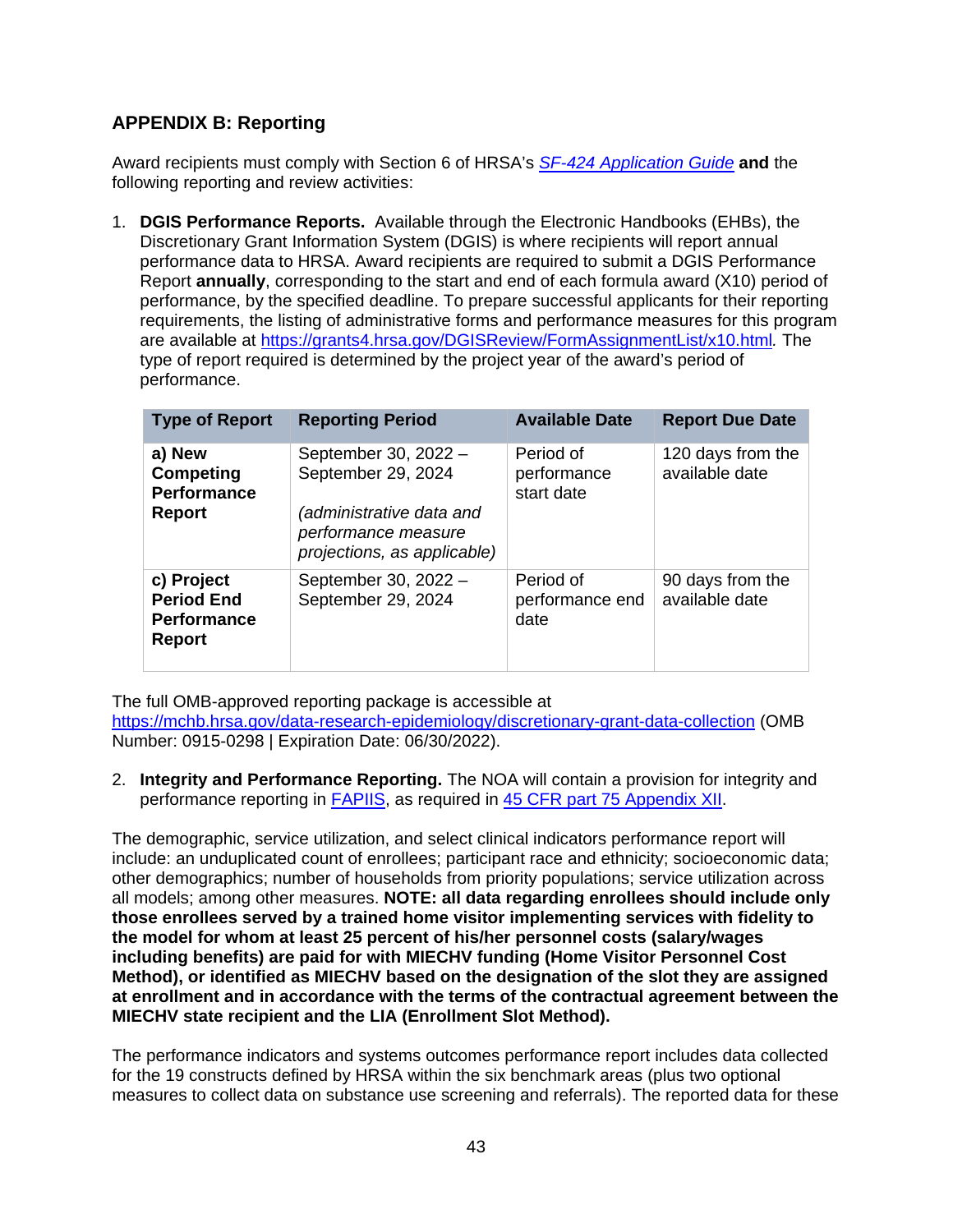19 constructs will be used by HRSA to meet the requirements for required reporting for the purposes of the Demonstration of Improvement, as required by statute.<sup>[42](#page-43-0)</sup> These constructs include: preterm birth, breastfeeding, depression screening, well-child visits, postpartum care, tobacco cessation referrals, safe sleep, child injury, child maltreatment, parent-child interaction, early language and literacy activities, developmental screening, behavioral concerns, intimate partner violence screening, primary caregiver education, continuity of insurance coverage, completed depression referrals, completed developmental referrals, and intimate partner violence referrals.Specific inclusion and eligibility criteria have been established for each measure. TA resources are available online on the [Data, Evaluation & Continuous Quality](https://mchb.hrsa.gov/maternal-child-health-initiatives/home-visiting/home-visiting-program-technical-assistance/performance-reporting-and-evaluation-resources)  [Improvement](https://mchb.hrsa.gov/maternal-child-health-initiatives/home-visiting/home-visiting-program-technical-assistance/performance-reporting-and-evaluation-resources) webpage.

HRSA requires that recipients submit performance reports on a quarterly basis that include: the number of new and continuing households served; maximum service capacity; identification of LIAs, counties, and zip codes where households are served; family engagement and retention; and staffing. Recipients will submit these reports through the Home Visiting Information System (HVIS), accessed through EHBs. Reports will be due no later than 30 days after the end of each reporting period[43](#page-43-1): Quarterly reporting periods are defined as follows:

- Q1 October 1–December 31;
- Q2 January 1–March 31;
- Q3 April 1–June 30; and
- Q4 July 1–September 30.

MIECHV-supported LIAs that have been active for 1 year or longer should strive to maintain an active enrollment of at least 85 percent of their maximum service capacity. Quarterly performance reports will assist HRSA in tracking this information at the state level for grants oversight and monitoring purposes and to be better able to target TA resources, as necessary.

#### *Administrative Forms*

 $\overline{a}$ 

The DGIS reporting system will continue to be available through the EHBs. HRSA enhanced the DGIS and these improvements are available for recipient reporting. The agency will communicate with recipients and provide instructions on how to access the system for reporting. HRSA will also provide TA via webinars, written guidance, and one-on-one sessions with an expert, if needed.

Recipients must submit data for FY 2022 MIECHV Annual Performance Reporting Forms 1 and 2 by October 30, 2023. Recipients will provide demographic, service utilization, and select clinical indicators and performance indicators and systems outcomes measures into the HVIS accessed through the EHBs that represent activities occurring during the reporting period of

<span id="page-43-1"></span> $43$  The submission due date associated with Form 4 Quarterly Performance Reports is now 30 days from the last day of the reporting period. However, because this is a shorter submission period than what was previously allowable, HRSA has instituted a temporary 45-day submission period to help transition recipients to the shorter submission timeframe. HRSA will seek feedback to assess the effectiveness of this 45-day submission period and the feasibility of shortening the submission period to 30 days, and will provide written notice prior to making any additional changes.

<span id="page-43-0"></span><sup>&</sup>lt;sup>42</sup> Social Security Act, Title V, § 511(d)(1)(D) requires eligible entities to track and report information demonstrating that the program results in improvements for the eligible families participating in the program in at least four of the six statutorily defined benchmark areas, no later than 30 days after the end of fiscal year 2020 and every 3 years thereafter. A recipient that does not submit the MIECHV Annual Performance Report Form 2 by the statutory deadline of October 30, 2023 will be considered noncompliant with program requirements, which may impact MIECHV grant funding in subsequent funding years.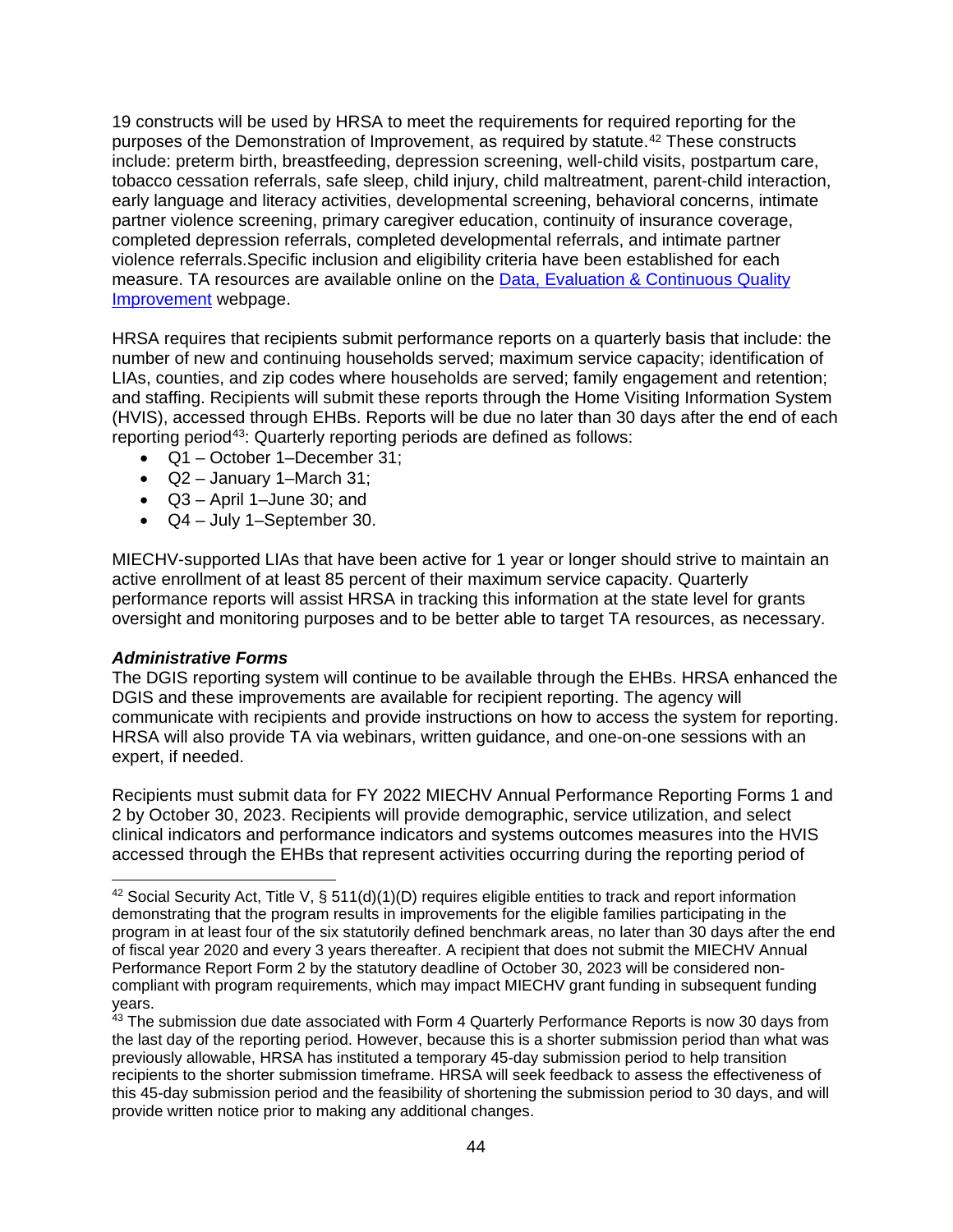October 1, 2022 through September 30, 2023. Subsequent annual performance reporting will be required using the same timeline. Note: Annual performance reports will be consolidated across X10 and X11 grants and should present an unduplicated count of enrollees.

### **Termination**

Note that the OMB revisions to Guidance for Grants and Agreements termination provisions located at [2 CFR § 200.340 - Termination](https://www.ecfr.gov/cgi-bin/text-idx?SID=da67ef9e79256f1b11e99d2ecb083228&mc=true&node=se2.1.200_1340&rgn=div8) apply to all federal awards effective August 13, 2020. No additional termination provisions apply unless otherwise noted.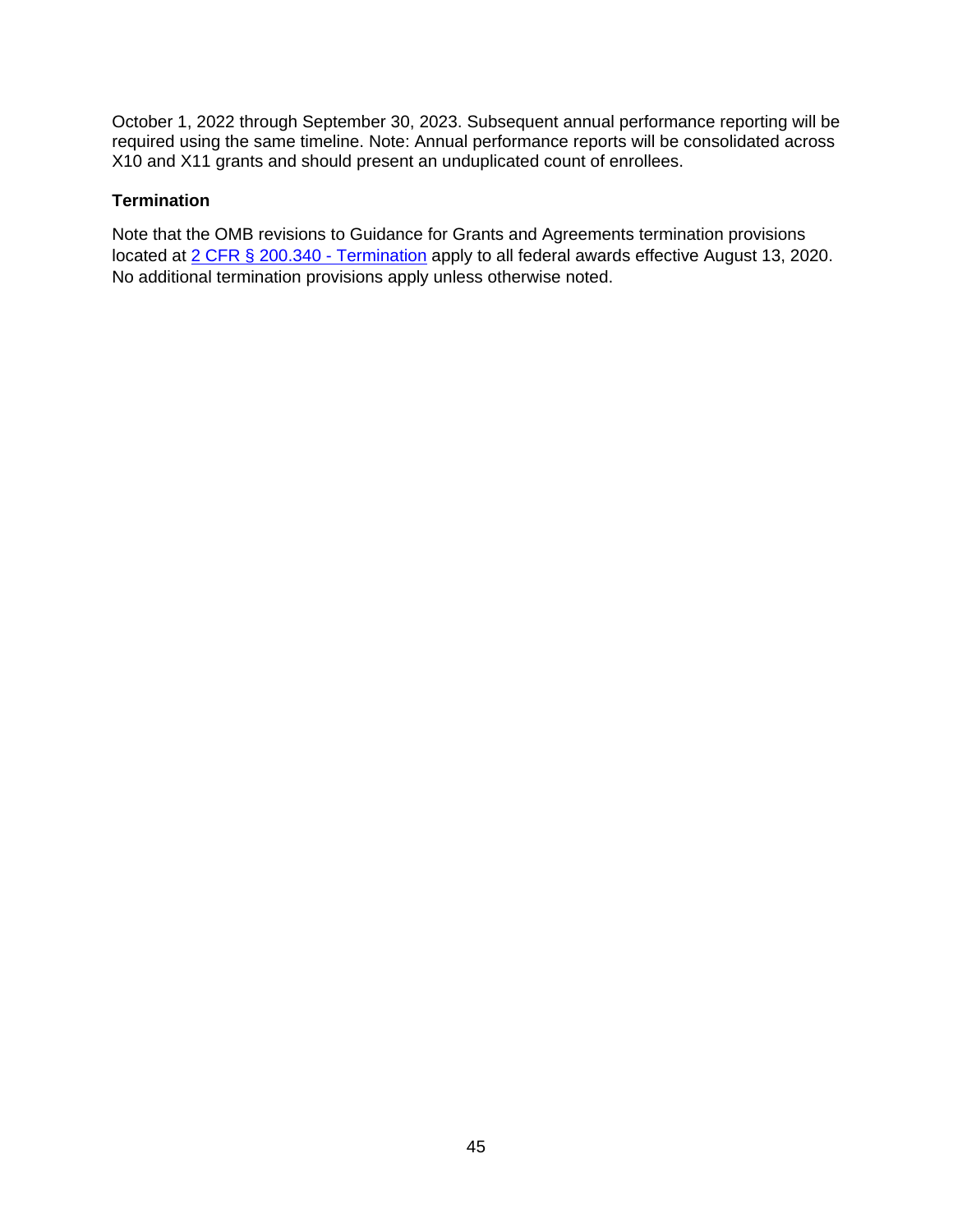# <span id="page-45-0"></span>**APPENDIX C: HV-Budget Assistance Tool (HV-BAT) Cohort Assignments**

HRSA has created three HV-BAT reporting cohorts to ensure that information collected each year represents the diversity in home visiting participant and recipient characteristics. recipients are required to submit HV-BAT data in the year assigned to their cohort:

- 1. Recipients included in Cohort 1 are required to submit HV-BAT data during the first year of their FY 2021 award (by March 31, 2022);
- 2. Recipients in Cohort 2 are required to submit HV-BAT data during the first year of their FY 2022 award (by March 31, 2023); and
- 3. Recipients in Cohort 3 are required to submit HV-BAT data during the first year of their FY 2023 award (by March 31, 2024).

| <b>Cohort 1</b>       | <b>Cohort 2</b> | <b>Cohort 3</b>      |
|-----------------------|-----------------|----------------------|
| Alabama               | American Samoa  | Alaska               |
| Arizona               | Arkansas        | <b>CMNI</b>          |
| California            | Florida         | Georgia              |
| Colorado              | Hawaii          | Guam                 |
| Connecticut           | <b>Illinois</b> | lowa                 |
| <b>DC</b>             | <b>Kansas</b>   | Maryland             |
| Delaware              | Kentucky        | <b>Massachusetts</b> |
| Idaho                 | Mississippi     | Michigan             |
| Indiana               | Montana         | Minnesota            |
| Louisiana             | Nevada          | Missouri             |
| Maine                 | New Hampshire   | <b>New Mexico</b>    |
| Nebraska              | Oklahoma        | North Dakota         |
| New Jersey            | South Dakota    | Ohio                 |
| <b>New York</b>       | <b>USVI</b>     | Pennsylvania         |
| <b>North Carolina</b> | Utah            | <b>Puerto Rico</b>   |
| Oregon                | Vermont         | Rhode Island         |
| Tennessee             | Virginia        | South Carolina       |
| <b>Texas</b>          | Washington      | Wyoming              |
| Wisconsin             | West Virginia   |                      |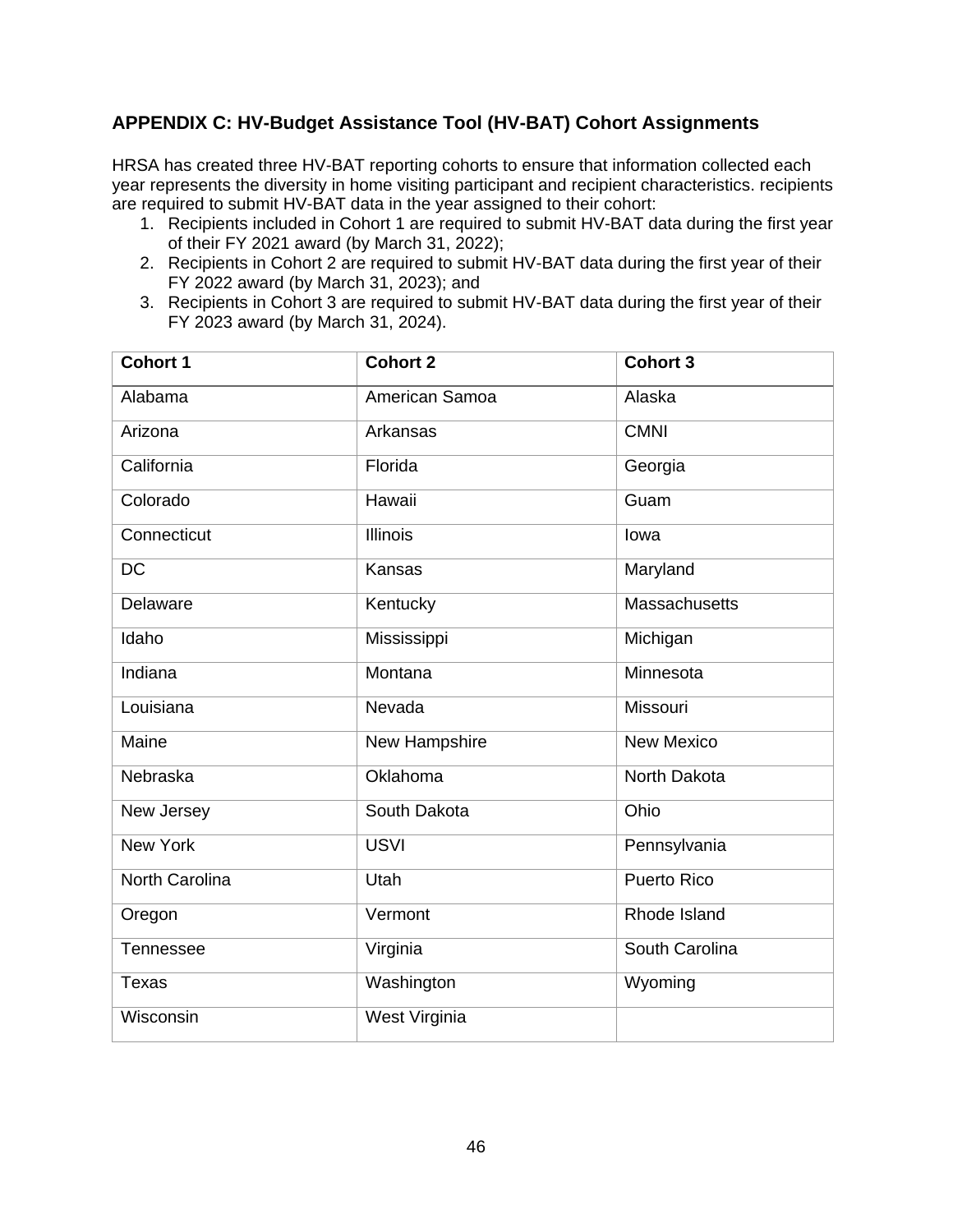# <span id="page-46-0"></span>**APPENDIX D: Pay for Outcomes Feasibility Studies**

A Pay for Outcomes (PFO) initiative must include a feasibility study, which describes how the proposed intervention is based on evidence of effectiveness. The feasibility study also serves as a tool to determine the viability of using a MIECHV PFO approach to meet the proposed outcome(s), while meeting all MIECHV statutory and program requirements.

The PFO feasibility study must be completed prior to proposing to use MIECHV funds for outcome payments related to a PFO initiative, and prior to the submission of response to the [Pay for Outcomes Supplemental Information Request \(PFO SIR\).](https://mchb.hrsa.gov/sites/default/files/mchb/programs-impact/home-visiting/miechv-pfo-supplemental-information-request.pdf) You may fulfill the PFO feasibility study requirement in one of two ways:

- 1. Complete a new MIECHV PFO feasibility study based on the PFO feasibility study instructions, below; or
- 2. Submit a feasibility study completed within the past 5 years that assessed the same intervention and target population you are proposing in the PFO SIR Response. This feasibility study, which may have been supported by non-MIECHV funding sources, can be supplemented with any additional information necessary to submit a complete response to the PFO SIR.

The following instructions are intended to inform and support the development of the feasibility study for those applicants that propose to use MIECHV funds for a PFO feasibility study.

# *PFO Initiative Funding*

When conducting a feasibility study:

- Identify and consider what funding source will be used to fund any part of the PFO initiative, in addition to MIECHV funds. You should also consider and ensure that there is sufficient funding for the full term of service provision in the PFO initiative.
- PFO initiative funding sources identified in the feasibility study can include:
	- o MIECHV funding;
	- o Provider or local implementing agency (LIA) working capital;
	- o Foundation funding; and/or
	- o Investor funding.

# *Target Population*

In your feasibility study, consider the target population for the PFO initiative:

- The unmet need for home visiting services that the PFO initiative will address, and the baseline outcome(s) that the PFO initiative seeks to improve;
- The communities the PFO initiative will serve (based on the findings from your approved 2020 statewide needs assessment update);
- The LIAs that might participate in the PFO initiative; and
- The size and demographic characteristics of the populations in communities in the geographic area that will be included in a PFO initiative.

# *Proposed Intervention and Providers*

In your feasibility study, consider:

- The evidence-based home visiting model(s) that would be appropriate for implementation as part of a PFO initiative; and
- The entire landscape of potential providers that can serve the needs of the target population, and their experience in implementing evidence-based home visiting programs.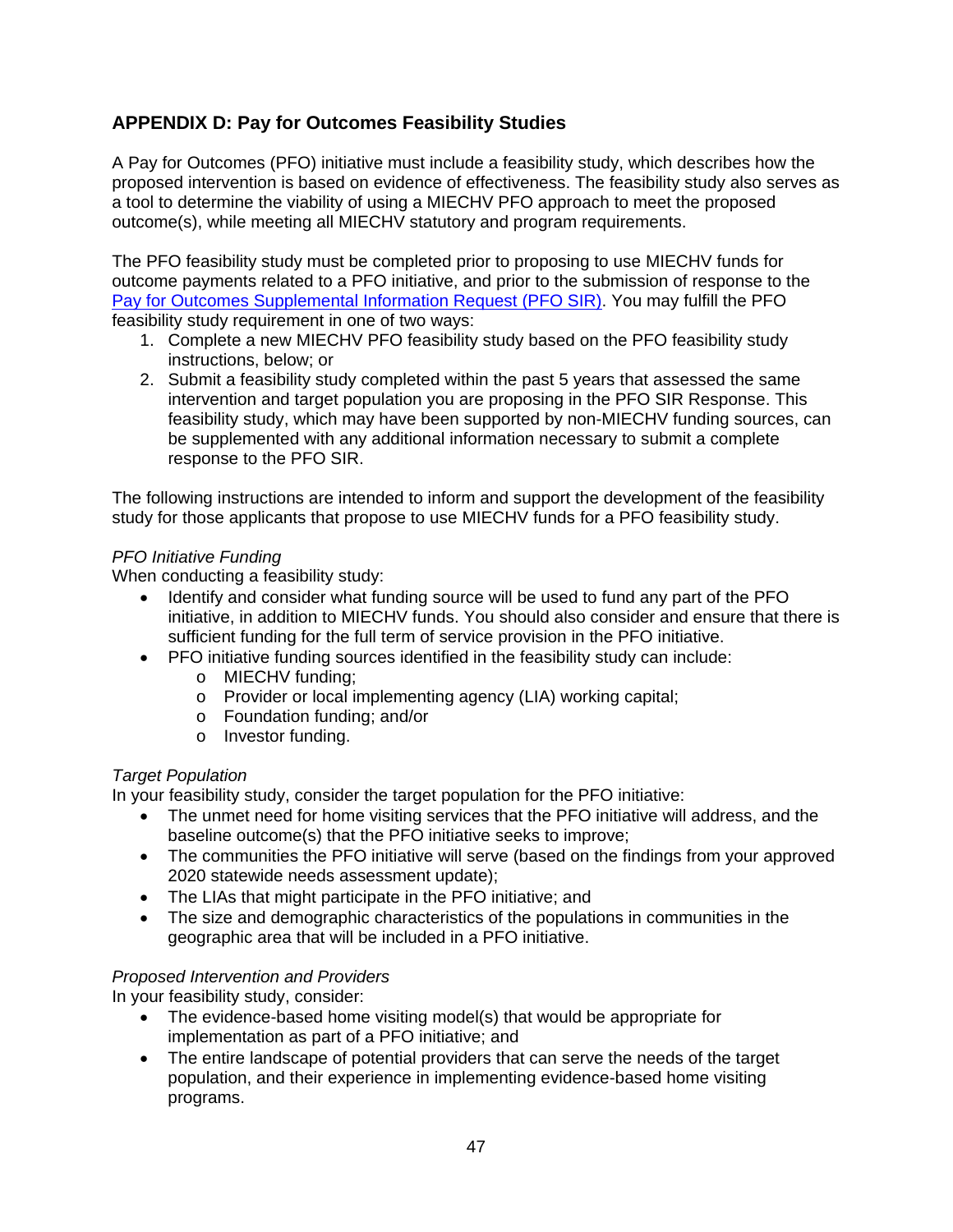- You should further consider:
	- $\circ$  The provider's experience implementing the evidence-based home visiting model;
	- o The provider's capacity to meet enrollment targets of the PFO initiative, and (if currently a MIECHV-funded LIA), their track record of performance and maintaining enrollment capacity percentage;
	- o The range of referral pathways for recruitment of the target population in order to meet enrollment targets; and
	- o The provider's capacity to collect and report program data and participate in the PFO evaluation.

# *Potential Outcome Measure(s) and Payment Schedule*

The feasibility study should address the potential outcome measure(s) for the PFO initiative, including how they would be measured.<sup>[44](#page-47-0)</sup> When determining outcome measure(s) for a MIECHV-funded PFO initiative, ensure that selected measure(s) would meet requirements outlined in Section 3: Outcome Measure(s) and Payments of the PFO SIR, which include (but are not limited to) required alignment with MIECHV benchmark areas and constructs.

- Consider the potential payment amounts for each outcome measure, the payment schedule associated with each, and how it would align with the evaluation reporting timeline.
- Ensure payment amounts are reflective of federal, state, and/or local cost savings, cost avoidance and/or social benefit, and that they are appropriate and reasonable relative to the outcome measure achieved.

# *Ability to Rigorously Evaluate and Meet the Requirements of a PFO Evaluation*

The feasibility study should address your capacity to meet all of the requirements of a rigorous, third-party PFO evaluation as described in Section 4: Third-Party Evaluation of the PFO SIR. In particular, consider:

- The capacity and independence of third-party evaluators, as well as your experience engaging with third-party evaluators;
- The availability and quality of data to evaluate each outcome measure, including your experience and capacity to access administrative data;
- What, if any, data sharing agreements will be needed, and if these agreements already exist;
- The recipient's experience and capacity using data to evaluate, track, and monitor progress on the outcome measure(s) for the PFO initiative; and
- Whether the size of the target population is sufficient to be included in the PFO initiative.

# *PFO Initiative Duration*

In your feasibility study, you should consider:

- The anticipated duration of the PFO initiative, including the length of service provision, and the last date that outcome payments are expected to be made;
- The amount of time needed to complete the evaluation, determine if outcome payments will be made, and obligate funds; and
- If the project, both the intervention and evaluation, can be completed within the 10-year PFO statutory period of availability.

<span id="page-47-0"></span> $\overline{a}$ <sup>44</sup> Refer to *[Section 4: Selected Outcome Measure\(s\)](https://mchb.hrsa.gov/sites/default/files/mchb/programs-impact/home-visiting/miechv-pfo-supplemental-information-request.pdf)* in the PFO SIR for detailed requirements.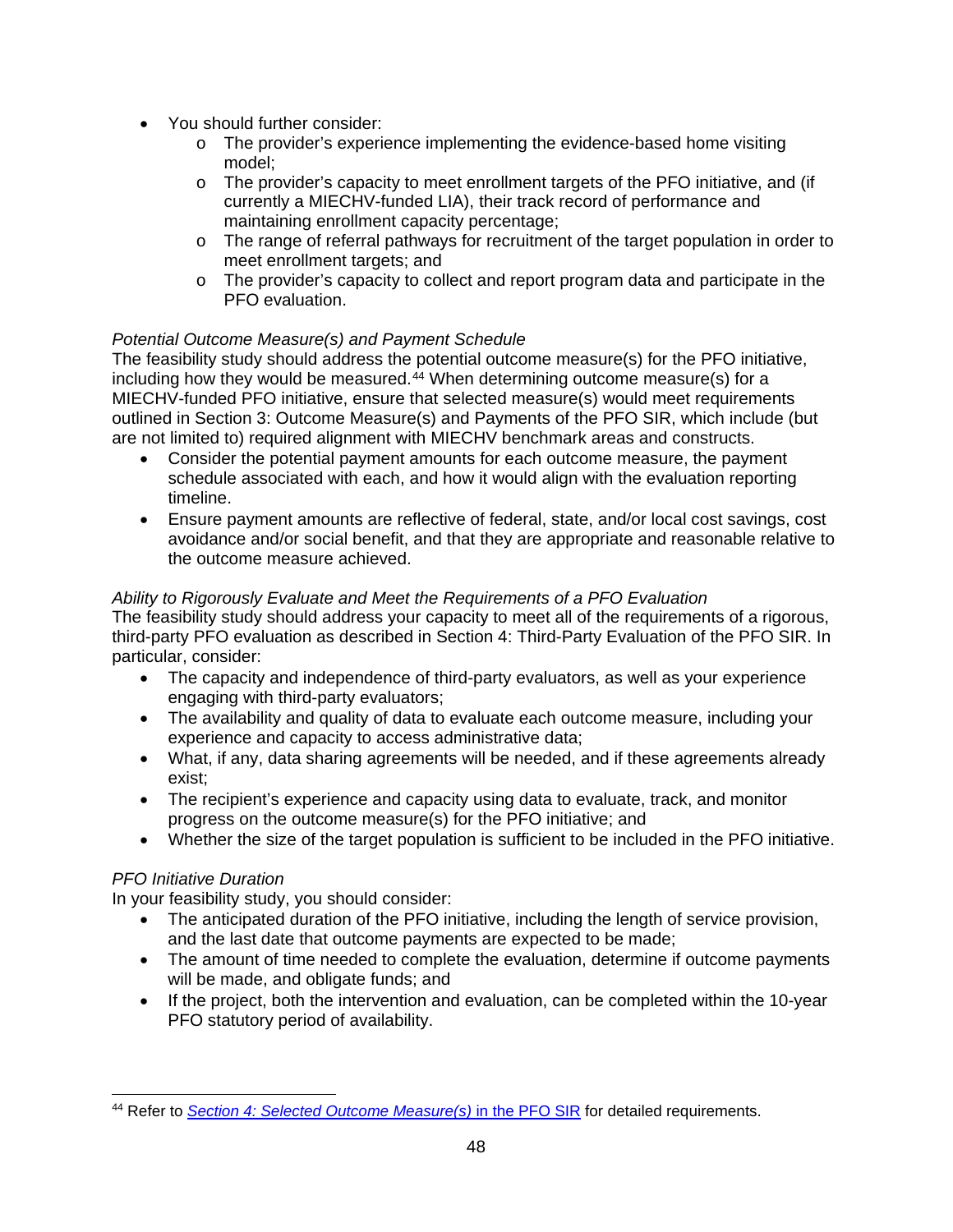# *Stakeholders and Partnerships*

PFO initiatives require the involvement of many partners including LIAs, third-party evaluators, model developers, agencies that house administrative data sources, early childhood systems partners, home visitors, families, and others. They may also include investors and/or an intermediary organization. In the feasibility study, consider:

- The potential key stakeholders and partners for a PFO initiative, their level of interest/engagement, and any significant or known barriers to partnership;
- The agreements or memoranda of understanding (MOUs) that are, or would need, to be in place to implement a PFO initiative; and
- The opportunities and challenges associated with engaging home visiting service providers and families in a PFO initiative.

### *Determination of Feasibility*

The final step of the feasibility study is to provide an overall assessment as to whether the PFO initiative is or is not determined to be feasible. In making this determination, consider:

- The primary benefits and assets associated with implementation of a PFO initiative, as identified through the feasibility study;
- The primary risks and challenges associated with implementation of a PFO initiative, as identified through the feasibility study; and
- If the PFO initiative is NOT determined to be feasible, consider what steps would be necessary to address the findings should this approach be pursued in the future.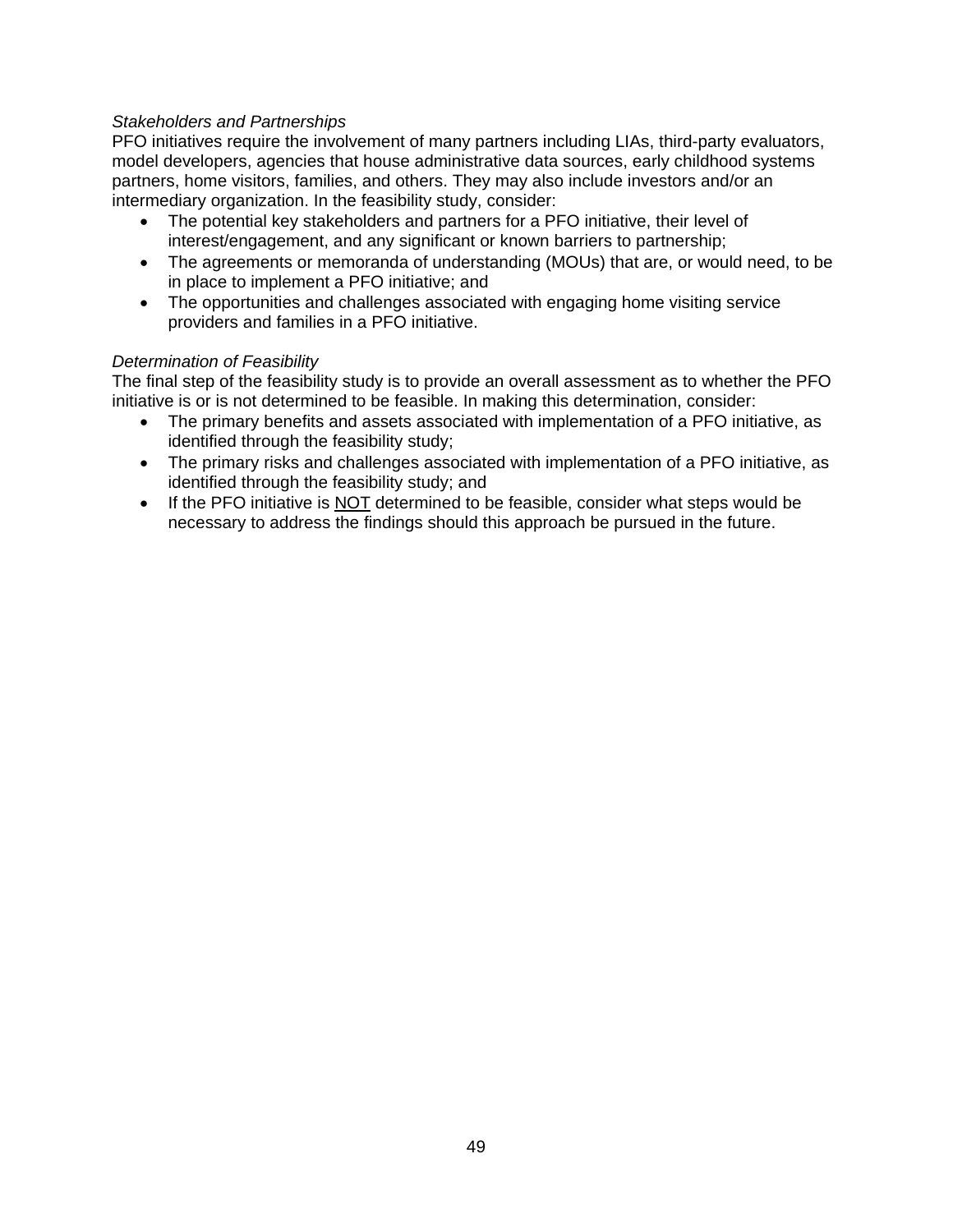# <span id="page-49-0"></span>**APPENDIX E: Budget – Pay for Outcomes Budget Submission**

The following instructions apply if you **ARE** requesting to use a portion of your MIECHV formula award for a PFO initiative.

\*If you are **NOT** requesting MIECHV formula funds for the purpose of a PFO initiative, you should disregard this appendix. Instead, refer to and follow the budget instructions beginning on page 15.

# **Budget**

Prior to completing this NCC Update, see Program Expectations and Funding Restrictions in [Appendix A](#page-25-0) for complete descriptions of the following types of expenditures:

- Limit on Funds to Support Direct Medical, Dental, Mental Health, or Legal Services;
- Statutory Limit ("Cap") on Use of Funds for Administrative Expenditures;<sup>[45](#page-49-1)</sup>
- Limit on Use of Funds for Recipient-Level Infrastructure Expenditures; and
- Statutory Limit on Funds for Conducting a Program (including Evaluating the Program) Using a Promising Approach;<sup>[46](#page-49-2)</sup>

NOTE: Please do not include prior year MIECHV formula funds or funds from other MIECHV awards

### **The MIECHV Program requires the following for a complete PFO budget submission:**

- Budget Forms o SF-424A
- Budget Narrative MIECHV Formula Award
- Budget Narrative MIECHV Pay for Outcomes Initiative
- Budget Narrative Breakout Items
- Attachment 3: Period of Availability Spreadsheet
- Attachment 4: Maintenance of Effort Chart

(e.g., ARP X11 awards) in the SF-424A or the budget narrative.

# *Period of Availability*

You may choose to budget a portion of your FY 2022 MIECHV award for a PFO initiative. **The MIECHV PFO project/ budget period is up to 10 years** for the period of September 30, 2022 through September 29, 2032. MIECHV PFO funds must be obligated no later than September 29, 2032, and must be liquidated by December 31, 2032.

# *COVID-19 Public Health Emergency Authorities*

During the declared COVID-19 public health emergency period, recipients can choose to budget MIECHV funds to:

- 1. Train home visitors in conducting virtual home visits (see [Appendix F](#page-58-0) for a definition of virtual home visit) and in emergency preparedness and response planning for families;
- 2. Acquire the technological means as needed to conduct and support a virtual home visit for families enrolled in the program; and
- 3. Provide emergency supplies to families enrolled in the program, regardless of whether the provision of such supplies is within the scope of the approved program, such as diapers, formula, non-perishable food, water, hand soap, and hand sanitizer.

P.L. 116-260 specifies that the additional authorities are only available "during the COVID-19 public health emergency period" and therefore will be discontinued (and therefore no longer will

 $\overline{a}$ 

<span id="page-49-1"></span> $45$  Social Security Act, Title V, § 511(i)(2)(C).

<span id="page-49-2"></span> $46$  Social Security Act, Title V, § 511(d)(3)(A).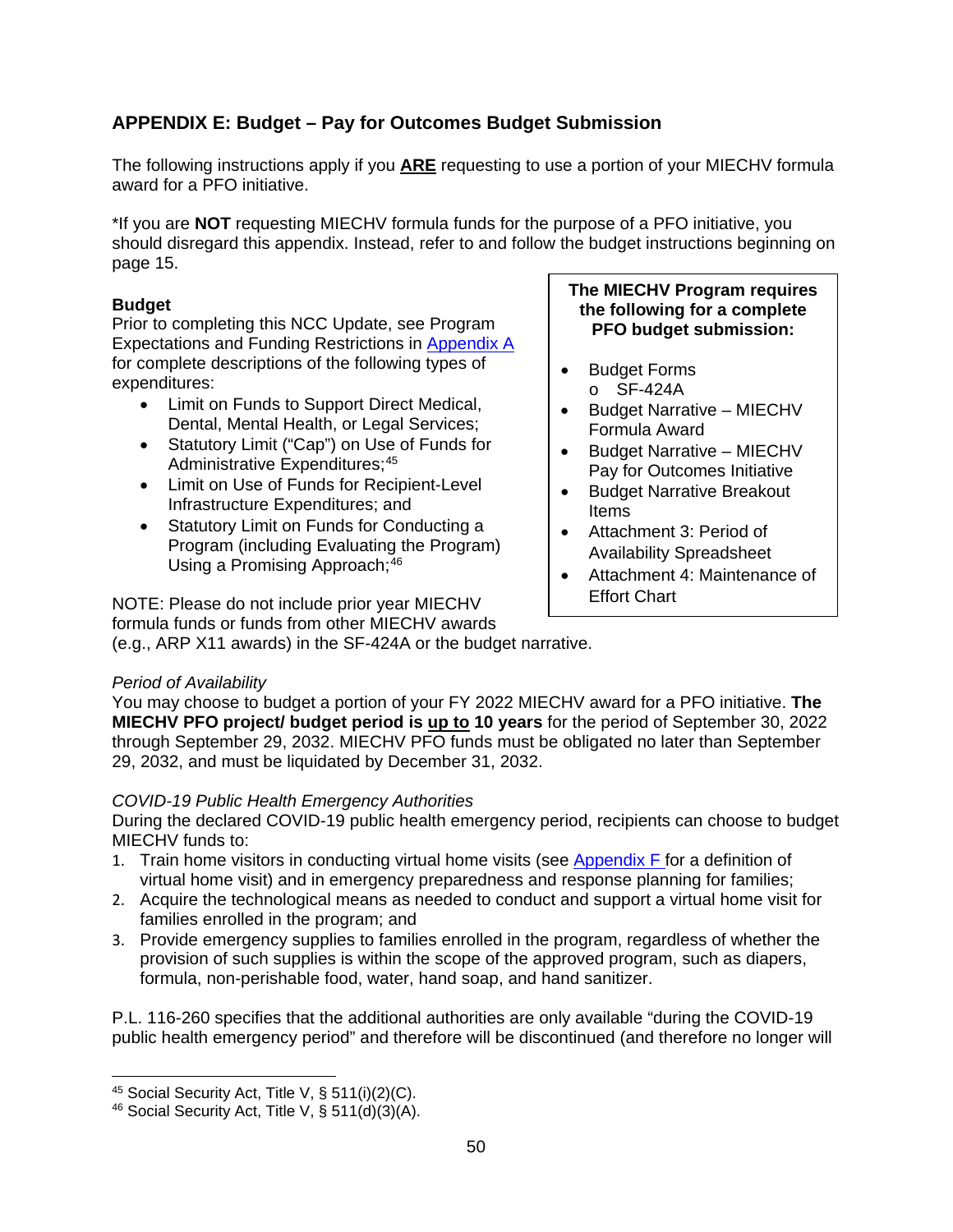represent allowable costs under this award) at the conclusion of the declared COVID-19 public health emergency. At that time, any unobligated grant funds budgeted for activities related to the COVID-19 authorities described above must be re-budgeted for other allowable activities.

### *Key Requirements*

Costs charged to the award must be reasonable, allowable, and allocable under this program. Documentation must be maintained to support all grant expenditures. Personnel charges must be based on actual, not budgeted labor. Promotional items and other expenditures which do not support the home visiting initiative are unallowable. Organizational membership in business, professional, or technical organizations or societies are generally allowable costs, if paid according to an established organizational policy consistently applied regardless of the source of funds. Costs of membership in any country club or social or dining club or organization are unallowable. Costs of membership in organizations whose purpose is lobbying are unallowable. Salaries and other expenditures charged to the grant must be for services that occurred during the grant's period of availability. It is the responsibility of the recipient to ensure that proper stewardship is exercised over federal funds. Costs must be necessary and reasonable, accorded consistent treatment, and allocable<sup>[47](#page-50-0)</sup> to the award in accordance with the benefits received by the project. Further information regarding allowable costs is available from the UAR at [45 CFR Part 75.](https://www.ecfr.gov/cgi-bin/text-idx?node=pt45.1.75)

The recipient accounting systems must be capable of separating the MIECHV awards within a single grant by period of availability (i.e., must have a chart of accounts to prevent grant expenditures from being commingled with other grant periods of availability). Recipients are responsible for reviewing subrecipients' and local sites' budgets according to all applicable organizational policies and procedures and for ensuring adequate post award monitoring of activities and expenditures<sup>48</sup>. Recipients and subrecipients must maintain all documentation in accordance with the federal record retention policy which states documentation must be maintained for a minimum of 3 years after the submission of the final (accepted) Federal Financial Report.

# *Required Submissions*

# **a. Budget Forms**

Applicants proposing to implement a PFO initiative with FY 2022 MIECHV funds must complete one SF-424A budget form and **two separate budget justifications** – one for the typical MIECHV Formula Award and one for the PFO initiative. The total for the MIECHV Formula funds and the PFO initiative funds **cannot exceed the FY 2022 grant award ceiling amount**.

Complete one SF-424A Budget Information form in Grants.gov. **The MIECHV formula project/budget period is 2 years. The PFO initiative budget period is up to 10 years.** The two narratives/budget justifications must explain the amounts requested (one for the MIECHV formula funds, and the second for the PFO initiative). Each narrative must include an explanation for each detailed line-item in the budget (e.g., personnel, fringe, travel, equipment, supplies, contractual, other, indirect charges).

Recipients will be allowed to request prior approval to rebudget grant funds between the originally requested budget supporting the PFO initiative, and the MIECHV formula

<span id="page-50-0"></span> $\overline{a}$ <sup>47</sup> See glossary for definition of allocable costs.

<span id="page-50-1"></span><sup>48</sup> Recipients must show they are meeting all MIECHV monitoring requirements, regardless of the type of relationship they have with their implementing agencies.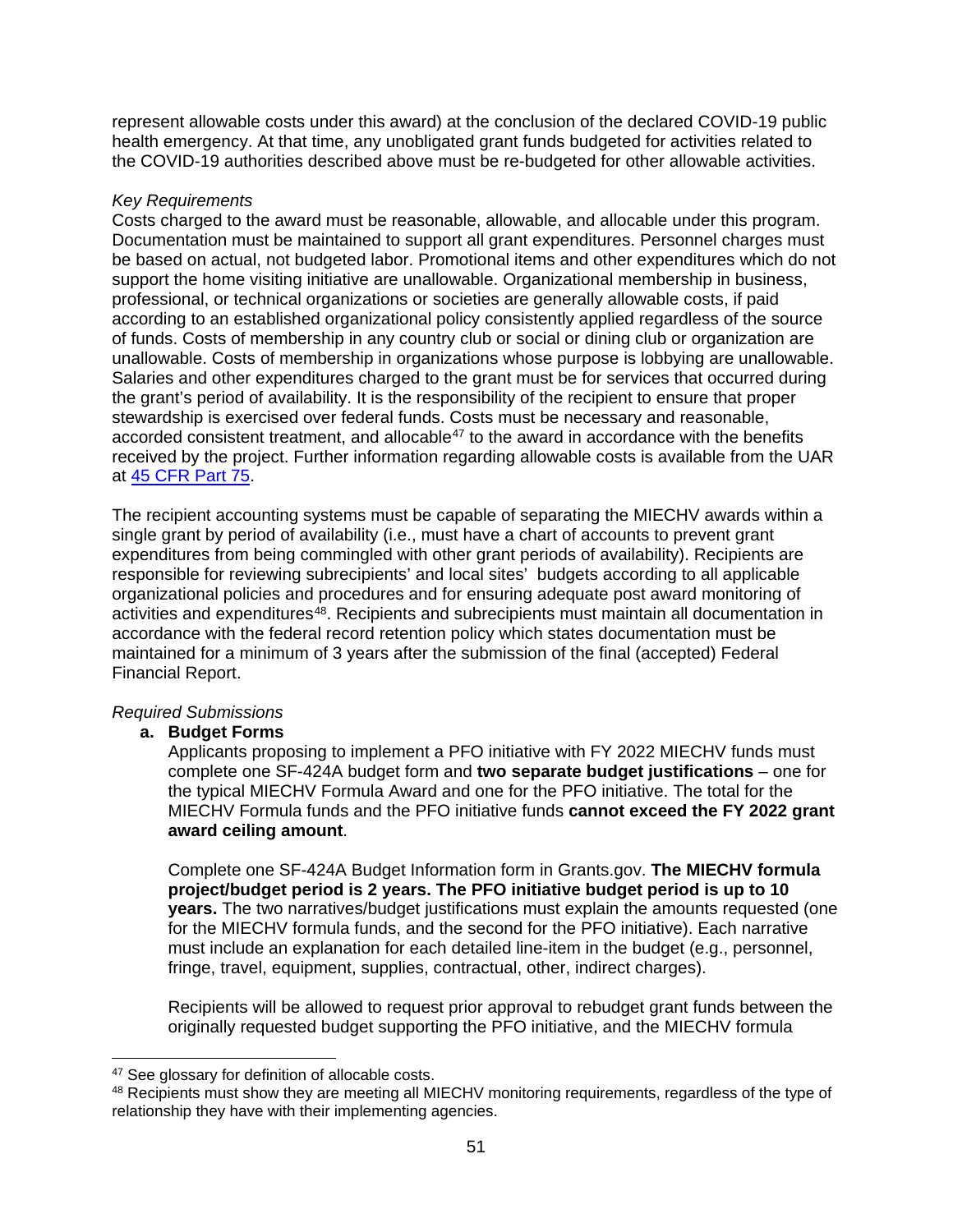budget, up to and within the first 12 months of the period of performance (by September 29, 2023). After that time, funds may no longer be rebudgeted between allocations. Please note that recipients rebudgeting between the PFO initiative and the MIECHV formula budgets are required to submit a formal prior approval request via the EHBs.

For additional information on all the object class categories on the SF-424A and information to be included in the budget narrative, please refer to Section 4.1v. of the HRSA *[SF-424 Application Guide](https://www.hrsa.gov/sites/default/files/hrsa/grants/apply/applicationguide/sf-424-app-guide.pdf)*.

- (1) **In Section A of the SF-424A budget forms, you will use only row (1), column (e)** to provide the budget amount you will request for FY 2022 (see communication via HRSA's EHBs for the total amount you may request). Please enter the amounts in the "New or Revised Budget" column, not the estimated unobligated funds column.
- (2) **In Section B of the SF-424A budget forms, you will use column (1)** to provide object class category breakdown for the MIECHV formula funds requested through the period of availability of FY 2022 funds, and column (2) to provide the object class category breakdown for the PFO initiative funds requested for use through 2032. The combined amount requested may not exceed the FY 2022 ceiling amount, and must not exceed the allowable percentages for each.

# **b. Budget Narrative – MIECHV Formula Award**

Provide a narrative explanation of the amounts requested for each line in the budget. The budget narrative should specifically describe how each item will support the achievement of proposed objectives. Provide a reasonable estimate of how you plan to break down the costs within each budget line and a description of how you came to that estimate. Line-item information must align with and explain the costs entered in the SF-424A, Section A, Column 1, and the Period of Availability Spreadsheet as **Attachment 3** (discussed later).

Include the following in the Budget Narrative:

(1) Personnel Costs: List each staff member to be supported by (1) MIECHV funds, the percent of effort each staff member spends on the MIECHV award, roles and area of responsibility, and (2) in-kind contributions. If personnel costs are supported by in-kind contributions, please indicate the percent of effort and the source of funds.

Please include:

 $\overline{a}$ 

- The full name of each staff member (or indicate a vacancy);
- Position title with description of role and responsibilities;
- Percentage of full-time equivalency (FTE) dedicated to this MIECHV award<sup>49</sup>;
- Annual/base salary;
- Federal amount requested; and
- If in-kind, indicate the percent of effort and funding source(s).

Personnel includes, at a minimum, the project director, primarily responsible for the oversight and/or the project coordinator, primarily responsible for the day-to-day management of the proposed program; staff responsible for quality improvement activities (including but not limited to providing continuous quality improvement support to LIAs); programmatic and fiscal staff responsible for monitoring program activities and

<span id="page-51-0"></span><sup>&</sup>lt;sup>49</sup> Total percent of effort for each personnel funded under this award must not exceed a sum of 100 percent FTE on all Federallyfederally-funded projects.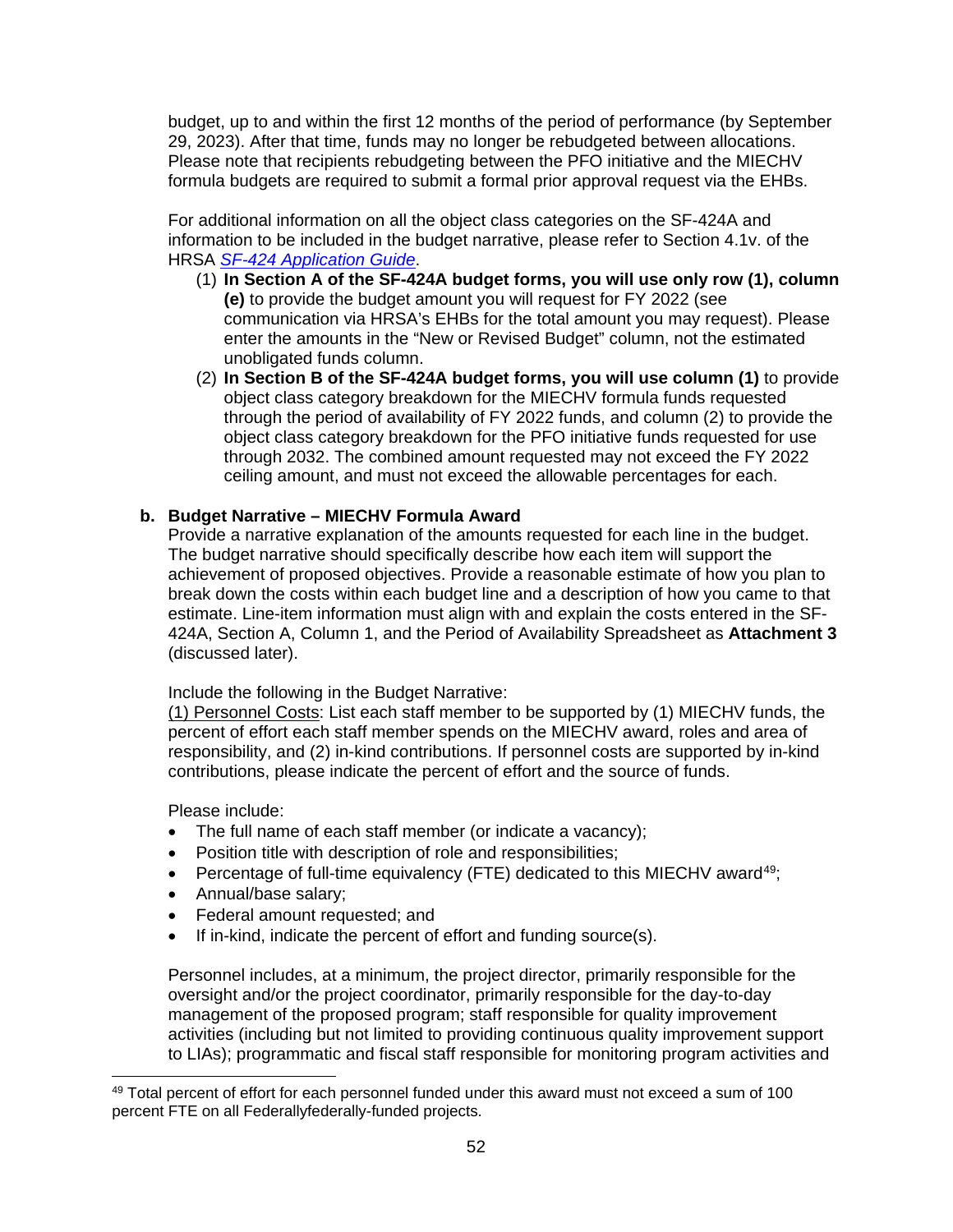use of funds; and staff responsible for data collection, quality, and reporting. This list must include the project director listed on the Notice of Award.

Note that if any of these positions are contractual and included in the Contractual Object Class category, you must have a formal written agreement with the contracted individual that specifies the nature of the relationship between the parties, even if that relationship does not involve a salary or other form of remuneration. If the individual is not an employee of your organization, HRSA will assess whether the arrangement will result in the organization being able to fulfill its responsibilities under the grant, if awarded.

NOTE: Final personnel charges must be based on actual, not budgeted labor.

(2) Travel: The budget should reflect the travel expenses associated with participating in meetings that address home visiting efforts, other proposed trainings or workshops, and monitoring visits to LIAs. You should list travel costs, including whether the travel costs are for local and long distance travel. You must budget for one All Grantee Meeting in the Washington, DC area for up to five people for five days. **Meeting attendance is a grant requirement.** If you are applying to continue your participation in a CSE or applying to begin implementation of an implementation quality/fidelity CSE, you must budget for two in-person peer network meetings in the Washington, DC area for up to two people for 2 days. **Meeting attendance is required for all recipients conducting a CSE**. Refer to page 30 of the HRSA *[SF-424 Application Guide](https://www.hrsa.gov/sites/default/files/hrsa/grants/apply/applicationguide/sf-424-app-guide.pdf)* for more information on providing a travel budget justification. If travel can not be completed during the period of performance because of circumstances beyond the recipients' control, funds budgeted for travel may be rebudgeted.

(3) Supplies: Educational supplies may include pamphlets and educational videotapes as well as model-specific supplies such as crib kits to promote safe sleep, tools to promote parent/child interaction, etc. that are essential in ensuring model fidelity. Clear justification for the purchase of basic medical supplies must be included.

(4) Contractual: You must ensure your organization has in place and follows an established and adequate procurement system with fully developed written procedures for awarding and monitoring all contracts.

You must provide:

- A clear explanation as to the purpose of each contract;
- How the costs were estimated;
- The specific contract deliverables;
- A breakdown of costs, including the level of effort for home visitor personnel, for example, full-time equivalent (you may provide a listing of each home visitor personnel); and
- Narrative justification that explains the need for each contractual agreement and how it relates to the overall project.

**HRSA reserves the right to request a more detailed, line-item breakdown for each contract.** Costs for contracts must be broken down in detail as described above. Reminder: you must notify potential subrecipients (e.g., LIAs) that entities receiving subawards must be registered in the System for Award Management (SAM.gov) and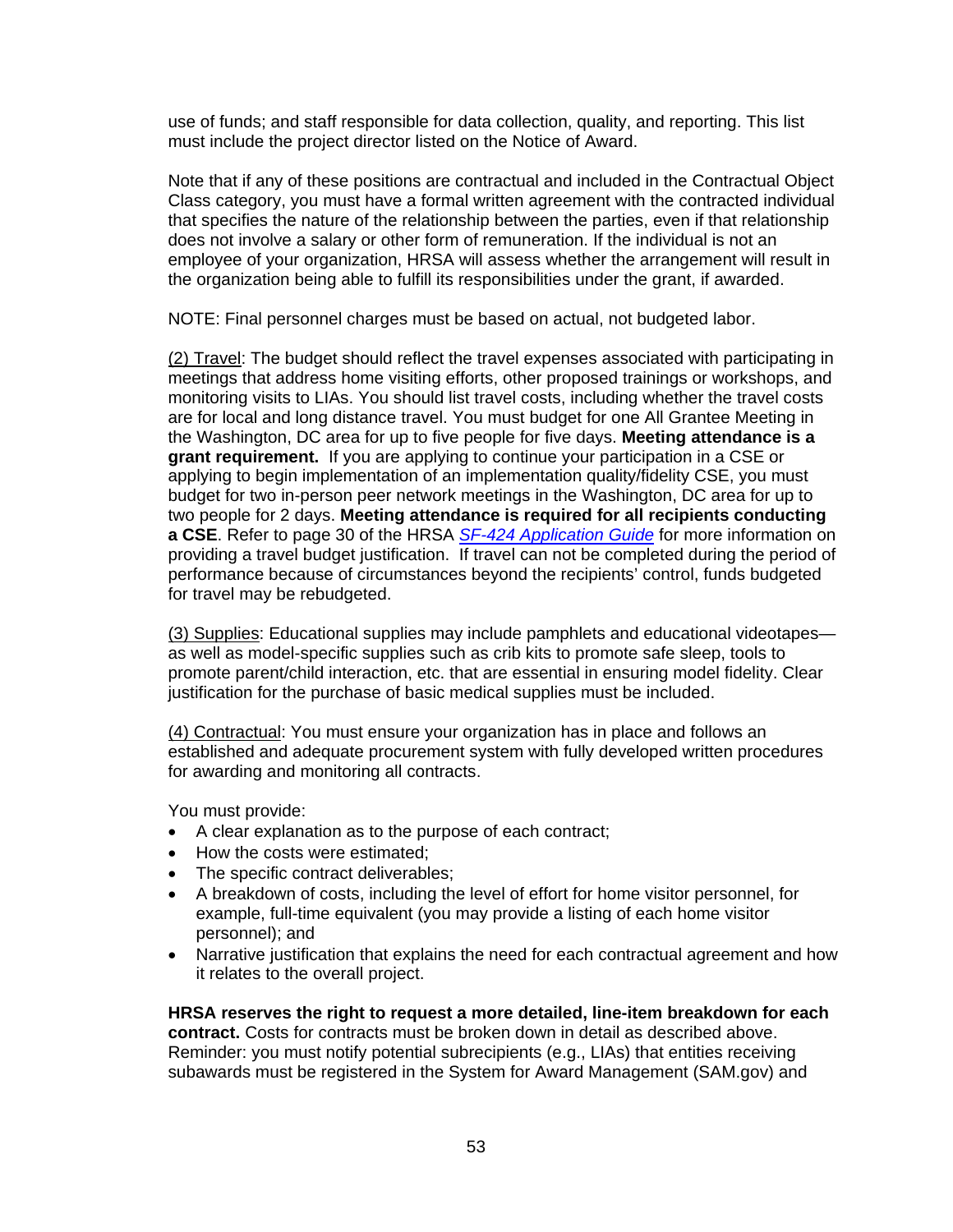provide the recipient with their Unique Entity Identifier (UEI)[50,](#page-53-0) formerly known as the Dun and Bradstreet Data Universal Numbering System (DUNS) number. "Subaward" means an award provided by a pass-through entity to a subrecipient for the subrecipient to carry out part of a federal award received by the pass-through entity. It does not include payments to a contractor or payments to an individual that is a beneficiary of a federal program. A subaward may be provided through any form of legal agreement, including an agreement that the pass-through entity considers a contract. For more information on subawards and subrecipient monitoring, see [Appendix A.](#page-31-0) Consultant contractors can also be listed in this section. For each consultant, specify the scope of work for the consultant, the hourly rate, and the number of hours of expected effort.

*(NOTE: Contracting and subcontracting are allowable under this program; however, subgranting is not allowable under this program. Recipients that intend to provide services through subrecipient LIAs must have a written plan in place for subrecipient monitoring and must actively monitor subrecipients. See [Appendix A](#page-31-0) for a complete description of subrecipient monitoring.)*

Timely Federal Funding Accountability and Transparency Act (FFATA) reporting is required by the federal grant recipient to the FFATA Subaward Reporting System [\(FSRS.gov\)](https://www.fsrs.gov/). You must have policies and procedures in place to ensure compliance with FFATA. For more FFATA information, please see Section 6.d. Transparency Act Reporting Requirements of HRSA's *SF-424 [Application Guide](http://www.hrsa.gov/grants/apply/applicationguide/sf424guide.pdf)* and HRSA's [FFATA](https://www.hrsa.gov/grants/ffata.html)  [page.](https://www.hrsa.gov/grants/ffata.html)

(5) Other: Include all costs that do not fit into any other category and provide an explanation of each cost in this category (e.g., provider licenses, audit, etc.). In some cases, rent, utilities, and insurance fall under this category if they are not included in an approved indirect cost rate. You may include the cost of access accommodations as part of your project's budget, including sign language interpreters, plain language and health literacy print materials in alternate formats (including Braille, large print, etc.); and linguistic competence modifications (e.g., translation or interpretation services). The cost of purchasing consultative assistance from public or private entities, if the state determines that such assistance is required in developing, implementing, evaluating, and administering home visiting programs, is allowable but must be clearly justified. The cost of childcare for participating families may also be allowable if within the scope of an approved project or program or as incidental costs of a project or program if incurred to enable individuals to participate as subjects in research projects or to receive health services.

#### **c. Budget Narrative – MIECHV Pay for Outcomes Initiative**

The project/budget period for a PFO initiative is up to 10 years. Provide a line-item budget narrative using the budget categories in the SF-424A, Section B, Column 2 for the period of September 30, 2022 through September 29, 2032. The narrative must explain the amounts requested for each detailed line-item in the budget (e.g., personnel, fringe, travel, equipment, supplies, contractual, other, indirect charges). Descriptions for the categories can be found above in the MIECHV Formula Award budget. NOTE: The

<span id="page-53-0"></span> $\overline{a}$ <sup>50</sup> In April 2022, the DUNS number will be replaced by the UEI, a "new, non-proprietary identifier" requested in, and assigned by, the System for Award Management (SAM.gov). For more details, visit the following pages: [Planned UEI Updates in Grant Application Forms](https://www.grants.gov/web/grants/forms/planned-uei-updates.html) and [General Service Administration's](https://www.gsa.gov/entityid)  [UEI Update.](https://www.gsa.gov/entityid)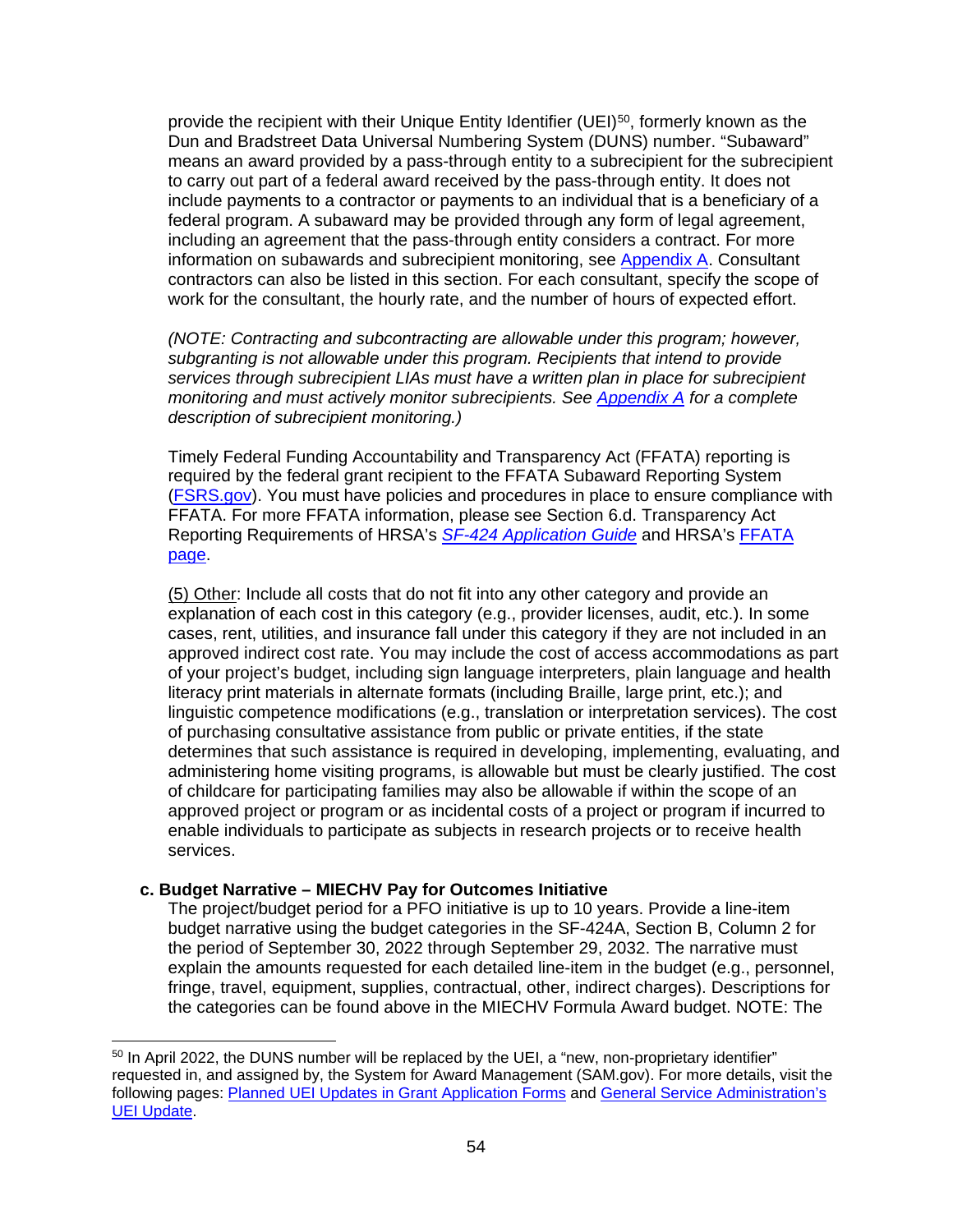proposed PFO period of performance cannot exceed the 10-year PFO statutory period of availability, however recipients do not have to budget across the entire period of availability, and should propose a period of performance length that is appropriate for the proposed activities.

Line-item information must equate to and explain the costs for the PFO initiative entered on the SF-424A budget form, Section B, Column 2. Provide a narrative explanation of the amounts requested for each line in the budget. The budget narrative should specifically describe how each item will support the achievement of proposed objectives. Line-item information must equate to and explain the costs entered in the SF-424A, Section B, Column 2 and Period of Availability Spreadsheet as **Attachment 3** (discussed later).

# **d. Overall Budget Narrative Items:**

Following your Budget Narrative-MIECHV Formula Award and Budget Narrative – MIECHV PFO Initiative, include as a separate breakout:

1) Administrative oexpenditures: A description of activities and detailed line-item breakdown of administrative expenditures,<sup>[51](#page-54-0)</sup> as applicable, incurred through administering the MIECHV grant. Also, include the **estimated percentage** (at no more than 10 percent) of the FY 2022 MIECHV formula grant award planned to support these activities. *(For a complete definition and examples of administrative expenditures, see Appendix A.)* Note that for applicants proposing to implement a PFO project with FY 2022 MIECHV funds, the 10 percent limit on use of funds for administrative expenditures applies to the total award (MIECHV Formula Award plus PFO Outcomes Payments and PFO Evaluation).

2) Recipient-level infrastructure expenditures: A description of activities and detailed line-item breakdown of recipient-level infrastructure expenditures, as applicable, to enable the delivery of home visiting services, including but not limited to administrative expenditures. Also, include the **estimated percentage** (at no more than 25 percent, including administrative costs estimated above) of the FY 2022 MIECHV formula grant award planned to support those activities. *(For a complete definition and examples of recipient-level infrastructure expenditures, see [Appendix A.](#page-34-0))*

Note that for applicants proposing to implement a PFO project with FY 2022 MIECHV funds, the 25 percent limit on use of funds for recipient-level infrastructure expenditures applies to the total award (MIECHV Formula Award plus PFO Outcomes Payments and PFO Evaluation).

The 25 percent limit on recipient-level infrastructure expenditures does NOT include costs incurred for:

- Evaluation of a PFO project;
- PFO outcomes payments;
- Expenditures associated with a PFO Feasibility Study; and
- Update of data management systems related to measurement and data system redesign by model developer(s).

<span id="page-54-0"></span> $\overline{a}$  $51$  Social Security Act, Title V, § 511(i)(2)(C).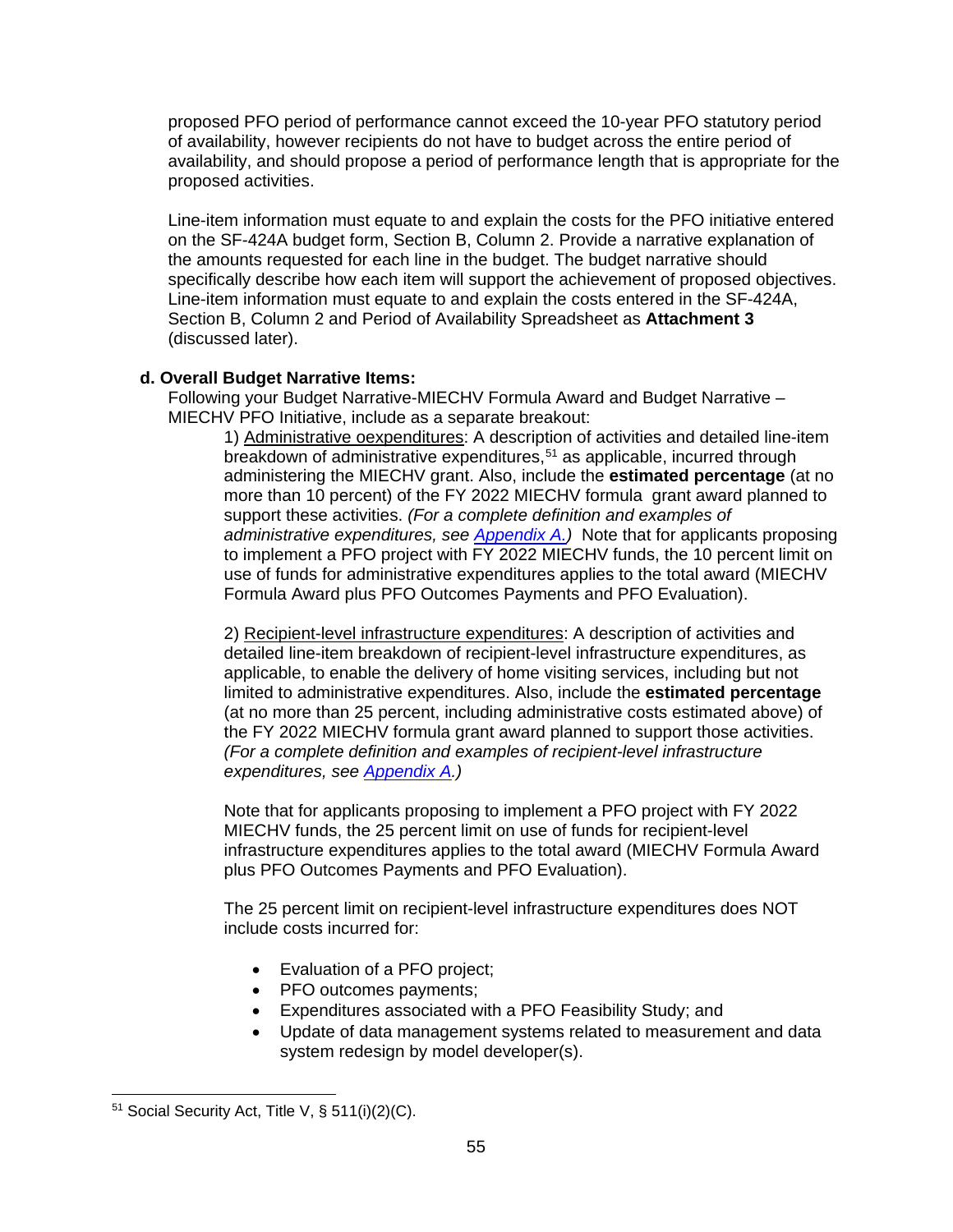NOTE: To seek HRSA approval for spending more than 25 percent of the award amount on recipient-level infrastructure expenditures, you must provide written justification for this request (for example, providing explanation of an unusually high negotiated indirect cost rate that increases infrastructure costs). Include this justification within the Budget Narrative.

3) Evaluation activities (as applicable): If you propose any evaluation activities (as described above in the "Assurances and Proposed Program Activitivies" section of the Project Narrative), you must include a budget narrative with justification and rationale for the proposed evaluation budget and detailed line item breakdown for evaluation expenses. These include, but are not limited to costs associated with salary and benefits for staff working on the evaluation, contracts for external evaluators, data collection, travel, communication tools that share interim results with stakeholders, printing, supplies, equipment, etc.

If you are proposing to conduct both a PFO evaluation AND a CSE, the CSE budget is considered tentative because the specific evaluation designs, questions, data collection strategies, and analysis plans will be created after the award and in collaboration with fellow recipients and the national evaluation coordinating center. These activities will be reflective of the planning phase of the CSE approach. HRSA recommends a maximum funding ceiling of 10 percent of the total requested budget for evaluation activities. HRSA also recommends that a minimum of \$100,000 be devoted to evaluation-related activities to ensure the appropriate level of quality and rigor (keeping in mind the additional meetings required through the CSE). You may need to rebudget based on the outcome of the coordinated planning process. Furthermore, because recipients need to spend approximately the first 6 months engaged in coordinated planning, evaluation spending may vary over the period of availability. When budgeting, keep in mind the rate of expenditure. A finalized budget will be required in the evaluation plan due to HRSA after the coordinated planning process.

#### **e. Period of Availability Spreadsheet (applicable to all applicants)**

The purpose of this spreadsheet is to support verification that MIECHV formula funds will be budgeted to last through the full 2-year period of availability. Recipients are not required to budget FY 2022 formula funds in Year 1 of the period of performance.

Submit a spreadsheet, labeled as **Attachment 3 – Period of Availability Spreadsheet**, that includes the proposed budget by object class category (personnel, fringe, travel, etc.) for each individual fiscal year of the 2-year period of performance/period of availability (9/30/2022 to 9/29/2024), as well as an additional column that indicates how funds remaining from the previous FY 2021 MIECHV formula grant are proposed to be spent in Year 1 by object class category (e.g., personnel, fringe, travel).

For example:

FY 2021 MIECHV formula award (Year 1 of the FY 2022 period of performance) (for budgetary purposes: 9/30/2022 to 9/29/2023)

Column 1: Remaining funding from FY 2021 MIECHV formula grant to be spent in Year 1 of the FY 2022 period of performance

FY 2022 MIECHV grant - Year 1 (for budgetary purposes: 9/30/2022 to 9/29/2023) Column 2: FY 2022 MIECHV grant Year 1 proposed spending FY 2022 MIECHV grant - Year 2 (for budgetary purposes: 9/30/2023 to 9/29/2024)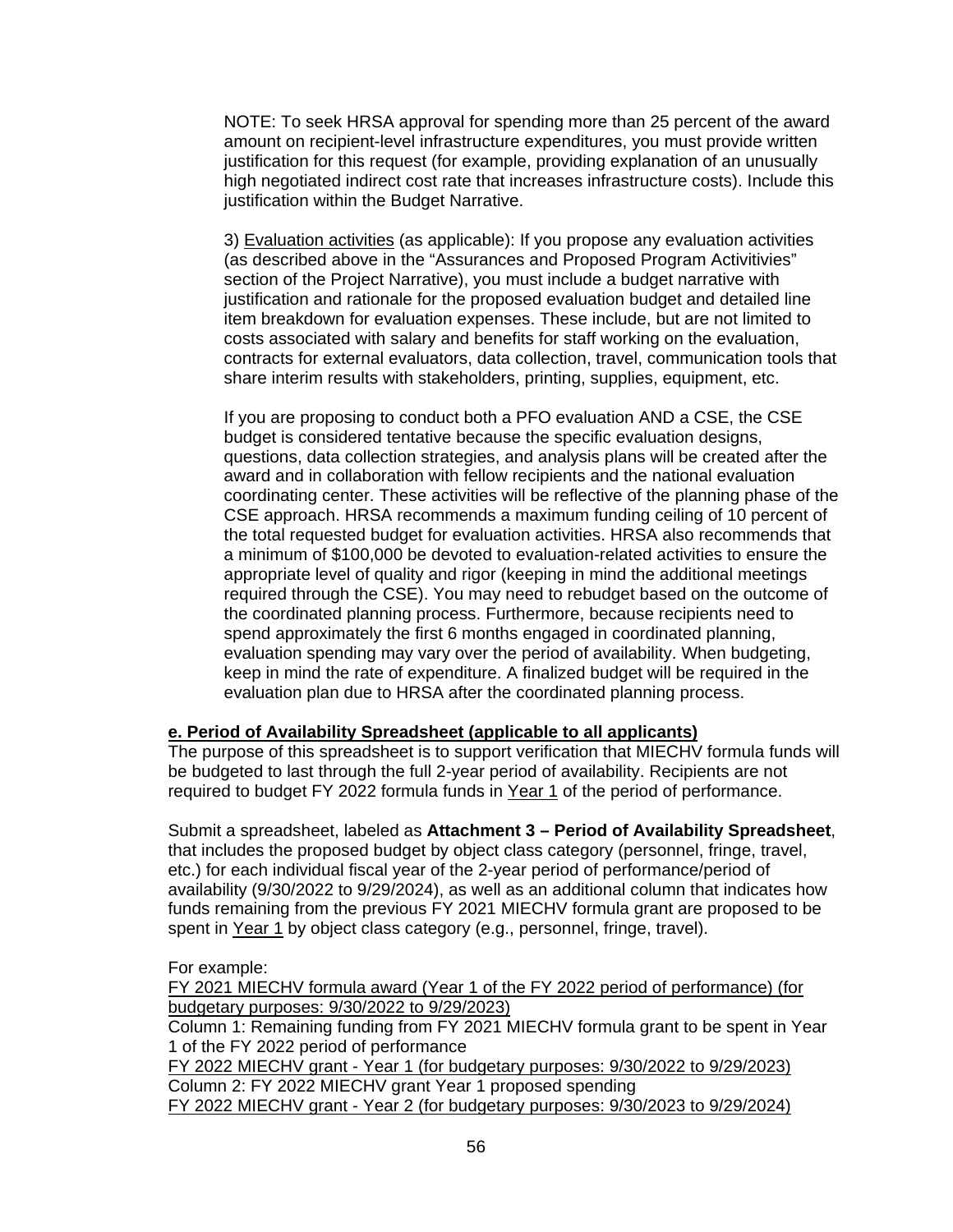Column 3: FY 2022 MIECHV grant Year 2 proposed spending

NOTE: The sum of expenditures for service delivery, recipient-level infrastructure, and administrative costs included in this Period of Availability Spreadsheet will **not** add up to the total grant award ceiling amount because certain recipient-level expenditures do not count against the 25 percent limit on recipient-level infrastructure expenditures, and so are not included in this spreadsheet. (See [Appendix A](#page-34-0) for a list of recipient-level infrastructure expenditures that do not count against the 25 percent limit.)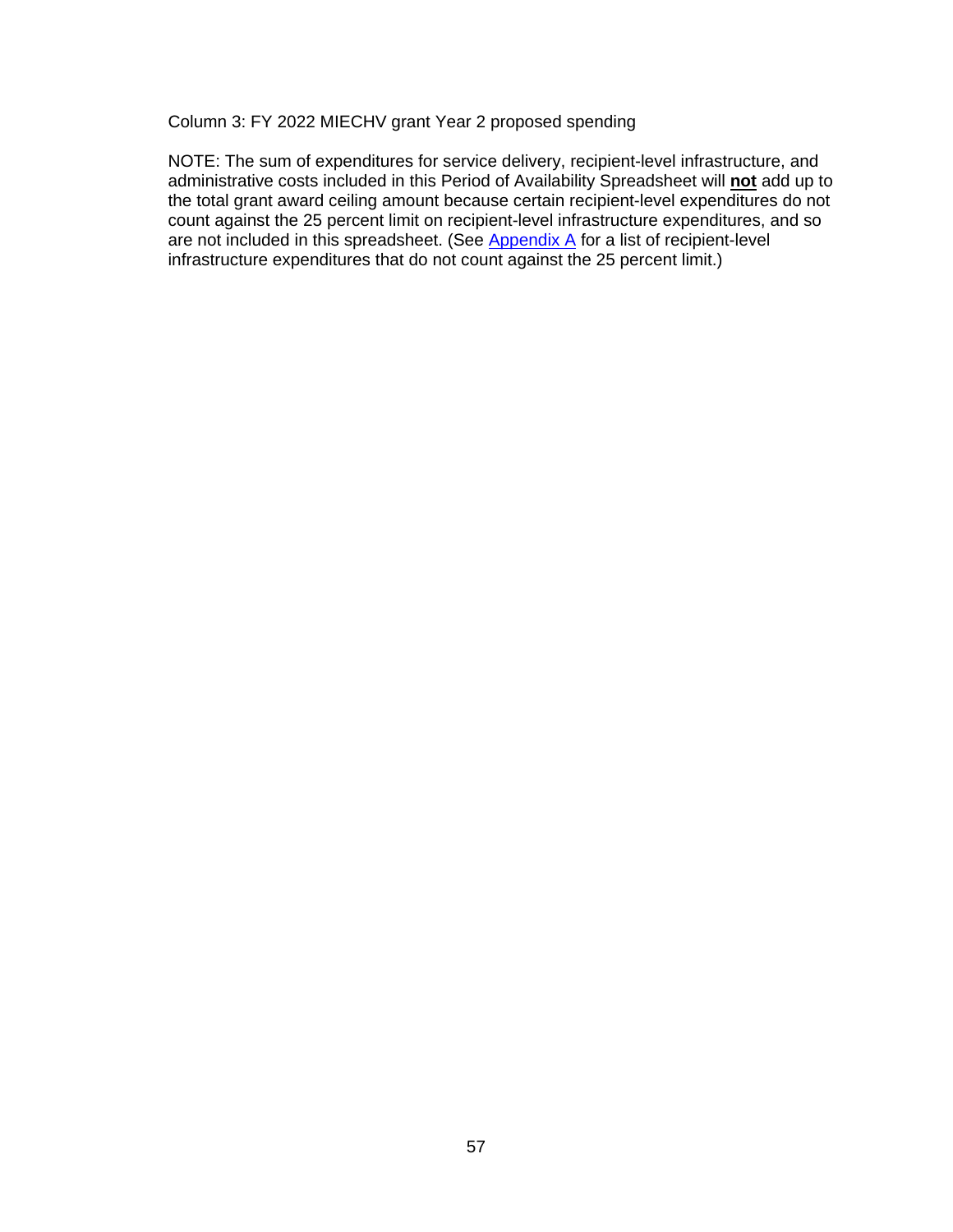# **f. Attachment 4: Maintenance of Effort Chart**

Submit the following Maintenance of Effort (MOE) chart as Attachment 4. Refer to **Appendix A** for a description of the maintenance of effort statutory requirement. Also, include an explanation for any decreases in state funding.

| NON-FEDERAL EXPENDITURES<br>Two Fiscal Years Prior to Application - Actual<br>Fiscal Year Prior to Application - Actual<br>Current Fiscal Year of Application -<br>(Corresponds to State FY 2020)<br>(Corresponds to State FY 2021)<br>Estimated<br>(Corresponds to State FY 2022)<br>Actual 2 years prior state FY non-federal<br>Actual prior state FY non-federal (State<br>(State General Funds) expended for the<br>General Funds) expended for the proposed<br>Estimated current state FY non-federal<br>proposed project by the recipient entity<br>project by the recipient entity<br>(State General Funds) designated for the<br>administering the MIECHV formula grant,<br>administering the MIECHV formula grant,<br>proposed project by the recipient entity<br>for the evidence-based home visiting services,<br>for the evidence-based home visiting<br>administering the MIECHV formula grant,<br>for the evidence-based home visiting<br>in response to the most recently completed<br>services, in response to the most recently<br>statewide needs assessment. Include prior<br>completed statewide needs assessment.<br>services, in response to the most recently<br>completed statewide needs assessment.<br>state general funds expended only by the<br>Include prior state general funds<br>recipient entity administering the MIECHV<br>expended only by the recipient entity<br>Include current state general funds<br>administering the MIECHV grant and not<br>grant and not by other state agencies.<br>expended only by the recipient entity<br>This number should equal the reported<br>administering the MIECHV grant and not<br>by other state agencies.<br>expenditures entered in the "FY Prior to<br>by other state agencies.<br>Application (Actual)" column submitted as<br>This number should equal the reported<br>expenditures entered in the "Most Recently<br>Attachment 4 in response to HRSA-21-050.<br>(Nonprofit recipients must agree to take all |  |
|--------------------------------------------------------------------------------------------------------------------------------------------------------------------------------------------------------------------------------------------------------------------------------------------------------------------------------------------------------------------------------------------------------------------------------------------------------------------------------------------------------------------------------------------------------------------------------------------------------------------------------------------------------------------------------------------------------------------------------------------------------------------------------------------------------------------------------------------------------------------------------------------------------------------------------------------------------------------------------------------------------------------------------------------------------------------------------------------------------------------------------------------------------------------------------------------------------------------------------------------------------------------------------------------------------------------------------------------------------------------------------------------------------------------------------------------------------------------------------------------------------------------------------------------------------------------------------------------------------------------------------------------------------------------------------------------------------------------------------------------------------------------------------------------------------------------------------------------------------------------------------------------------------------------------------------------------------------------------------------------------|--|
|                                                                                                                                                                                                                                                                                                                                                                                                                                                                                                                                                                                                                                                                                                                                                                                                                                                                                                                                                                                                                                                                                                                                                                                                                                                                                                                                                                                                                                                                                                                                                                                                                                                                                                                                                                                                                                                                                                                                                                                                  |  |
|                                                                                                                                                                                                                                                                                                                                                                                                                                                                                                                                                                                                                                                                                                                                                                                                                                                                                                                                                                                                                                                                                                                                                                                                                                                                                                                                                                                                                                                                                                                                                                                                                                                                                                                                                                                                                                                                                                                                                                                                  |  |
|                                                                                                                                                                                                                                                                                                                                                                                                                                                                                                                                                                                                                                                                                                                                                                                                                                                                                                                                                                                                                                                                                                                                                                                                                                                                                                                                                                                                                                                                                                                                                                                                                                                                                                                                                                                                                                                                                                                                                                                                  |  |
|                                                                                                                                                                                                                                                                                                                                                                                                                                                                                                                                                                                                                                                                                                                                                                                                                                                                                                                                                                                                                                                                                                                                                                                                                                                                                                                                                                                                                                                                                                                                                                                                                                                                                                                                                                                                                                                                                                                                                                                                  |  |
|                                                                                                                                                                                                                                                                                                                                                                                                                                                                                                                                                                                                                                                                                                                                                                                                                                                                                                                                                                                                                                                                                                                                                                                                                                                                                                                                                                                                                                                                                                                                                                                                                                                                                                                                                                                                                                                                                                                                                                                                  |  |
|                                                                                                                                                                                                                                                                                                                                                                                                                                                                                                                                                                                                                                                                                                                                                                                                                                                                                                                                                                                                                                                                                                                                                                                                                                                                                                                                                                                                                                                                                                                                                                                                                                                                                                                                                                                                                                                                                                                                                                                                  |  |
|                                                                                                                                                                                                                                                                                                                                                                                                                                                                                                                                                                                                                                                                                                                                                                                                                                                                                                                                                                                                                                                                                                                                                                                                                                                                                                                                                                                                                                                                                                                                                                                                                                                                                                                                                                                                                                                                                                                                                                                                  |  |
|                                                                                                                                                                                                                                                                                                                                                                                                                                                                                                                                                                                                                                                                                                                                                                                                                                                                                                                                                                                                                                                                                                                                                                                                                                                                                                                                                                                                                                                                                                                                                                                                                                                                                                                                                                                                                                                                                                                                                                                                  |  |
|                                                                                                                                                                                                                                                                                                                                                                                                                                                                                                                                                                                                                                                                                                                                                                                                                                                                                                                                                                                                                                                                                                                                                                                                                                                                                                                                                                                                                                                                                                                                                                                                                                                                                                                                                                                                                                                                                                                                                                                                  |  |
|                                                                                                                                                                                                                                                                                                                                                                                                                                                                                                                                                                                                                                                                                                                                                                                                                                                                                                                                                                                                                                                                                                                                                                                                                                                                                                                                                                                                                                                                                                                                                                                                                                                                                                                                                                                                                                                                                                                                                                                                  |  |
|                                                                                                                                                                                                                                                                                                                                                                                                                                                                                                                                                                                                                                                                                                                                                                                                                                                                                                                                                                                                                                                                                                                                                                                                                                                                                                                                                                                                                                                                                                                                                                                                                                                                                                                                                                                                                                                                                                                                                                                                  |  |
|                                                                                                                                                                                                                                                                                                                                                                                                                                                                                                                                                                                                                                                                                                                                                                                                                                                                                                                                                                                                                                                                                                                                                                                                                                                                                                                                                                                                                                                                                                                                                                                                                                                                                                                                                                                                                                                                                                                                                                                                  |  |
|                                                                                                                                                                                                                                                                                                                                                                                                                                                                                                                                                                                                                                                                                                                                                                                                                                                                                                                                                                                                                                                                                                                                                                                                                                                                                                                                                                                                                                                                                                                                                                                                                                                                                                                                                                                                                                                                                                                                                                                                  |  |
|                                                                                                                                                                                                                                                                                                                                                                                                                                                                                                                                                                                                                                                                                                                                                                                                                                                                                                                                                                                                                                                                                                                                                                                                                                                                                                                                                                                                                                                                                                                                                                                                                                                                                                                                                                                                                                                                                                                                                                                                  |  |
|                                                                                                                                                                                                                                                                                                                                                                                                                                                                                                                                                                                                                                                                                                                                                                                                                                                                                                                                                                                                                                                                                                                                                                                                                                                                                                                                                                                                                                                                                                                                                                                                                                                                                                                                                                                                                                                                                                                                                                                                  |  |
|                                                                                                                                                                                                                                                                                                                                                                                                                                                                                                                                                                                                                                                                                                                                                                                                                                                                                                                                                                                                                                                                                                                                                                                                                                                                                                                                                                                                                                                                                                                                                                                                                                                                                                                                                                                                                                                                                                                                                                                                  |  |
|                                                                                                                                                                                                                                                                                                                                                                                                                                                                                                                                                                                                                                                                                                                                                                                                                                                                                                                                                                                                                                                                                                                                                                                                                                                                                                                                                                                                                                                                                                                                                                                                                                                                                                                                                                                                                                                                                                                                                                                                  |  |
| Completed Fiscal Year (Actual)" column<br>steps reasonably available for this purpose                                                                                                                                                                                                                                                                                                                                                                                                                                                                                                                                                                                                                                                                                                                                                                                                                                                                                                                                                                                                                                                                                                                                                                                                                                                                                                                                                                                                                                                                                                                                                                                                                                                                                                                                                                                                                                                                                                            |  |
| (Nonprofit recipients must agree to take all<br>and must provide appropriate documentation<br>submitted as Section V of the FY 2019                                                                                                                                                                                                                                                                                                                                                                                                                                                                                                                                                                                                                                                                                                                                                                                                                                                                                                                                                                                                                                                                                                                                                                                                                                                                                                                                                                                                                                                                                                                                                                                                                                                                                                                                                                                                                                                              |  |
| steps reasonably available for this purpose<br>from the state supporting its accomplishment<br>Formula Grant Final Report.                                                                                                                                                                                                                                                                                                                                                                                                                                                                                                                                                                                                                                                                                                                                                                                                                                                                                                                                                                                                                                                                                                                                                                                                                                                                                                                                                                                                                                                                                                                                                                                                                                                                                                                                                                                                                                                                       |  |
| and must provide appropriate documentation<br>(Nonprofit recipients must agree to take all<br>of the maintenance of effort/non-                                                                                                                                                                                                                                                                                                                                                                                                                                                                                                                                                                                                                                                                                                                                                                                                                                                                                                                                                                                                                                                                                                                                                                                                                                                                                                                                                                                                                                                                                                                                                                                                                                                                                                                                                                                                                                                                  |  |
| from the state supporting its accomplishment<br>steps reasonably available for this purpose<br>supplantation requirement.)                                                                                                                                                                                                                                                                                                                                                                                                                                                                                                                                                                                                                                                                                                                                                                                                                                                                                                                                                                                                                                                                                                                                                                                                                                                                                                                                                                                                                                                                                                                                                                                                                                                                                                                                                                                                                                                                       |  |
| of the maintenance of effort/non-supplantation<br>and must provide appropriate documentation                                                                                                                                                                                                                                                                                                                                                                                                                                                                                                                                                                                                                                                                                                                                                                                                                                                                                                                                                                                                                                                                                                                                                                                                                                                                                                                                                                                                                                                                                                                                                                                                                                                                                                                                                                                                                                                                                                     |  |
| requirement.)<br>Amount: \$<br>from the state supporting its accomplishment                                                                                                                                                                                                                                                                                                                                                                                                                                                                                                                                                                                                                                                                                                                                                                                                                                                                                                                                                                                                                                                                                                                                                                                                                                                                                                                                                                                                                                                                                                                                                                                                                                                                                                                                                                                                                                                                                                                      |  |
| of the maintenance of effort/non-                                                                                                                                                                                                                                                                                                                                                                                                                                                                                                                                                                                                                                                                                                                                                                                                                                                                                                                                                                                                                                                                                                                                                                                                                                                                                                                                                                                                                                                                                                                                                                                                                                                                                                                                                                                                                                                                                                                                                                |  |
| Amount: \$<br>supplantation requirement.)                                                                                                                                                                                                                                                                                                                                                                                                                                                                                                                                                                                                                                                                                                                                                                                                                                                                                                                                                                                                                                                                                                                                                                                                                                                                                                                                                                                                                                                                                                                                                                                                                                                                                                                                                                                                                                                                                                                                                        |  |
|                                                                                                                                                                                                                                                                                                                                                                                                                                                                                                                                                                                                                                                                                                                                                                                                                                                                                                                                                                                                                                                                                                                                                                                                                                                                                                                                                                                                                                                                                                                                                                                                                                                                                                                                                                                                                                                                                                                                                                                                  |  |
| Amount: \$                                                                                                                                                                                                                                                                                                                                                                                                                                                                                                                                                                                                                                                                                                                                                                                                                                                                                                                                                                                                                                                                                                                                                                                                                                                                                                                                                                                                                                                                                                                                                                                                                                                                                                                                                                                                                                                                                                                                                                                       |  |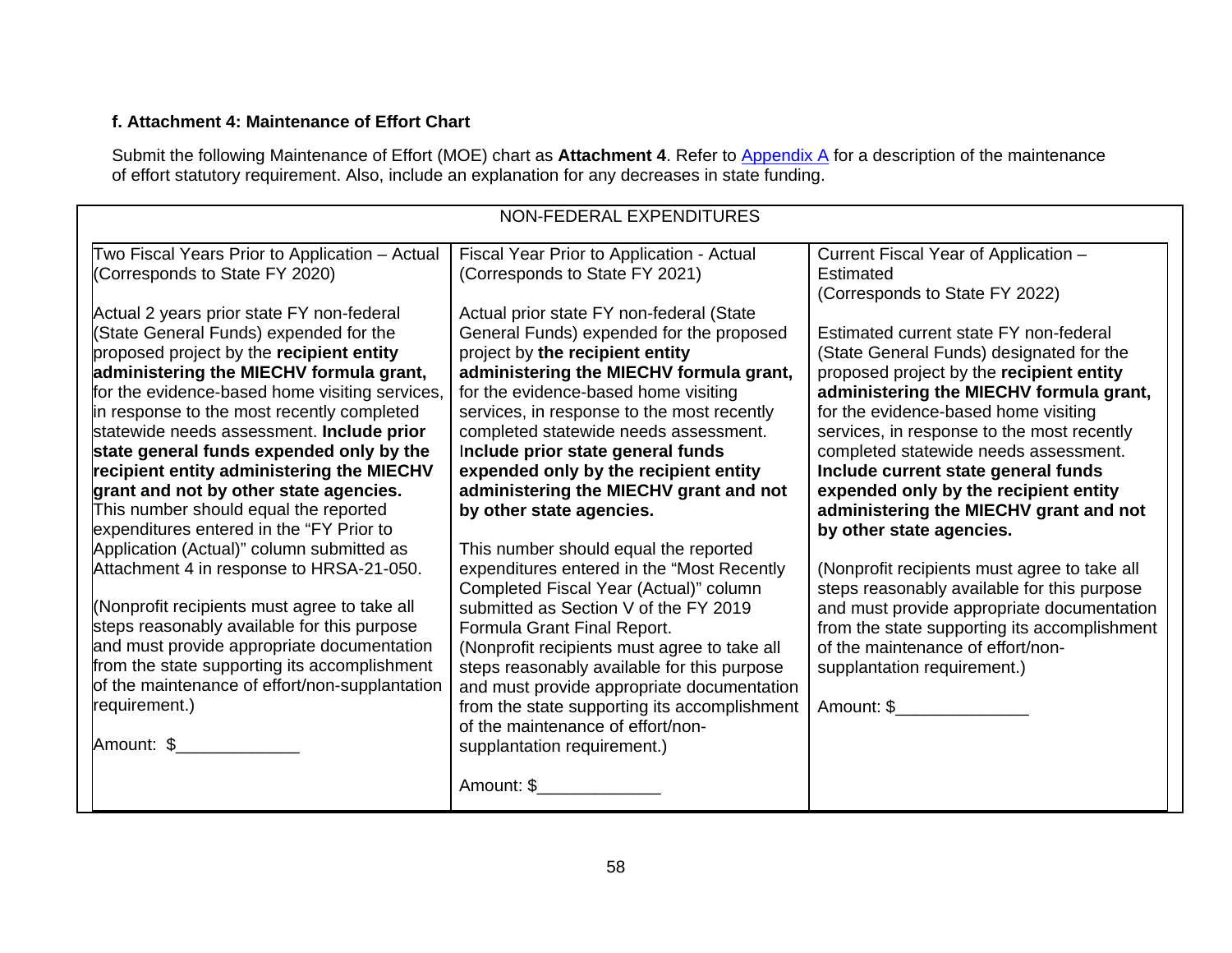# <span id="page-58-0"></span>**APPENDIX F: Glossary of Selected Terms**

*Administrative Expenditures* **–** Administrative expenditures refer to the costs of administering a MIECHV award incurred by the recipient. This 10 percent may include, but may not be limited to, the following:

- Reporting costs (Discretionary Grants Information System, Home Visiting Information System, Federal Financial Report, and other reports required by HRSA as a condition of the award);
- Project-specific accounting and financial management;
- Payment Management System drawdowns and quarterly reporting;
- Time spent working with the HRSA grants management specialists and HRSA project officers;
- Subrecipient or local site monitoring;
- Complying with Federal Funding Accountability and Transparency Act (FFATA) subrecipient reporting requirements;
- Support of HRSA site visits;
- The portion of regional or national meetings dealing with MIECHV grants administration;
- Audit expenses; and
- Support of HHS Office of Inspector General or Government Accountability Office audits.

*Allocable costs –* According to 45 CFR 75.405(a), a cost is allocable to a particular federal award or other cost objective if the goods or services involved are chargeable or assignable to that federal award or cost objective in accordance with relative benefits received. This standard is met if the cost:

(1) Is incurred specifically for the federal award;

(2) Benefits both the federal award and other work of the non-federal entity and can be distributed in proportions that may be approximated using reasonable methods; and

(3) Is necessary to the overall operation of the non-federal entity and is assignable in part to the federal award in accordance with the principles in this subpart.

*At-risk Communities (Communities at Risk for Poor MCH Outcomes)* **–** States are required to give service priority to eligible families residing in communities identified by the current approved statewide needs assessment. Communities at risk for poor MCH outcomes are defined as those for which indicators, in comparison to statewide indicators, demonstrated that the community was at greater risk for poor outcomes than the state as a whole. These communities are further defined as communities with concentrations of the following indicators: premature birth, low-birth weight infants, and infant mortality, including infant death due to neglect, or other indicators of adverse prenatal, maternal, newborn, or child health; poverty; crime; domestic violence; high rates of high-school dropouts; substance abuse; unemployment; or child maltreatment. For the purpose of the statewide needs assessment, the term communities is operationalized as counties, county equivalents, or sub-territory geographic units.

*Caseload of MIECHV Family Slots* **–** The caseload of MIECHV family slots (associated with the maximum service capacity) is the highest number of families (or households) that could potentially be enrolled at any given time if the program were operating with a full complement of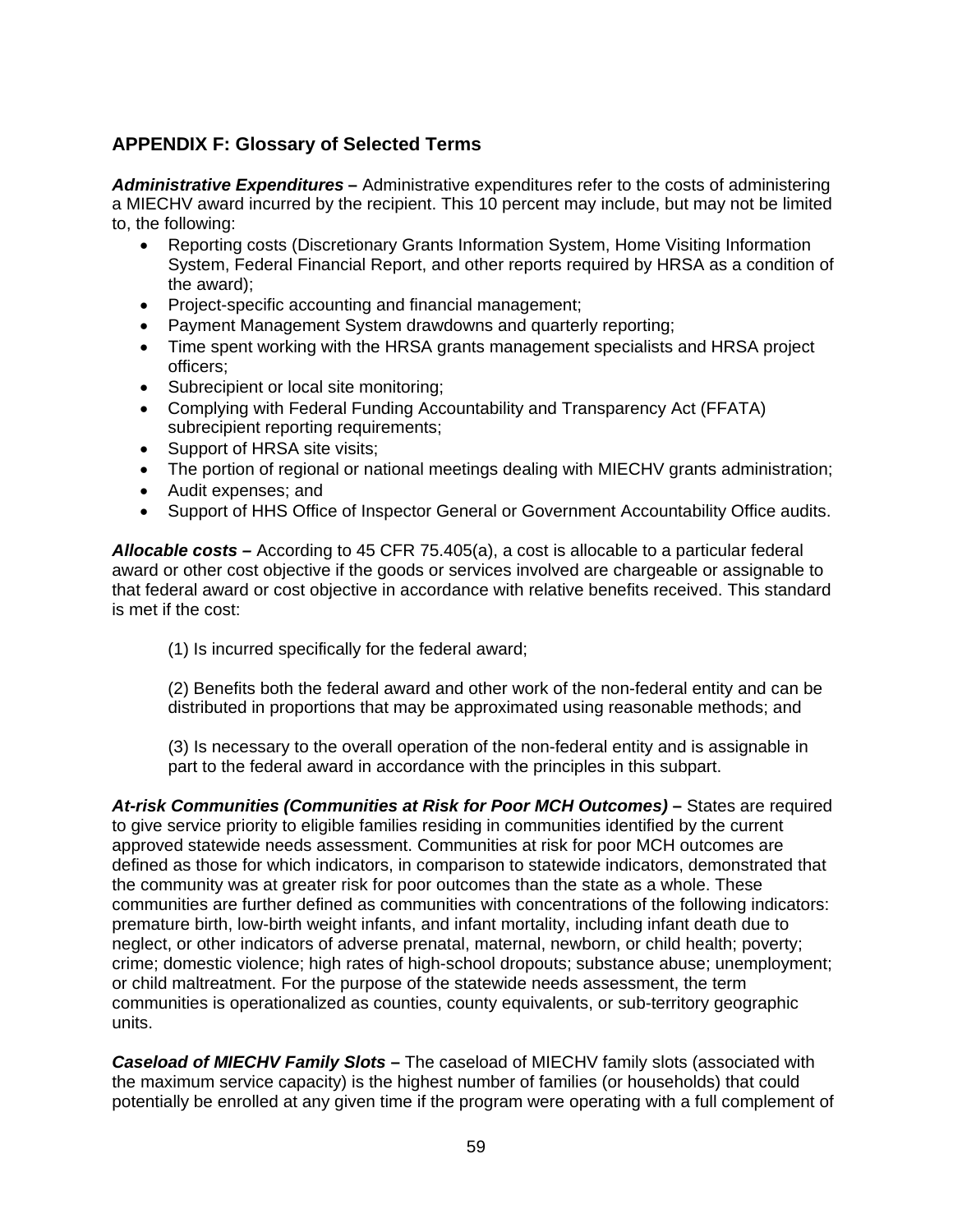hired and trained home visitors. All members of one MIECHV family or household represent a single MIECHV caseload slot. **The count of slots should be distinguished from the cumulative number of enrolled families during the reporting period.**

For the purposes of reporting to HRSA on performance reporting Forms 1, 2, and 4, a "MIECHV family" is defined as a family served during the reporting period by a trained home visitor implementing services with fidelity to the model and that is identified as a MIECHV family at enrollment. HRSA has identified two different methods to identify MIECHV families:

1. *Home Visitor Personnel Cost Method:* Recipients designate families as MIECHV at enrollment based on the designation of the home visitor they are assigned. Using this methodology, recipients designate all families as MIECHV that are served by home visitors for whom at least 25 percent of his/her personnel costs (salary/wages including benefits) are paid for with MIECHV funding.

2. *Enrollment Slot Method:* Recipients designate families as MIECHV families based on the slot to which they are assigned at enrollment. Using this methodology, recipients identify certain slots as MIECHV-funded and assign families to these slots at enrollment in accordance with the terms of the contractual agreement between the MIECHV state recipient and the LIA regardless of the percentage of the slot funded by MIECHV.

# **Once designated as a MIECHV family, the recipient tracks the family for the purposes of data collection through the tenure of family participation in the program.**

*Centralized Intake System* **–** A Centralized Intake System (CIS) is a one‐stop entry point (a single place or process) in which screening helps to identify a client's needs and generates referrals to programs and services that are the best fit for the family. CISs connect clients to the services they need based on individualized assessments of their family's needs. Centralized intake is a single concept that may be referenced using other names, including *coordinated intake and referral, coordinated entry, centralized/single point of access, or system "front door."*  CISs often carry out common shared tasks across organizations—specifically, community outreach and recruitment, screening and assessment, determination of fit, and referral to comprehensive services. The intake system may be housed by one central entity that screens and refers all clients, or may be housed throughout various agencies with connected referral systems. Referrals may be unidirectional or bi-directional; that is, some systems may only refer the client without any follow-up to ensure the service was completed, while others may share when or if referrals were completed or other client data. The scopes of CISs also vary across states and communities in terms of geographic reach. Similarly, the scopes of CISs vary in programmatic reach: systems may include only referrals to consist of only home visiting programs, they may also include other early childhood systems partners, and or some may include broader social services as well. A strong CIS allows providers to screen clients and conduct individualized family assessments, provide and follow referrals through the system, and connect families to a wide array of family services and supports.

*Deobligated Funds* – As provided by MIECHV statutory authority, any funds that remain unobligated at the end of the MIECHV period of performance are returned to the Federal Government (HRSA).

*Early Childhood System* **–** An early childhood system brings together health, early care and education, child welfare, and other family support program partners, as well as community leaders, families, and other stakeholders to achieve agreed-upon goals for thriving children and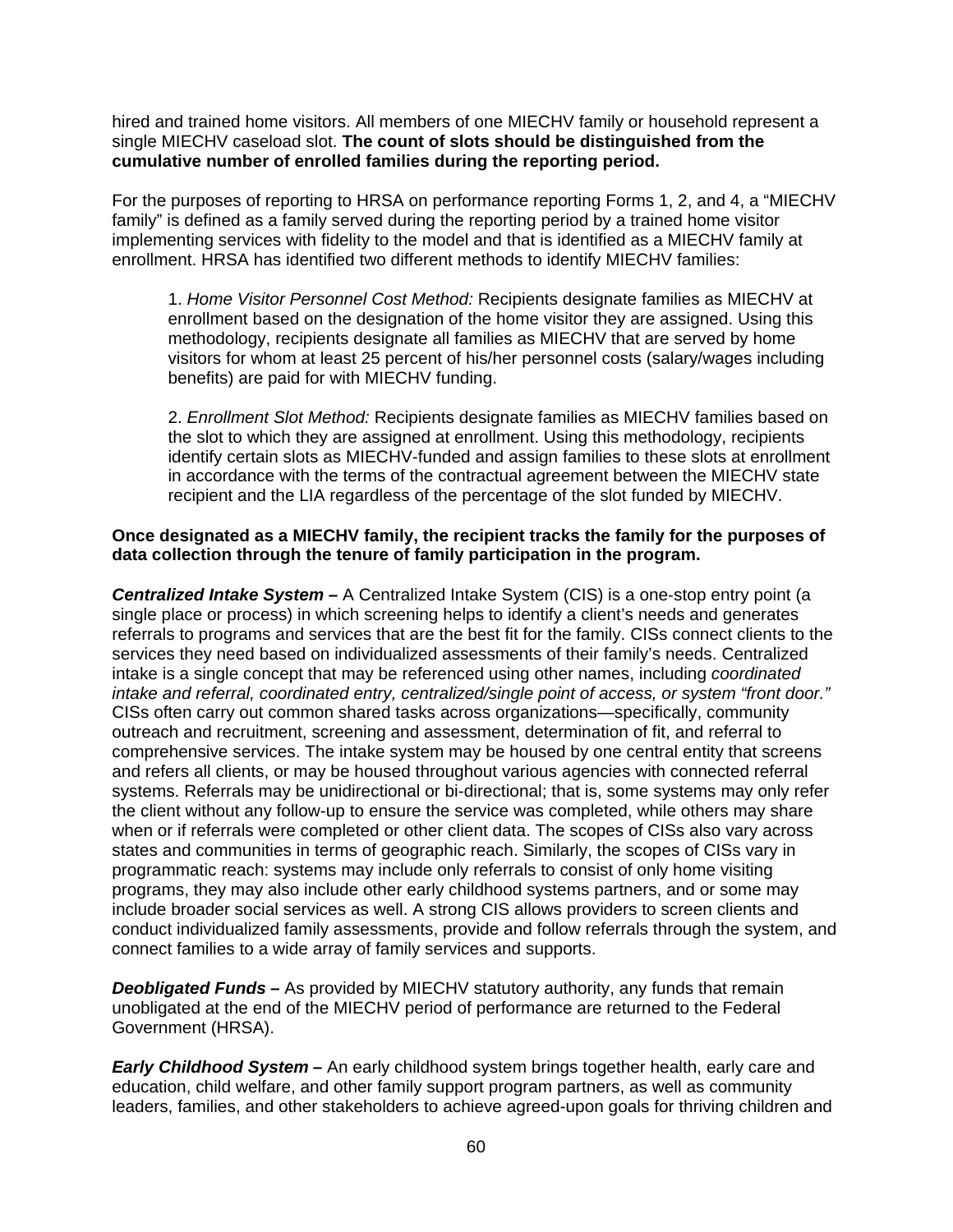families. An early childhood system aims to: reach all children and families as early as possible with needed services and supports; reflect and respect the strengths, needs, values, languages, cultures, and communities of children and families; ensure stability and continuity of services along a continuum from pregnancy to kindergarten entry; genuinely include and effectively accommodate children with special needs; support continuity of services, eliminate duplicative services, ease transitions, and improve the overall service experience for families and children; value parents and community members as decision makers and leaders; and catalyze and maximize investment and foster innovation.

Partners within an early childhood system may include the following, as well as their local counterparts and affiliates:

- The state's Early Childhood Comprehensive Systems (ECCS) recipient, if there is one;
- The state's Maternal and Child Health Services (Title V) agency;
- The state's Public Health agency, if this agency is not also administering the state's Title V program;
- The state's agency for Title II of the Child Abuse Prevention and Treatment Act (CAPTA);
- The state's child welfare agency (Title IV-E and IV-B), if this agency is not also administering Title II of CAPTA;
- The state's Individuals with Disabilities Education Act (IDEA) Part C and Part B Section 619 lead agency(ies);
- The state's Elementary and Secondary Education Act Title I or state pre-kindergarten program;
- The state's Preschool Development Grant Birth through Five (PDG B-5) recipient, if there is one;
- Federal programs serving young children and their families, including the Healthy Start program;
- Tribal recipients funded by HHS' ACF Tribal Home Visiting program;
- Tribal entities located in identified communities;
- U.S. Department of Housing and Urban Development-funded recipients within the state, including Continuum of Care recipients, state and local housing authorities, and other organizations that serve families that are homeless or at-risk for homelessness;
- Runaway & Homeless Youth programs, particularly those funded by ACF;
- The Office of Coordinator for Education of Homeless Children and Youths in the State authorized by the McKinney-Vento Act;
- The State Advisory Council on Early Childhood Education and Care authorized by § 642B(b)(1)(A)(i) of the Head Start Act, if applicable;
- The state's Medicaid/Children's Health Insurance program (or the person responsible for Medicaid Early Periodic Screening, Diagnosis, and Treatment (EPSDT) Program);
- The state's primary health care, medical home, and safety net provider organizations (American Academy of Pediatrics, American College of Obstetricians and Gynecologists, HRSA-funded health centers and look-alikes, etc.);
- The state's Child Care and Development Fund (CCDF) Administrator;
- Director of the state's Head Start State Collaboration Office;
- The state's Single State Agency for Substance Abuse Services;
- The state's domestic violence coalition;
- The state's mental health agency;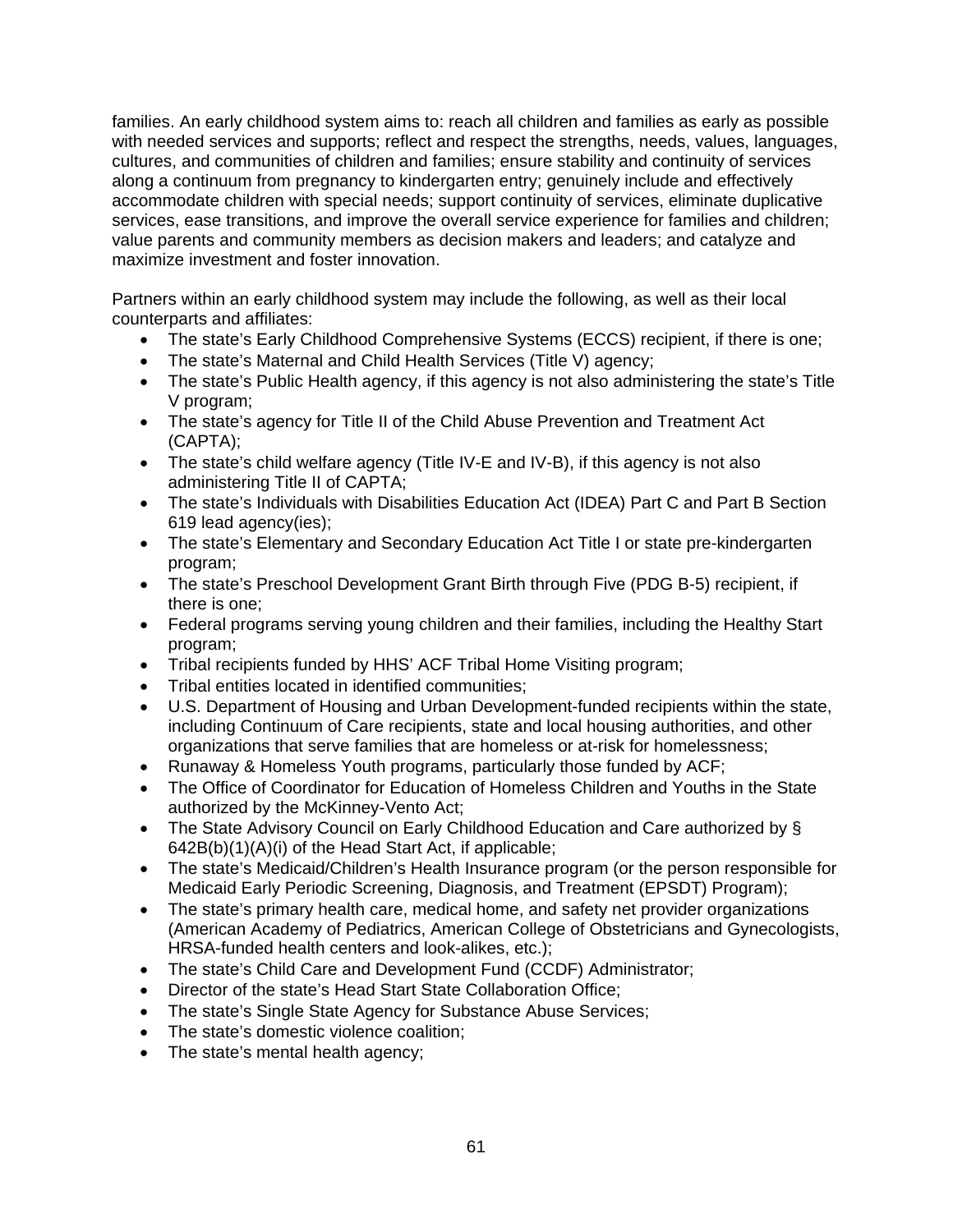- The statewide agency(ies) or local organization(s) focused on serving court-involved families, such as the Court Improvement Program, dependency courts, or family-serving problem-solving courts including infant-toddler courts;
- The statewide agency or organization focused on crime reduction, such as the State Reentry Council, State Council on Crime and Delinquency, or Association of Problem Solving Courts;
- The state's Temporary Assistance for Needy Families agency;
- The state's Special Supplemental Nutrition Program for Women, Infants, and Children (WIC) program;
- The state's Supplemental Nutrition Assistance Program (SNAP) agency;
- The state's Injury Prevention and Control (Public Health Injury Surveillance and Prevention) program; and
- The state's oral health agency.

**Eligible Family** - The term "eligible family," under the MIECHV authorizing statute, means: (A) a woman who is pregnant, and the father of the child if the father is available; or (B) a parent or primary caregiver of a child, including grandparents or other relatives of the child, and foster parents, who are serving as the child's primary caregiver from birth to kindergarten entry, and including a noncustodial parent who has an ongoing relationship with, and at times provides physical care for, the child**. [52](#page-61-0)**

*Equity –* The consistent and systematic fair, just, and impartial treatment of all individuals, including individuals who belong to underserved communities that have been denied such treatment, such as Black, Latino, Indigenous and Native American persons, Asian Americans and Pacific Islanders and other persons of color; members of religious minorities; lesbian, gay, bisexual, transgender, and queer (LGBTQ+) persons; persons with disabilities; persons who live in rural areas; and persons otherwise adversely affected by persistent poverty or inequality.<sup>[53](#page-61-1)</sup>

*Evidence-Based Models –* Evidence-based models are those home visiting service delivery models eligible for implementation under MIECHV that meet the HHS criteria for evidence of effectiveness. In addition to the HHS criteria for evidence of effectiveness, the statute<sup>[54](#page-61-2)</sup> specifies that a model selected by a eligible entity "conforms to a clear consistent home visitation model that has been in existence for at least 3 years and is research-based, grounded in relevant empirically-based knowledge, linked to program determined outcomes, associated with a national organization or institution of higher education that has comprehensive home visitation program standards that ensure high-quality service delivery and continuous program quality improvement," among other requirements.

*Fidelity* – Fidelity is defined as a recipient's adherence to model developer requirements for high-quality implementation as well as any applicable affiliation, certification, or accreditation required by the model developer, if applicable.

**Health Equity** *–* Health equity is the attainment of the highest level of health for all people. Achieving health equity requires valuing everyone equally with focused and

 $\overline{a}$  $52$  Social Security Act, Title V, § 511(k)(2).

<span id="page-61-1"></span><span id="page-61-0"></span><sup>53</sup> Executive Order 13985 on Advancing Racial Equity and Support for Underserved Communities Through the Federal Government, 86 FR 7009, at § 2(a) (Jan. 20, 2021), [https://www.govinfo.gov/content/pkg/FR-2021-01-25/pdf/2021-01753.pdf.](https://www.govinfo.gov/content/pkg/FR-2021-01-25/pdf/2021-01753.pdf)

<span id="page-61-2"></span><sup>54</sup> Social Security Act, Title V, § 511(k)(2).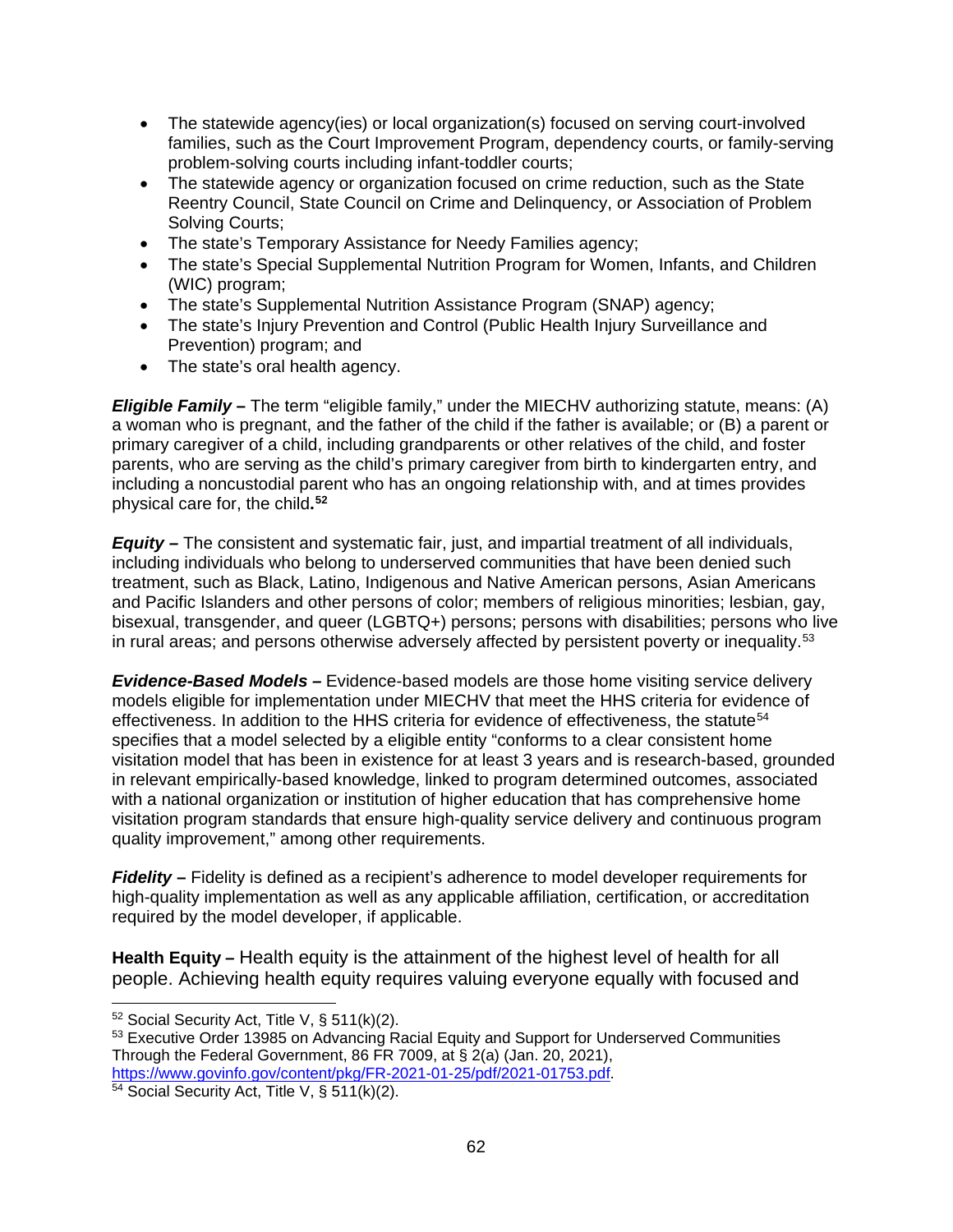ongoing societal efforts to address avoidable inequalities, historical and contemporary injustices, and the elimination of health and health care disparities.<sup>[55](#page-62-0)</sup>

*HHS Criteria for Evidence of Effectiveness* **–** To meet HHS' criteria for an "evidence-based early childhood home visiting service delivery model," program models must meet at least one of the following criteria:

- At least one high- or moderate-quality impact study of the model finds favorable, statistically significant impacts in two or more of the eight outcome domains; or
- At least two high- or moderate-quality impact studies of the model using non-overlapping analytic study samples with one or more favorable, statistically significant impacts in the same domain.

In both cases, the impacts must either: (1) be found in the full sample or (2) if found for subgroups but not for the full sample, be replicated in the same domain in two or more studies using non-overlapping analytic study samples. Additionally, following statute, if the program model meets the above criteria based on findings from randomized controlled trial(s) only, then one or more favorable, statistically significant impacts must be sustained for at least 1 year after program enrollment, and one or more favorable, statistically significant impacts must be reported in a peer-reviewed journal.

For results from single-case designs to be considered towards the HHS criteria, additional requirements must be met:

- At least five studies examining the intervention meet the What Works Clearinghouse's pilot single-case design standards without reservations or standards with reservations (equivalent to a "high" or "moderate" rating in HomVEE, respectively).
- The single-case designs are conducted by at least three research teams with no overlapping authorship at three institutions.
- The combined number of cases is at least 20.

**Home Visiting Collaborative Improvement and Innovation Network – Through the** Education Development Center, HRSA facilitates the Home Visiting Collaborative Improvement and Innovation Network 2.0 (HV CoIIN 2.0). The HV CoIIN 2.0 facilitates the dissemination of clinical and other interventions found to be effective in the first HV CoIIN related to alleviating maternal depression, promoting early childhood development, and linking families to service for any delays; increasing initiation and duration of breastfeeding, and enhancing and increasing family participation. Additionally, a new set of evidence-informed change strategies will continue to build the CQI capacity of MIECHV recipients and local implementing agencies (LIAs). The HV CoIIN brings together LIAs across multiple states, territories and tribal entities to seek collaborative learning, rapid testing for improvement, and sharing of best practices. The HV CoIIN uses the Model for Improvement which includes small tests of change (known as Plan-Do-Study-Act cycles) to adapt evidence-based practices recommended by faculty of the collaborative to the local context of participating agencies. The collaborative tracks individual agency and overall progress of the HV CoIIN using standardized outcomes and process measures for each target area. Each team reports on these measures monthly as they test and adapt the recommended changes.

<span id="page-62-0"></span> $\overline{a}$ <sup>55</sup> Healthy People 2030, https://health.gov/our-work/national-health-initiatives/healthy-people/healthypeople-2030/questions-answers#q9 Healthy People 2030, [https://health.gov/our-work/national-health](https://health.gov/our-work/national-health-initiatives/healthy-people/healthy-people-2030/questions-answers#q9)[initiatives/healthy-people/healthy-people-2030/questions-answers#q9](https://health.gov/our-work/national-health-initiatives/healthy-people/healthy-people-2030/questions-answers#q9)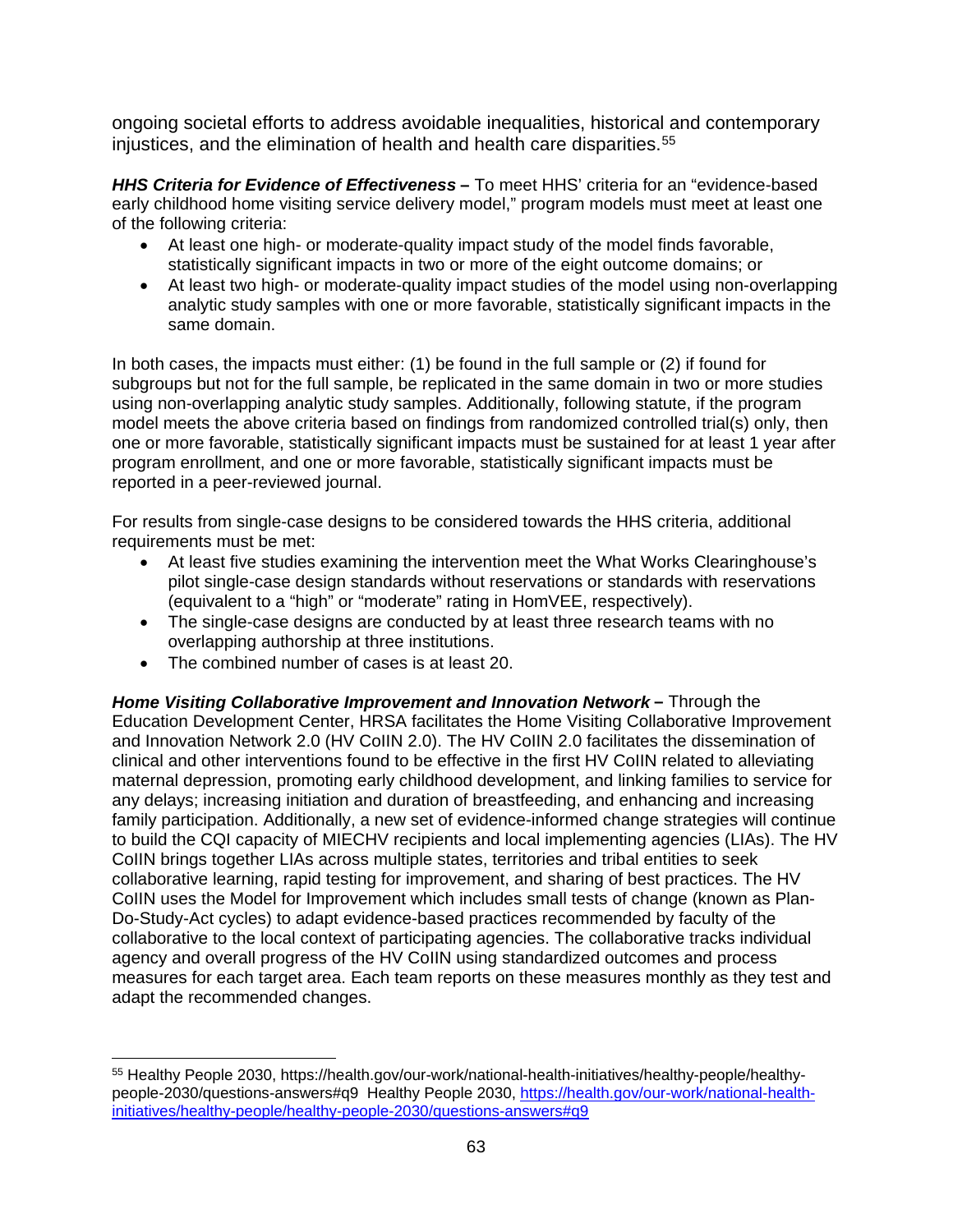*Home Visiting Evidence of Effectiveness (HomVEE)* **–** The Department of Health and Human Services uses HomVEE to conduct a thorough and transparent review of the home visiting research literature. Using the HHS criteria for evidence of effectiveness, HomVEE provides an assessment of the evidence of effectiveness for home visiting program models that target families with pregnant women and children from birth to kindergarten entry. Additional information about HomVEE is available on the [HomVEE webpage.](https://homvee.acf.hhs.gov/)

*Infant and Early Childhood Mental Health Consultation (IECMHC) – IECMHC is a* prevention-based approach that pairs a mental health consultant with adults who work with infants and young children in order to equip these caregivers to facilitate children's healthy social and emotional development. IECMHC has been shown to improve children's social skills and emotional functioning, promote healthy relationships, reduce challenging behaviors, reduce the number of suspensions and expulsions, improve classroom quality, and reduce provider stress, burnout, and turnover.

*Maximum Service Capacity* **–** The maximum service capacity (associated with the caseload of MIECHV family slots) is the highest number of households that could potentially be enrolled at the end of the quarterly reporting period if the program were operating with a full complement of hired and trained home visitors.

*MIECHV Performance Measures* **–** Performance measures are categorized into two types: performance indicators and systems outcomes. Performance indicators are relatively proximal to the home visiting intervention or shown to be sensitive to home visiting alone. Systems outcome measures are more distal to the home visiting intervention and/or are less sensitive to change due to home visiting alone due to many factors, including confounding influences or differences in available system infrastructure at the state- or community-level. A [complete listing](https://mchb.hrsa.gov/maternal-child-health-initiatives/home-visiting/performance-reporting-and-evaluation-resources)  [of the performance measures](https://mchb.hrsa.gov/maternal-child-health-initiatives/home-visiting/performance-reporting-and-evaluation-resources) is available on the HRSA website.

*Pay for Outcomes Initiative* – The term "pay for outcomes initiative"<sup>[56](#page-63-0)</sup> means a performancebased grant, contract, cooperative agreement, or other agreement awarded by a public entity in which a commitment is made to pay for improved outcomes achieved as a result of the intervention that result in social benefit and direct cost savings or cost avoidance to the public sector. Such an initiative shall include:

- A feasibility study that describes how the proposed intervention is based on evidence of effectiveness;
- A rigorous, third-party evaluation that uses experimental or quasi-experimental design or other research methodologies that allow for the strongest possible causal inferences to determine whether the initiative has met its proposed outcomes as a result of the intervention;
- An annual, publicly available report on the progress of the initiative; and
- A requirement that payments are made to the recipient of a grant, contract, or cooperative agreement only when agreed upon outcomes are achieved, except that a third party conducting the evaluation.

**Precision Home Visiting** – Precision home visiting is home visiting that differentiates what works, for whom, and in what contexts to achieve specific outcomes. It focuses on the components of home visiting services rather than on complex models of home visiting that are administered uniformly. Precision home visiting uses research to identify what elements of

<span id="page-63-0"></span> $\overline{a}$ <sup>56</sup> Social Security Act, Title V, § 511(c), as amended by the Bipartisan Budget Act of 2018, Title VI, § 50605.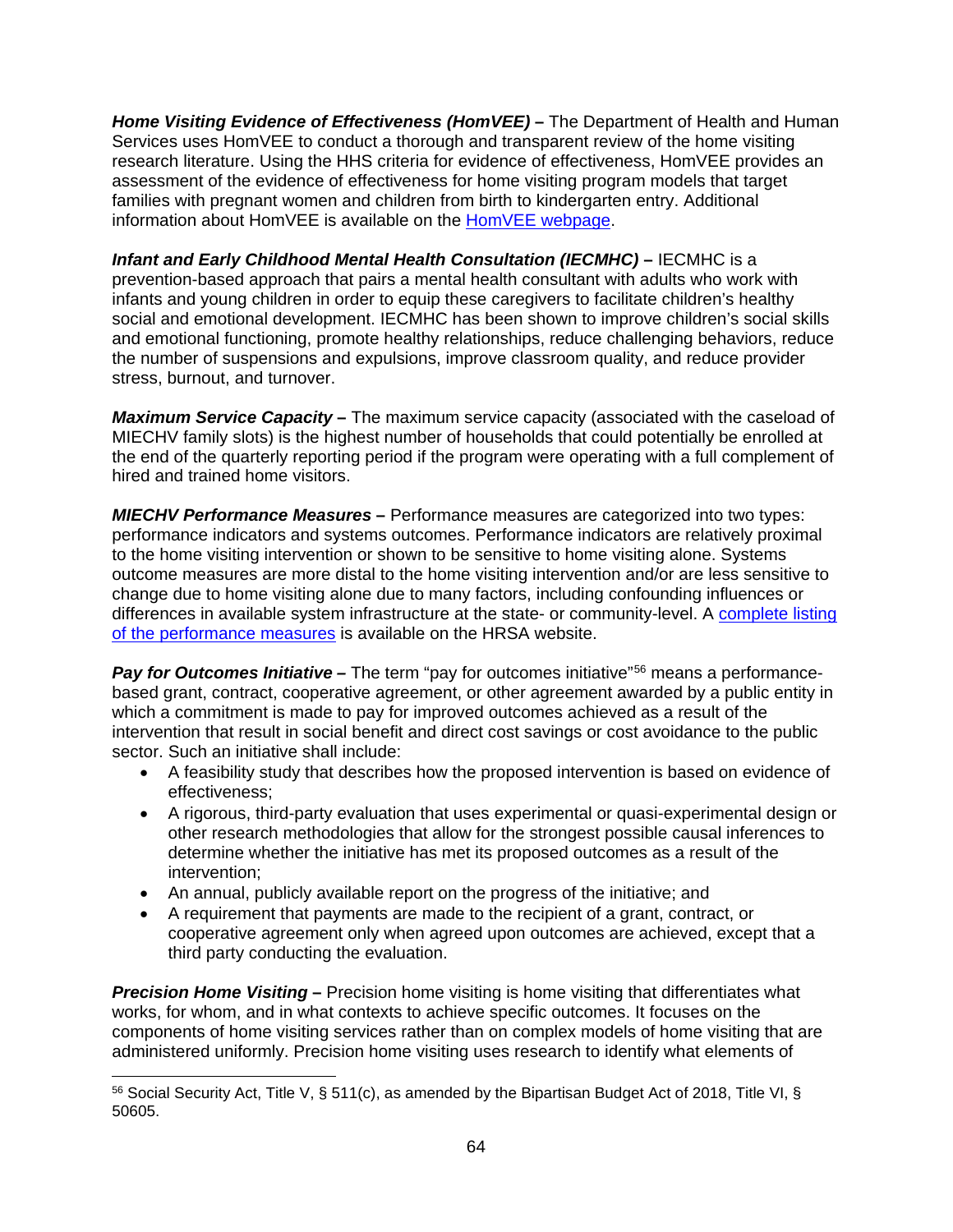home visiting work best for particular types of families in particular contexts. Additional information is available from the [Home Visiting Applied Research Collaborative \(HARC\)](https://www.hvresearch.org/precision-home-visiting/)  [webpage.](https://www.hvresearch.org/precision-home-visiting/)

**Promising Approach Home Visiting Model –** A home visiting service delivery model that qualifies as a promising approach is defined in statute: "the model conforms to a promising and new approach to achieving the benchmark areas specified in paragraph (1)(A) and the participant outcomes described in paragraph (2)(B), has been developed or identified by a national organization or institution of higher education, and will be evaluated through well-designed and rigorous process."<sup>[57](#page-64-0)</sup> The authorizing statute further requires, "An eligible entity shall use not more than 25 percent of the amount of the grant paid to the entity for a fiscal year for purposes of conducting a program using the service delivery model described in clause  $(ii)(II).$ "[58](#page-64-1)

*Recipient-Level Infrastructure Expenditures* **–** Recipient-level infrastructure expenditures refers to recipient-level expenditures necessary to enable recipients to deliver MIECHV services, but does not include the costs of delivering such home visiting services. Recipientlevel infrastructure expenditures necessary to enable delivery of MIECHV services subject to the 25 percent limit may include recipient-level personnel, contracts, supplies, travel, equipment, rental, printing, and other costs to support the following (excluding costs related to state evaluation):

- Professional development and training for recipient-level staff;
- Model affiliation and accreditation fees;
- Continuous Quality Improvement (CQI) and quality assurance activities, including development of CQI and related plans;
- Technical assistance provided by the recipient to the LIAs;
- Information technology including data systems (excluding costs incurred to update data management systems related to the HRSA redesign of the MIECHV program performance measurement system which took effect on October 1, 2016);
- Coordination with comprehensive statewide early childhood systems; Administrative expenditures (further subject to a 10 percent cap); and
- Indirect costs (also known as "facilities and administrative costs") (i.e., costs incurred for common or joint objectives that cannot be identified specifically with a particular project, program, or organizational activity).

*Reflective Supervision* **–** Reflective supervision is a distinctive form of competency-based professional development that is provided to multidisciplinary early childhood home visitors who are working to support very young children's primary caregiving relationships. Reflective supervision is a practice, which acknowledges that very young children have unique developmental and relational needs and that all early learning occurs in the context of relationships. Reflective supervision is distinct from administrative supervision and clinical supervision due to the shared exploration of the parallel process, that is, attention to all of the relationships is important, including the relationships between home visitor and supervisor, between home visitor and parent, and between parent and infant/toddler. Reflective supervision supports professional and personal development of home visitors by attending to the emotional content of their work and how reactions to the content affect their work. In reflective supervision, there is often greater emphasis on the supervisor's ability to listen and wait, allowing the

 $\overline{a}$ 

<span id="page-64-0"></span> $57$  Social Security Act, Title V, § 511(d)(3)(A)(i)(II).

<span id="page-64-1"></span> $58$  Social Security Act, Title V, § 511 (d)(3)(A)(ii).